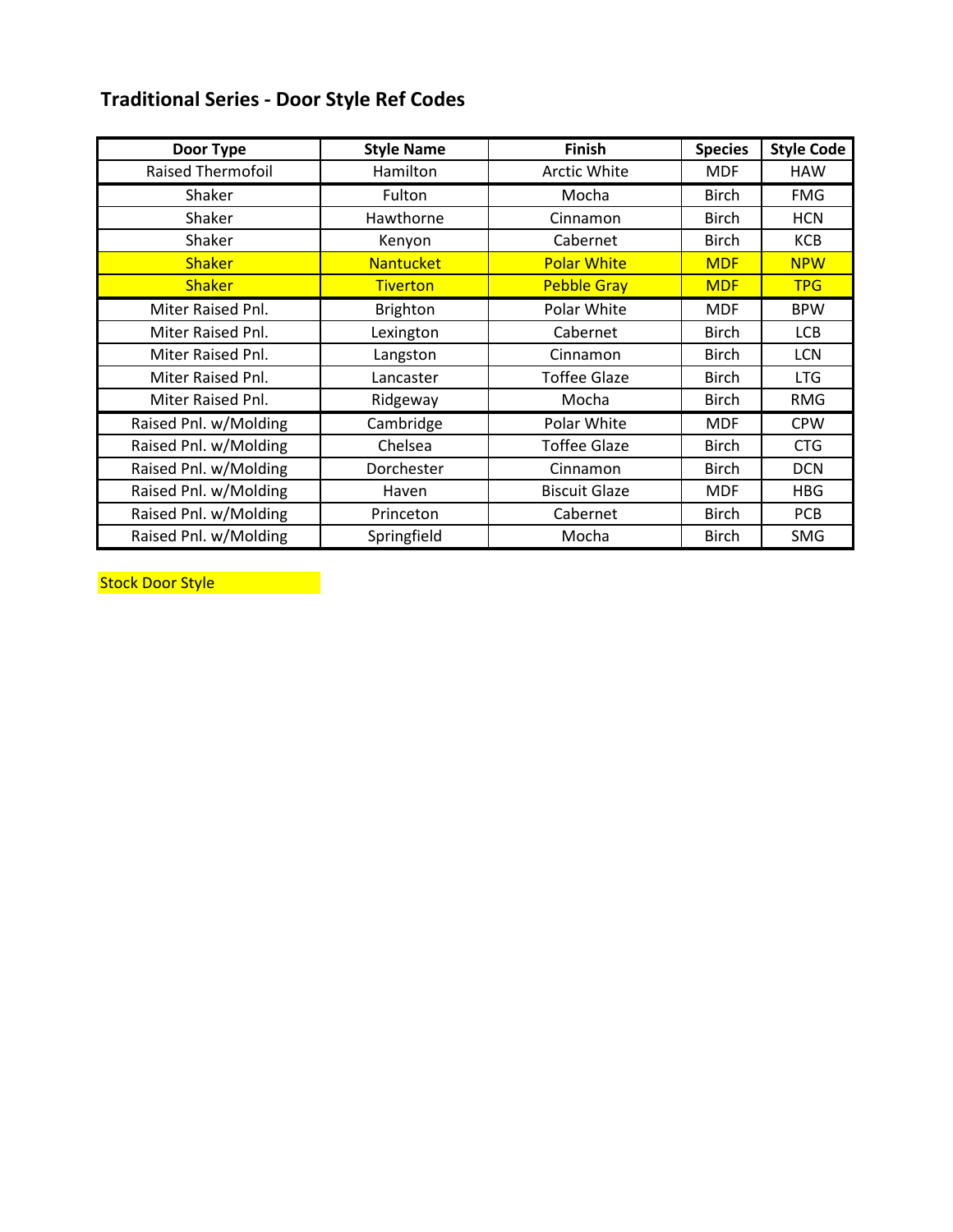# **NON-STOCK ORDER FORM BASES**



**SEMI-CUSTON** 

| <b>Date</b>                                                              |                                  | <b>Account Name</b>             |                  |              | Account#                 |                             |       |                           |            |              |              |
|--------------------------------------------------------------------------|----------------------------------|---------------------------------|------------------|--------------|--------------------------|-----------------------------|-------|---------------------------|------------|--------------|--------------|
| <b>Contact Person</b>                                                    |                                  |                                 |                  |              | Ph#                      |                             | Fax # |                           |            |              |              |
| <b>Acknowledgement Preference</b>                                        |                                  | $\bigcirc$ Fax $\bigcirc$ Email |                  |              | Email:                   |                             |       |                           |            |              |              |
| PO#                                                                      |                                  |                                 |                  |              | <b>Shipping Address:</b> |                             |       |                           |            |              |              |
| <b>Delivery Contact</b>                                                  |                                  |                                 |                  |              |                          | <b>Delivery Contact Ph#</b> |       |                           |            |              |              |
| Please check all that                                                    |                                  |                                 |                  |              | <b>SELECT STYLE</b>      |                             |       |                           |            |              |              |
| apply:                                                                   | 2020 Attached (order must match) |                                 |                  |              |                          |                             |       |                           |            |              |              |
|                                                                          | Ship only when complete          |                                 |                  |              |                          | Hamilton Arctic White (HAW) |       |                           |            |              |              |
|                                                                          | Ship what you have right away    |                                 |                  |              |                          |                             |       |                           |            |              |              |
|                                                                          | Call me when it is complete      |                                 |                  |              |                          |                             |       |                           |            |              |              |
| <b>Special Instructions</b>                                              |                                  |                                 |                  |              |                          |                             |       |                           |            |              |              |
|                                                                          |                                  |                                 |                  |              |                          |                             |       |                           |            |              |              |
| <b>BASES</b>                                                             | <b>Ends</b><br><b>Circle One</b> | QTY                             | <b>Price</b>     | <b>Total</b> |                          | <b>BASES (cont.)</b>        |       | <b>Ends Circle</b><br>One | <b>QTY</b> | <b>Price</b> | <b>Total</b> |
| B09FHL                                                                   | L or R                           |                                 | 363              |              |                          | <b>B21L</b>                 |       | L or R                    |            | 652          |              |
| B09FHR                                                                   | L or R                           |                                 | 363              |              |                          | <b>B21R</b>                 |       | L or R                    |            | 652          |              |
| B <sub>12</sub> L                                                        | $L$ or $R$                       |                                 | 458              |              |                          | B21L-1T                     |       | L or R                    |            | 830          |              |
| <b>B12R</b>                                                              | L or R                           |                                 | 458              |              |                          | B21R-1T                     |       | L or R                    |            | 830          |              |
| B12L-1T                                                                  | L or R                           |                                 | 588<br>588       |              |                          | <b>B21L-2T</b>              |       | L or R                    |            | 1007<br>1007 |              |
| B12R-1T<br><b>B12L-2T</b>                                                | L or R<br>L or R                 |                                 | 717              |              |                          | <b>B21R-2T</b><br>B21FHL    |       | L or R<br>L or R          |            | 655          |              |
| B12R-2T                                                                  | $L$ or $R$                       |                                 | $\overline{717}$ |              |                          | B21FHR                      |       | L or R                    |            | 655          |              |
| B12FHL                                                                   | L or R                           |                                 | 432              |              |                          | <b>B24</b>                  |       | L or R                    |            | 728          |              |
| B12FHR                                                                   | L or R                           |                                 | 432              |              |                          | B24-1T                      |       | L or R                    |            | 928          |              |
| <b>B15L</b>                                                              | L or R                           |                                 | 502              |              |                          | <b>B24-1WT</b>              |       | $L$ or $R$                |            | 1067         |              |
| <b>B15R</b>                                                              | L or R                           |                                 | 502              |              |                          | <b>B24-2T</b>               |       | L or R                    |            | 1128         |              |
| <b>B15L-1T</b>                                                           | $L$ or $R$                       |                                 | 647              |              |                          | <b>B24-2WT</b>              |       | L or R                    |            | 1406         |              |
| <b>B15R-1T</b>                                                           | L or R                           |                                 | 647              |              |                          | B24-CWO                     |       | L or R                    |            | 1755         |              |
| <b>B15L-1WT</b>                                                          | L or R                           |                                 | 756<br>756       |              |                          | B24FH<br><b>B27</b>         |       | $L$ or $R$                |            | 728<br>802   |              |
| <b>B15R-1WT</b><br><b>B15L-2T</b>                                        | L or R<br>L or R                 |                                 | 791              |              |                          | B27-1T                      |       | $L$ or $R$<br>L or R      |            | 1031         |              |
| <b>B15R-2T</b>                                                           | L or R                           |                                 | 791              |              |                          | <b>B27-2T</b>               |       | L or R                    |            | 1259         |              |
| <b>B15L-2WT</b>                                                          | L or R                           |                                 | 1010             |              |                          | B27FH                       |       | L or R                    |            | 802          |              |
| <b>B15R-2WT</b>                                                          | L or R                           |                                 | 1010             |              |                          | <b>B30</b>                  |       | L or R                    |            | 873          |              |
| B15L-CWO                                                                 | L or R                           |                                 | 1065             |              |                          | B30-1T                      |       | $L$ or $R$                |            | 1125         |              |
| B15R-CWO                                                                 | L or R                           |                                 | 1065             |              |                          | B30-2T                      |       | L or R                    |            | 1376         |              |
| B15FHL                                                                   | $L$ or $R$                       |                                 | 502              |              |                          | B30FH                       |       | L or R                    |            | 877          |              |
| B <sub>15FHR</sub>                                                       | L or R                           |                                 | 502              |              |                          | <b>B33</b>                  |       | L or R                    |            | 948          |              |
| B1WB15 Base Single Wastebasket 15"<br>B1WB18 Base Single Wastebasket 18" | L or R<br>$L$ or $R$             |                                 | 824<br>897       |              |                          | B33-1T<br>B33-2T            |       | L or R<br>$L$ or $R$      |            | 1226<br>1503 |              |
| B2WB18 Base Double Wastebasket 18'                                       | $L$ or $R$                       |                                 | 1045             |              |                          | B33FH                       |       | L or R                    |            | 954          |              |
| B2WB21 Base Double Wastebasket 21'                                       | $L$ or $R$                       |                                 | 1122             |              |                          | <b>B36</b>                  |       | L or R                    |            | 1017         |              |
| <b>B18L</b>                                                              | $L$ or $R$                       |                                 | 575              |              |                          | B36-1T                      |       | $L$ or $R$                |            | 1322         |              |
| <b>B18R</b>                                                              | $L$ or $R$                       |                                 | 575              |              |                          | B36-2T                      |       | $L$ or $R$                |            | 1626         |              |
| <b>B18L-1T</b>                                                           | L or R                           |                                 | 736              |              |                          | B36FH                       |       | L or R                    |            | 1028         |              |
| B18R-1T                                                                  | $L$ or $R$                       |                                 | 736              |              |                          | <b>BD12</b>                 |       | $L$ or $R$                |            | 594          |              |
| <b>B18L-1WT</b>                                                          | $L$ or $R$                       |                                 | 859              |              |                          | <b>BD15</b>                 |       | $L$ or $R$                |            | 678          |              |
| <b>B18R-1WT</b>                                                          | $L$ or $R$                       |                                 | 859              |              |                          | <b>BD18</b>                 |       | L or R                    |            | 760          |              |
| <b>B18L-2T</b><br><b>B18R-2T</b>                                         | L or R                           |                                 | 896<br>896       |              |                          | <b>BD24</b><br><b>BD30</b>  |       | $L$ or $R$                |            | 934          |              |
| <b>B18L-2WT</b>                                                          | L or R<br>L or R                 |                                 | 1143             |              |                          | BD36                        |       | L or R<br>$L$ or $R$      |            | 1134<br>1591 |              |
| <b>B18R-2WT</b>                                                          | L or R                           |                                 | 1143             |              |                          |                             |       |                           |            |              |              |
| B18FHL                                                                   | L or R                           |                                 | 581              |              |                          |                             |       |                           |            |              |              |
| B18FHR                                                                   | L or R                           |                                 | 581              |              |                          |                             |       |                           |            |              |              |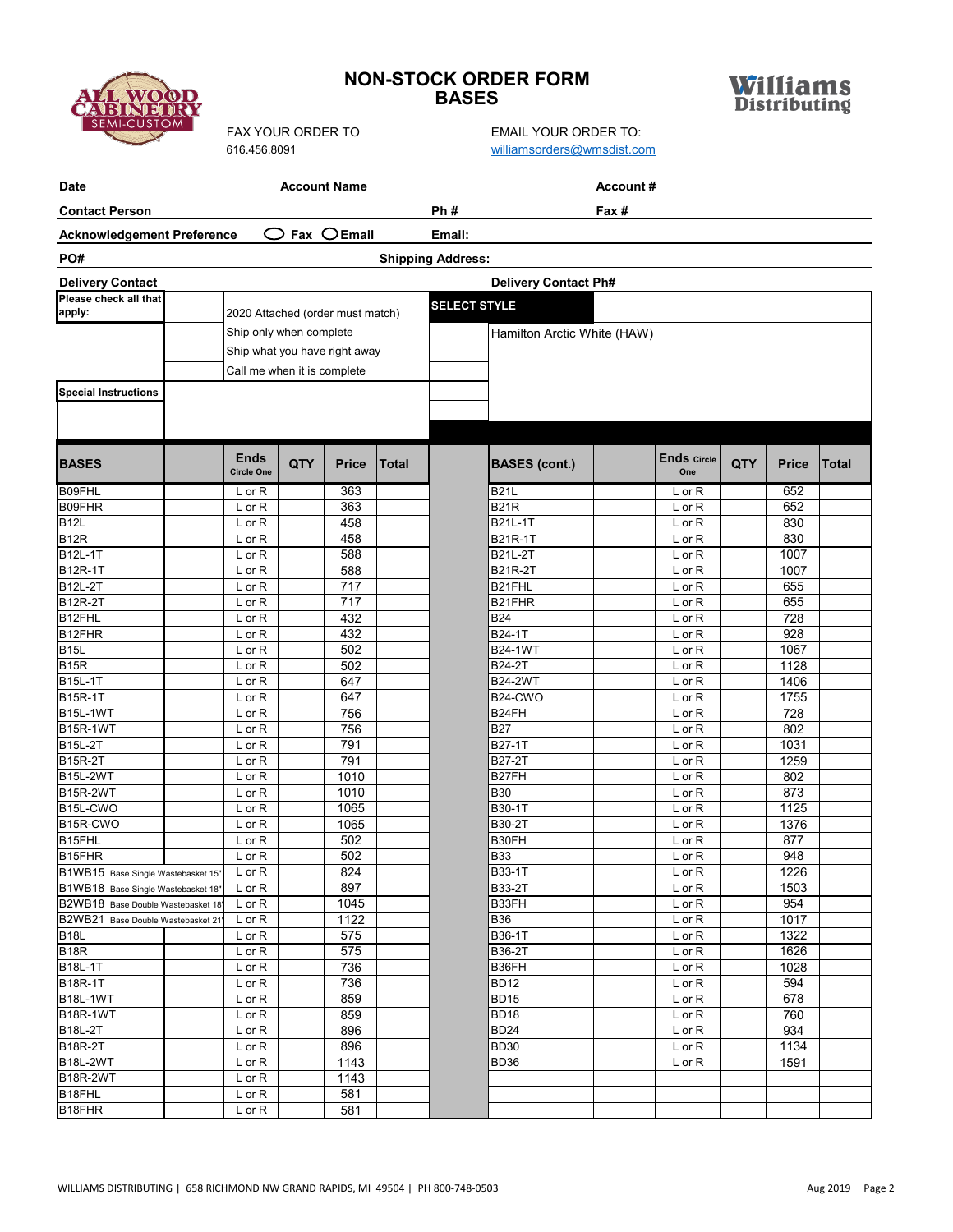

# **NON-STOCK ORDER FORM BASES/TALLS**

FAX YOUR ORDER TO<br>616.456.8091 email@example.org/williamsorders@wmsdist.com [williamsorders@wmsdist.com](mailto:williamsorders@wmsdist.com)



| <b>Date</b>                       |                                  | <b>Account Name</b> |              |              |                          |                                | Account# |                           |     |              |       |
|-----------------------------------|----------------------------------|---------------------|--------------|--------------|--------------------------|--------------------------------|----------|---------------------------|-----|--------------|-------|
| <b>Contact Person</b>             |                                  |                     |              |              | Ph#                      |                                | Fax #    |                           |     |              |       |
| <b>Acknowledgement Preference</b> | ( )                              |                     | Fax $OEmail$ |              | Email:                   |                                |          |                           |     |              |       |
| PO#                               |                                  |                     |              |              | <b>Shipping Address:</b> |                                |          |                           |     |              |       |
| <b>Delivery Contact</b>           |                                  |                     |              |              |                          | <b>Delivery Contact Ph#</b>    |          |                           |     |              |       |
| Please check all that             |                                  |                     |              |              |                          |                                |          |                           |     |              |       |
| apply:                            | 2020 Attached (order must match) |                     |              |              | <b>SELECT STYLE</b>      |                                |          |                           |     |              |       |
|                                   | Ship only when complete          |                     |              |              |                          | Hamilton Arctic White (HAW)    |          |                           |     |              |       |
|                                   | Ship what you have right away    |                     |              |              |                          |                                |          |                           |     |              |       |
|                                   | Call me when it is complete      |                     |              |              |                          |                                |          |                           |     |              |       |
| <b>Special Instructions</b>       |                                  |                     |              |              |                          |                                |          |                           |     |              |       |
|                                   |                                  |                     |              |              |                          |                                |          |                           |     |              |       |
|                                   |                                  |                     |              |              |                          |                                |          |                           |     |              |       |
|                                   |                                  |                     |              |              |                          |                                |          |                           |     |              |       |
| <b>BASES</b>                      | <b>Ends</b><br><b>Circle One</b> | QTY                 | <b>Price</b> | <b>Total</b> |                          | <b>TALLS con't</b>             |          | <b>Ends Circle</b><br>One | QTY | <b>Price</b> | Total |
| SB24                              | L or R                           |                     | 588          |              |                          | U182496L                       |          | $L$ or $R$                |     | 1490         |       |
| <b>SB27</b>                       | L or R                           |                     | 645          |              |                          | U182496L-4T                    |          | $L$ or $R$                |     | 2131         |       |
| <b>SB30</b>                       | $L$ or $R$                       |                     | 699          |              |                          | U182496L-PO4WS                 |          | L or R                    |     | 4646         |       |
| <b>SB33</b>                       | L or R                           |                     | 757          |              |                          | U182496R                       |          | L or R                    |     | 1490         |       |
| <b>SB36</b>                       | L or R                           |                     | 816          |              |                          | U182496R-4T                    |          | L or R                    |     | 2131         |       |
| SB36-1USWP                        | $L$ or $R$                       |                     | 1848         |              |                          | U182496R-PO4WS                 |          | $L$ or $R$                |     | 4646         |       |
| FSB36                             | L or R                           |                     | 1020         |              |                          | U242484                        |          | L or R                    |     | 1640         |       |
| SFA36                             | L or R                           |                     | 441          |              |                          | U242484-4T                     |          | L or R                    |     | 2439         |       |
| BBCU39L                           | L or R                           |                     | 728          |              |                          | U242490                        |          | L or R                    |     | 1837         |       |
| BBCU39R                           | L or R                           |                     | 728          |              |                          | U242490-4T                     |          | L or R                    |     | 2636         |       |
| BBCU42L                           | L or R                           |                     | 832          |              |                          | U242496                        |          | L or R                    |     | 1891         |       |
| BBCU42R                           | $L$ or $R$                       |                     | 832          |              |                          | U242496-4T                     |          | L or R                    |     | 2690         |       |
| EZR33L                            | L or R                           |                     | 728          |              |                          | OC332484U                      |          | L or R                    |     | 2382         |       |
| EZR33R                            | L or R                           |                     | 728          |              |                          | OC332490U                      |          | L or R                    |     | 2587         |       |
| EZR33SSL                          | $L$ or R                         |                     | 936          |              |                          | OC332496U                      |          | L or R                    |     | 2702         |       |
| EZR33SSR                          | L or R                           |                     | 936          |              |                          | <b>SPECIALTY BASES</b>         |          | <b>Ends Circle</b><br>One | QTY | <b>Price</b> | Total |
| EZR36L                            | L or R                           |                     | 883          |              |                          | BCT30                          |          | $L$ or $R$                |     | 1014         |       |
| EZR36R                            | $L$ or $R$                       |                     | 883          |              |                          | BCT36                          |          | L or R                    |     | 1436         |       |
| EZR36SSL                          | L or R                           |                     | 1092         |              |                          | BPPO9 9" Base Pantry Pullout   |          | L or R                    |     | 1368         |       |
| EZR36SSR                          | L or R                           |                     | 1092         |              |                          | BPPO12 12" Base Pantry Pullout |          | $L$ or $R$                |     | 1498         |       |
| EZR36L-2WLS                       | $L$ or $R$                       |                     | 1693         |              |                          | <b>DESK CABINETS</b>           |          | <b>Ends Circle</b><br>One | QTY | Price        | Total |
| EZR36R-2WLS                       | L or R                           |                     | 1693         |              |                          | DDO15L                         |          | L or R                    |     | 421          |       |
| <b>TALLS</b>                      | <b>Ends</b><br><b>Circle One</b> | <b>QTY</b>          |              | Price Total  |                          | DDO15R                         |          | L or R                    |     | 421          |       |
| U182484L                          | $L$ or $R$                       |                     | 1297         |              |                          | DDR <sub>15</sub>              |          | L or R                    |     | 489          |       |
| U182484L-4T                       | $L$ or $R$                       |                     | 1938         |              |                          | DDR <sub>18</sub>              |          | L or R                    |     | 540          |       |
| U182484L-PO4WS                    | L or R                           |                     | 4453         |              |                          | DKD30                          |          | $L$ or $R$                |     | 244          |       |
| U182484R                          | $L$ or $R$                       |                     | 1297         |              |                          |                                |          |                           |     |              |       |
| U182484R-4T                       | L or R                           |                     | 1938         |              |                          |                                |          |                           |     |              |       |
| U182484R-PO4WS                    | L or R                           |                     | 4453         |              |                          |                                |          |                           |     |              |       |
| U182490L                          | L or R                           |                     | 1409         |              |                          |                                |          |                           |     |              |       |
| U182490L-4T                       | L or R                           |                     | 2050         |              |                          |                                |          |                           |     |              |       |
| U182490L-PO4WS                    | $L$ or $R$                       |                     | 4565         |              |                          |                                |          |                           |     |              |       |
| U182490R                          | $L$ or $R$                       |                     | 1409         |              |                          |                                |          |                           |     |              |       |
| U182490R-4T                       | $L$ or $R$                       |                     | 2050         |              |                          |                                |          |                           |     |              |       |

U182490R-4T Lor R 2050<br>U182490R-PO4WS Lor R 4565

U182490R-PO4WS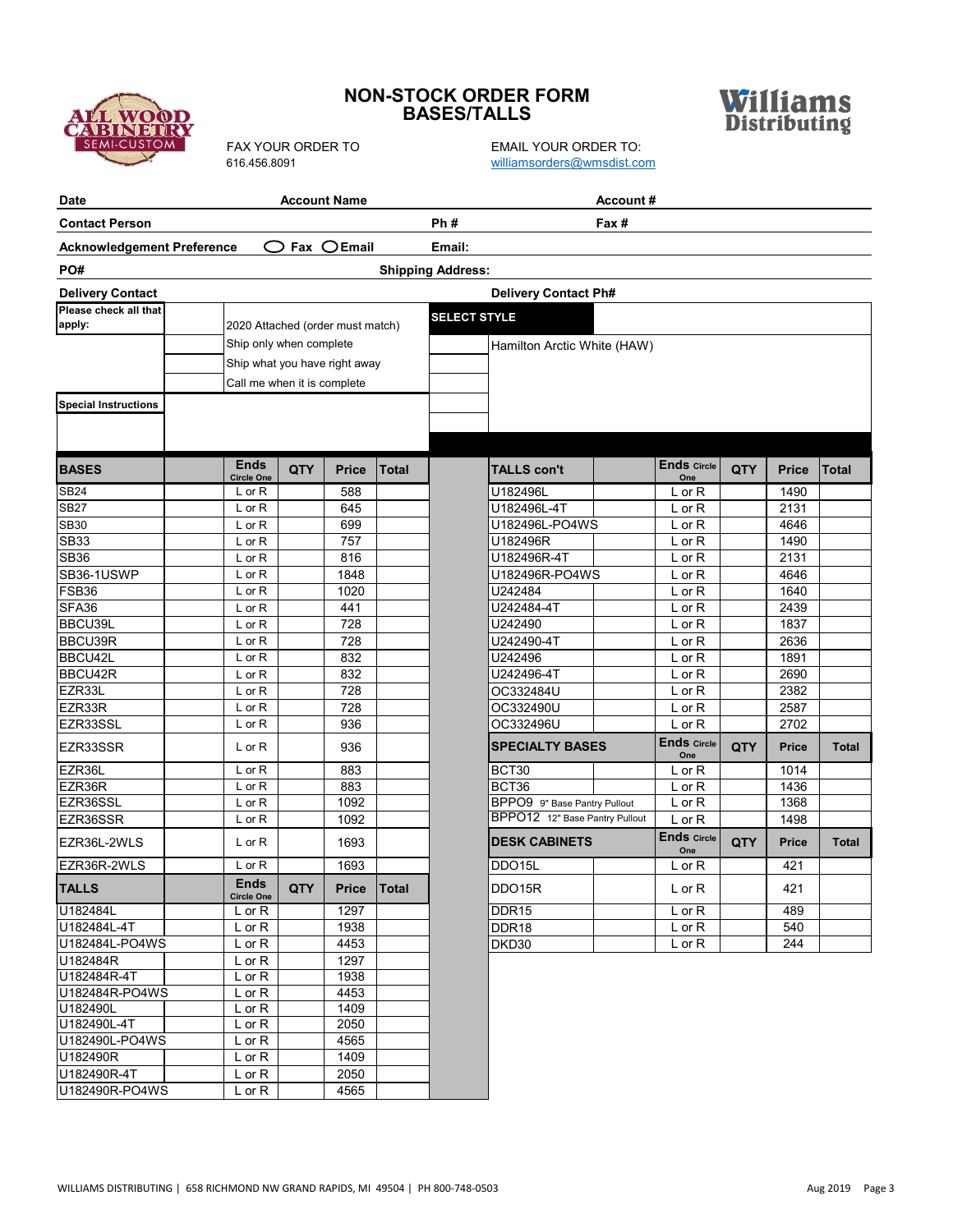

#### **WALLS | VANITIES NON-STOCK ORDER FORM**

Hamilton Arctic White (HAW)

| <b>WALLS 30"</b>                   | <b>Ends</b><br><b>Circle One</b> | <b>QTY</b> | <b>Price</b> | <b>Total</b> | <b>WALLS 42" con't</b>             | <b>Ends Circle</b><br>One      | <b>QTY</b> | <b>Price</b>        | To |
|------------------------------------|----------------------------------|------------|--------------|--------------|------------------------------------|--------------------------------|------------|---------------------|----|
| W0930L                             | $L$ or $R$                       |            | 313          |              | W2442-PDSCR Pull Down Shivs Chri   | L or R                         |            | 2328                |    |
| <b>W093R</b>                       | $L$ or $R$                       |            | 313          |              | W2442-PDSFR Pull Down Shivs Frst   | L or R                         |            | 3723                |    |
| W1230L                             | $L$ or $R$                       |            | 347          |              | W2742                              | $L$ or $R$                     |            | 822                 |    |
| W1230R                             | $L$ or $R$                       |            | 347          |              | W3042                              | $L$ or $R$                     |            | 902                 |    |
| W1530L                             | $L$ or $R$                       |            | 358          |              | W3342                              | L or R                         |            | 986                 |    |
| W1530R                             | $L$ or $R$                       |            | 358          |              | W3642                              | $L$ or $R$                     |            | 1066                |    |
| W1830L                             | $L$ or $R$                       |            | 415          |              | <b>WA2442L</b>                     | L or R                         |            | 797                 |    |
| W1830R                             | $L$ or $R$                       |            | 415          |              | <b>WA2442R</b>                     | $L$ or $R$                     |            | 797                 |    |
| W2130L                             | $L$ or $R$                       |            | 473          |              | WA271542L                          | L or R                         |            | 971                 |    |
| <b>W2130R</b>                      | $L$ or $R$                       |            | 473          |              | WA271542R                          | $L$ or $R$                     |            | 971                 |    |
| W2430                              | L or $R$                         |            | 530          |              | WBCU2742L                          | $L$ or $R$                     |            | 630                 |    |
| W2430-PDSCR Pull Down Shlvs Chrr   | L or $R$                         |            | 2121         |              | WBCU2742R                          | $L$ or R                       |            | 630                 |    |
| W2430-PDSFR Pull Down Shivs Frst   | $L$ or $R$                       |            | 3516         |              | <b>WALLS MISC HTS</b>              | <b>ENGS Circle</b>             | <b>QTY</b> | <b>Price</b>        | To |
| W2730                              | $L$ or $R$                       |            | 594          |              | W2412                              | $L$ or $R$                     |            | 272                 |    |
| W3030                              | $L$ or $R$                       |            | 655          |              | W3012                              | $L$ or $R$                     |            | 277                 |    |
| W3330                              | $L$ or $R$                       |            | 710          |              | W3612                              | $L$ or $R$                     |            | 328                 |    |
| W3630                              | L or R                           |            | 769          |              | W3015                              | L or R                         |            | 332                 |    |
| <b>WA2430L</b>                     | $L$ or $R$                       |            | 572          |              | W3315                              | $L$ or $R$                     |            | 358                 |    |
| <b>WA2430R</b>                     | $L$ or $R$                       |            | 572          |              | W3615                              | $L$ or $R$                     |            | 387                 |    |
| WBCU2730L                          | $L$ or $R$                       |            | 417          |              | W2418                              | $L$ or $R$                     |            | 377                 |    |
| WBCU2730R                          | L or R                           |            | 417          |              | W3018                              | L or R                         |            | 386                 |    |
| <b>WALLS 36"</b>                   | <b>Ends</b><br><b>Circle One</b> | <b>QTY</b> | Price        | Total        | W3618                              | L or R                         |            | 455                 |    |
| W0936L                             | L or R                           |            | 378          |              | W3024                              | $L$ or $R$                     |            | 522                 |    |
| <b>W0936R</b>                      | $L$ or $R$                       |            | 378          |              | W3624                              | L or R                         |            | 613                 |    |
| W1236L                             | $L$ or $R$                       |            | 420          |              | W242412                            | $L$ or $R$                     |            | 394                 |    |
| W1236R                             |                                  |            | 420          |              | W242418                            |                                |            | 520                 |    |
| W1536L                             | $L$ or $R$                       |            | 442          |              | W302412                            | $L$ or $R$                     |            | 404                 |    |
| W1536R                             | $L$ or $R$                       |            |              |              |                                    | $L$ or $R$                     |            |                     |    |
| W1836L                             | $L$ or $R$                       |            | 442          |              | W302415                            | $L$ or $R$                     |            | 486<br>528          |    |
| W1836R                             | $L$ or $R$                       |            | 518<br>518   |              | W302418<br>W302424                 | L or R                         |            | 721                 |    |
| <b>W2136L</b>                      | $L$ or $R$                       |            |              |              |                                    | $L$ or $R$                     |            |                     |    |
| <b>W2136R</b>                      | $L$ or $R$                       |            | 590          |              | W332415                            | $L$ or $R$                     |            | 547                 |    |
| W2436                              | $L$ or $R$                       |            | 590<br>665   |              | W362412<br>W362415                 | L or R                         |            | 469<br>557          |    |
| W2436-PDSCR Pull Down Shivs Chri   | $L$ or $R$<br>$L$ or R           |            | 2256         |              | W362418                            | L or R<br>$L$ or $R$           |            | 627                 |    |
|                                    |                                  |            |              |              |                                    |                                |            |                     |    |
| W2436-PDSFR Pull Down Shivs Frst   | $L$ or $R$                       |            | 3651         |              | W362424                            | $L$ or R<br><b>ENGS Circle</b> |            | 782                 |    |
| W2736<br>W3036                     | $L$ or $R$                       |            | 739<br>811   |              | <b>VANITIES</b>                    |                                | QTY        | <b>Price</b><br>567 | To |
| W3336                              | $L$ or $R$                       |            |              |              | VBD1221<br>VBD1521                 | $L$ or $R$                     |            |                     |    |
|                                    | $L$ or $R$                       |            | 888          |              |                                    | $L$ or $R$                     |            | 653                 |    |
| W3636<br><b>WA2436L</b>            | $L$ or $R$<br>$L$ or $R$         |            | 962<br>718   |              | VBD1821<br><b>VBD2421</b>          | $L$ or R<br>$L$ or $R$         |            | 734<br>907          |    |
|                                    |                                  |            |              |              |                                    |                                |            |                     |    |
| <b>WA2436R</b><br><b>WA271536L</b> | $L$ or $R$                       |            | 718          |              | <b>VLC182184L</b>                  | $L$ or $R$                     |            | 1237                |    |
|                                    | L or R                           |            | 874          |              | <b>VLC182184R</b><br>VLC242184     | L or R                         |            | 1237                |    |
| WA271536R<br>WBCU2736L             | L or R                           |            | 874          |              |                                    | L or R                         |            | 1553                |    |
|                                    | L or R                           |            | 567          |              | <b>VSB2121L</b><br><b>VSB2121R</b> | $L$ or $R$                     |            | 540<br>540          |    |
| WBCU2736R<br><b>WALLS 42"</b>      | $L$ or $R$<br><b>Ends</b>        | <b>QTY</b> | 567<br>Price | Total        |                                    | L or R<br>$L$ or $R$           |            | 567                 |    |
| W0942L                             | <b>Circle One</b><br>$L$ or $R$  |            | 419          |              | VSB2421<br><b>VSB2721</b>          | L or R                         |            | 623                 |    |
| W0942R                             | L or R                           |            | 419          |              | <b>VSB3021</b>                     | $L$ or $R$                     |            | 678                 |    |
| W1242L                             | L or R                           |            | 467          |              | <b>VSB3321</b>                     | L or R                         |            | 734                 |    |
| W1242R                             | $L$ or $R$                       |            | 467          |              | <b>VSB3621</b>                     | L or R                         |            | 788                 |    |
| W1542L                             | $L$ or $R$                       |            | 490          |              | VB1221L                            | $L$ or $R$                     |            | 446                 |    |
| W1542R                             | L or R                           |            | 490          |              | <b>VB1221R</b>                     | L or R                         |            | 446                 |    |
| W1842L                             | L or R                           |            | 574          |              | <b>VB1221FHL</b>                   | L or R                         |            | 420                 |    |
| W1842R                             | L or R                           |            | 574          |              | <b>VB1221FHR</b>                   | L or R                         |            | 420                 |    |
| W2142L                             | L or R                           |            | 657          |              | <b>VB1521L</b>                     | L or R                         |            | 490                 |    |
| W2142R                             | $L$ or $R$                       |            | 657          |              | <b>VB1521R</b>                     | $L$ or $R$                     |            | 490                 |    |
| W2442                              | L or R                           |            | 737          |              | VB1521FHL                          | L or R                         |            | 499                 |    |
|                                    |                                  |            |              |              |                                    |                                |            |                     |    |

| <b>Ends</b>                      | <b>QTY</b> | <b>Price</b> | Total        | <b>WALLS 42" con'tl</b>            | <b>Ends</b> Circle       | QTY. | <b>Price</b> | Total        |
|----------------------------------|------------|--------------|--------------|------------------------------------|--------------------------|------|--------------|--------------|
| <b>Circle One</b><br>$L$ or $R$  |            | 313          |              | W2442-PDSCR Pull Down Shivs Chri   | One<br>L or R            |      | 2328         |              |
| L or R                           |            | 313          |              | W2442-PDSFR Pull Down Shlvs Frst   | L or R                   |      | 3723         |              |
| $L$ or $R$                       |            | 347          |              | W2742                              | L or R                   |      | 822          |              |
| $L$ or $R$                       |            | 347          |              | W3042                              | L or R                   |      | 902          |              |
| L or R                           |            | 358          |              | W3342                              | L or R                   |      | 986          |              |
| $L$ or $R$                       |            | 358          |              | W3642                              | $L$ or $R$               |      | 1066         |              |
| $L$ or $R$                       |            | 415          |              | <b>WA2442L</b>                     | L or R                   |      | 797          |              |
| $L$ or $R$                       |            | 415          |              | <b>WA2442R</b>                     | L or R                   |      | 797          |              |
| $L$ or $R$                       |            | 473          |              | WA271542L                          | L or R                   |      | 971          |              |
| L or R                           |            | 473          |              | WA271542R                          | L or R                   |      | 971          |              |
| L or $R$                         |            | 530          |              | WBCU2742L                          | L or R                   |      | 630          |              |
| $L$ or $R$                       |            | 2121         |              | WBCU2742R                          | $L$ or $R$               |      | 630          |              |
| $L$ or $R$                       |            | 3516         |              | <b>WALLS MISC HTS</b>              | <b>ENGS Circle</b>       | QTY  | Price        | <b>Total</b> |
| L or R                           |            | 594          |              | W2412                              | L or R                   |      | 272          |              |
| $L$ or $R$                       |            | 655          |              | W3012                              | $L$ or $R$               |      | 277          |              |
| $L$ or $R$                       |            | 710          |              | W3612                              | L or R                   |      | 328          |              |
| L or R                           |            | 769          |              | W3015                              | L or R                   |      | 332          |              |
| $L$ or $R$                       |            | 572          |              | W3315                              | L or R                   |      | 358          |              |
| $L$ or R                         |            | 572          |              | W3615                              | L or R                   |      | 387          |              |
| $L$ or $R$                       |            | 417          |              | W2418                              | $L$ or $R$               |      | 377          |              |
| L or R                           |            | 417          |              | W3018                              | $L$ or $R$               |      | 386          |              |
| <b>Ends</b><br><b>Circle One</b> | QTY        | <b>Price</b> | Total        | W3618                              | $L$ or $R$               |      | 455          |              |
| $L$ or $R$                       |            | 378          |              | W3024                              | L or R                   |      | 522          |              |
| $L$ or $R$                       |            | 378          |              | W3624                              | $L$ or $R$               |      | 613          |              |
| L or R                           |            | 420          |              | W242412                            | L or R                   |      | 394          |              |
| $L$ or $R$                       |            | 420          |              | W242418                            | L or R                   |      | 520          |              |
| L or R                           |            | 442          |              | W302412                            | L or R                   |      | 404          |              |
| L or R                           |            | 442          |              | W302415                            | L or R                   |      | 486          |              |
| $L$ or $R$                       |            | 518          |              | W302418                            | L or R                   |      | 528          |              |
| $L$ or $R$                       |            | 518          |              | W302424                            | L or R                   |      | 721          |              |
| $L$ or $R$                       |            | 590          |              | W332415                            | $L$ or $R$               |      | 547          |              |
| $L$ or $R$                       |            | 590          |              | W362412                            | L or R                   |      | 469          |              |
| $L$ or $R$                       |            | 665          |              | W362415                            | L or R                   |      | 557          |              |
| $L$ or $R$                       |            | 2256         |              | W362418                            | L or R                   |      | 627          |              |
| $L$ or $R$                       |            | 3651         |              | W362424                            | $L$ or R                 |      | 782          |              |
| $L$ or $R$                       |            | 739          |              | <b>VANITIES</b>                    | <b>ENOS Circle</b>       | QTY  | Price        | <b>Total</b> |
| L or R                           |            | 811          |              | VBD1221                            | L or R                   |      | 567          |              |
| $L$ or R                         |            | 888          |              | VBD1521                            | $L$ or R                 |      | 653          |              |
| $L$ or $R$                       |            | 962          |              | VBD1821                            | L or R                   |      | 734          |              |
| $L$ or $R$                       |            | 718          |              | VBD2421                            | L or R                   |      | 907          |              |
| $L$ or $R$                       |            | 718          |              | <b>VLC182184L</b>                  | $L$ or R                 |      | 1237         |              |
| $\overline{L}$ or $\overline{R}$ |            | 874          |              | VLC182184R                         | $L$ or $R$               |      | 1237         |              |
| L or R                           |            | 874          |              | VLC242184                          | $L$ or $R$               |      | 1553<br>540  |              |
| $L$ or $R$<br>$L$ or $R$         |            | 567<br>567   |              | <b>VSB2121L</b><br><b>VSB2121R</b> | L or R<br>$L$ or $R$     |      | 540          |              |
| <b>Ends</b>                      |            |              |              |                                    |                          |      |              |              |
| <b>Circle One</b>                | QTY        | <b>Price</b> | <b>Total</b> | VSB2421                            | $L$ or $R$               |      | 567          |              |
| L or R                           |            | 419          |              | VSB2721                            | $L$ or $R$               |      | 623          |              |
| $L$ or $R$                       |            | 419          |              | VSB3021                            | L or R                   |      | 678          |              |
| $L$ or $R$<br>L or R             |            | 467<br>467   |              | VSB3321<br><b>VSB3621</b>          | $L$ or $R$<br>$L$ or $R$ |      | 734<br>788   |              |
| L or R                           |            | 490          |              | <b>VB1221L</b>                     | L or R                   |      | 446          |              |
| $L$ or $R$                       |            | 490          |              | <b>VB1221R</b>                     | L or R                   |      | 446          |              |
| $\overline{L}$ or R              |            | 574          |              | VB1221FHL                          | $L$ or $R$               |      | 420          |              |
| $L$ or $R$                       |            | 574          |              | VB1221FHR                          | $L$ or $R$               |      | 420          |              |
| L or R                           |            | 657          |              | <b>VB1521L</b>                     | L or R                   |      | 490          |              |
| $L$ or $R$                       |            | 657          |              | VB1521R                            | L or R                   |      | 490          |              |
| $L$ or $R$                       |            | 737          |              | VB1521FHL                          | $L$ or $R$               |      | 499          |              |
|                                  |            |              |              | VB1521FHR                          | L or R                   |      | 499          |              |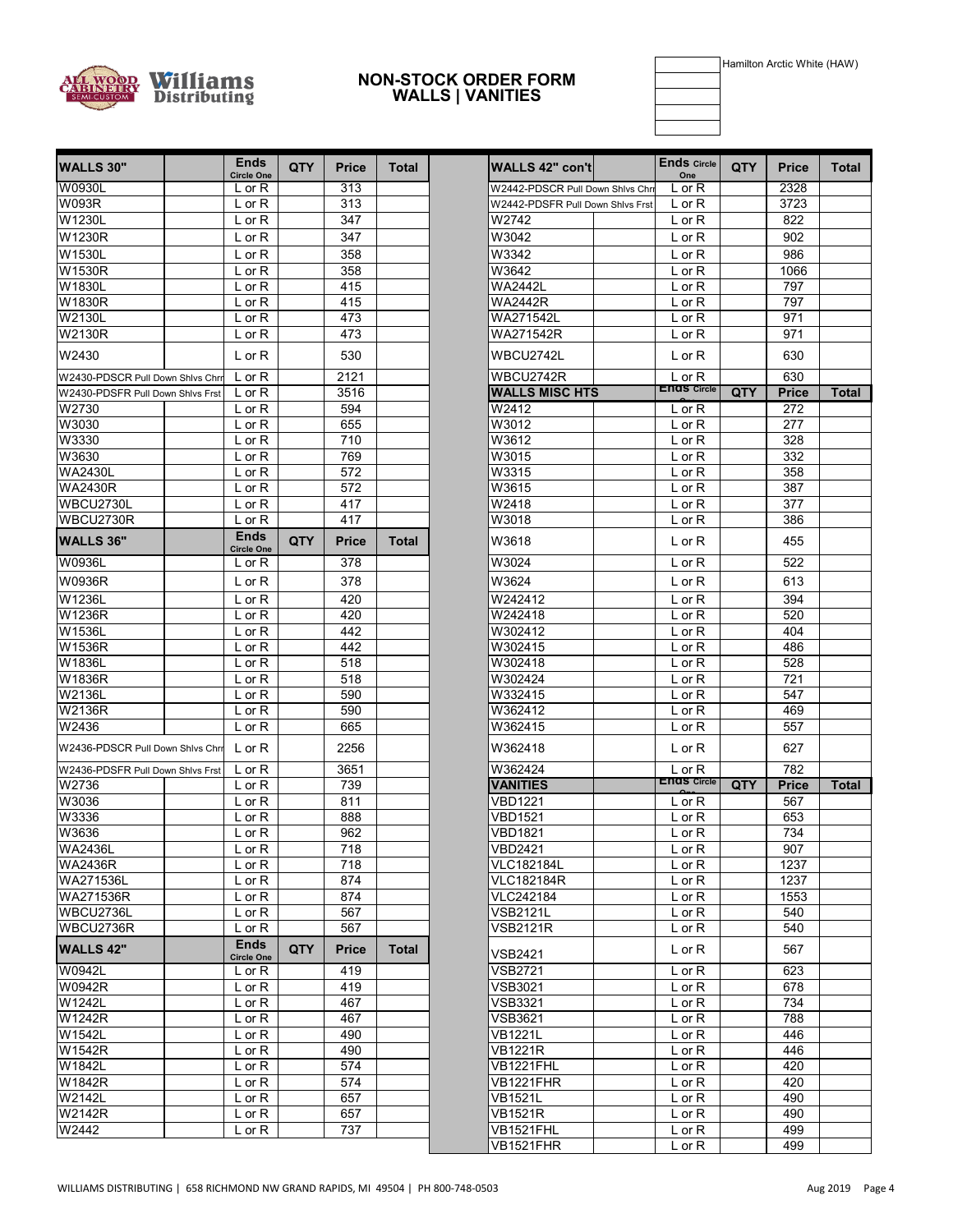

# **WALL SKINS | ROLL OUT TRAYS NON-STOCK ORDER FORM VANITIES | VANITY SHELF KITS & SKINS**



| <b>VANITIES con't</b>        | <b>Ends</b><br>Circle One | <b>QTY</b> | Price        | Total        |
|------------------------------|---------------------------|------------|--------------|--------------|
| <b>VB1821L</b>               | L or R                    |            | 565          |              |
| <b>VB1821R</b>               | $L$ or $R$                |            | 565          |              |
| VB1821FHL                    | L or R                    |            | 568          |              |
| VB1821FHR                    | $L$ or R                  |            | 568          |              |
| <b>VB2121L</b>               | $L$ or $R$                |            | 663          |              |
| <b>VB2121R</b>               | $L$ or $R$                |            | 663          |              |
| <b>VB2121FHL</b>             | $L$ or $R$                |            | 620          |              |
| <b>VB2121FHR</b>             | $L$ or $R$                |            | 620          |              |
| $\overline{\text{VB2}}$ 421  | $L$ or $R$                |            | 725          |              |
| <b>VB2421FH</b>              | $L$ or $R$                |            | 702          |              |
| VB2721                       | $L$ or $R$                |            | 812          |              |
| <b>VB2721FH</b>              | $L$ or $R$                |            | 753          |              |
| VB3021                       | $L$ or $R$                |            | 862          |              |
| <b>VB3021FH</b>              | $L$ or R                  |            | 831          |              |
| VB3321                       |                           |            | 947          |              |
|                              | $L$ or $R$                |            |              |              |
| <b>VB3321FH</b>              | $L$ or $R$                |            | 874          |              |
| VB3621                       | $L$ or $R$                |            | 989          |              |
| <b>VB3621FH</b>              | L or R                    |            | 966          |              |
| <b>VANITY SHELF KITS</b>     |                           | <b>QTY</b> | <b>Price</b> | <b>Total</b> |
| <b>VSK1221</b>               |                           |            | 45           |              |
| <b>VSK1521</b>               |                           |            | 55           |              |
| <b>VSK1821</b>               |                           |            | 68           |              |
| VSK2121                      |                           |            | 77           |              |
| <b>VSK2421</b>               |                           |            | 90           |              |
| <b>VSK2721</b>               |                           |            | 93           |              |
| VSK3021                      |                           |            | 112          |              |
| <b>VSK3321</b>               |                           |            | 108          |              |
| <b>VSK3621</b>               |                           |            | 130          |              |
| <b>VANITY SKINS</b>          |                           | <b>QTY</b> | <b>Price</b> | <b>Total</b> |
| <b>VBSK345</b>               |                           |            | 62           |              |
| VBSK345L                     |                           |            | 62           |              |
| VBSK345R                     |                           |            | 62           |              |
| VTSK84                       |                           |            | 105          |              |
| VTSK84L                      |                           |            | 105          |              |
| VTSK84R                      |                           |            | 105          |              |
| <b>ADDITIONAL SHELF KITS</b> |                           | <b>QTY</b> | <b>Price</b> | <b>Total</b> |
| SK0912                       |                           |            | 36           |              |
|                              |                           |            |              |              |
| SK1212                       |                           |            | 40           |              |
| SK1224                       |                           |            | 49           |              |
| SK1512                       |                           |            | 44           |              |
| SK1524                       |                           |            | 59           |              |
| SK1812                       |                           |            | 49           |              |
| <b>SK1824</b>                |                           |            | 72           |              |
| SK2112                       |                           |            | 53           |              |
| SK2124                       |                           |            | 84           |              |
| SK2412                       |                           |            | 58           |              |
| SK2424                       |                           |            | 96           |              |
| SK2712                       |                           |            | 62           |              |
| SK2724                       |                           |            | 108          |              |
| $\overline{\text{SK3012}}$   |                           |            | 63           |              |
| SK3024                       |                           |            | 119          |              |
|                              |                           |            |              |              |
| SK3312                       |                           |            | 71           |              |
| SK3324                       |                           |            | 131          |              |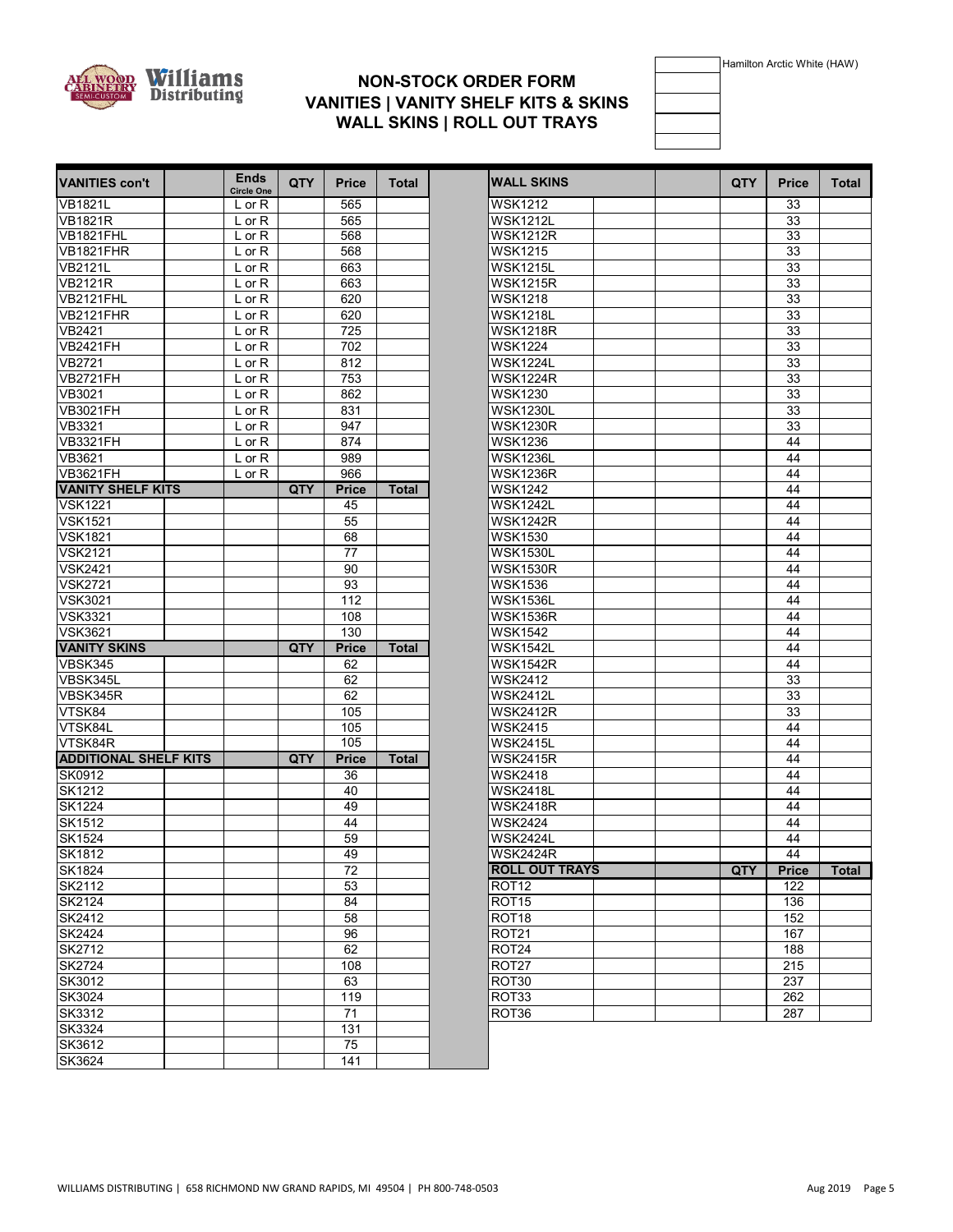

#### **NON-STOCK ORDER FORM ACCESSORIES | NET PRICED ITEMS**

Hamilton Arctic White (HAW)

| <b>FILLERS</b>                   | <b>QTY</b> | <b>Price</b>    | <b>Total</b> | <b>PANELS/SHELVES</b>        | QTY | <b>Price</b>    | Total |
|----------------------------------|------------|-----------------|--------------|------------------------------|-----|-----------------|-------|
| AF330                            |            | 83              |              | MWEP30                       |     | 135             |       |
| AF342                            |            | 104             |              | MWEP36                       |     | 163             |       |
| FF330                            |            | 121             |              | MWEP42                       |     | 175             |       |
| <b>FF336</b>                     |            | 109             |              | <b>BSK345</b>                |     | 62              |       |
| FF342                            |            | 131             |              | BSK345L                      |     | 62              |       |
| <b>FS30</b>                      |            | 65              |              | BSK345R                      |     | 62              |       |
| <b>FS36</b>                      |            | $\overline{77}$ |              | <b>ISK4848</b>               |     | 32              |       |
| <b>FS42</b>                      |            | 83              |              | BP1.5                        |     | 193             |       |
| <b>FS84</b>                      |            | 165             |              | BP <sub>3</sub>              |     | 204             |       |
| <b>FS90</b>                      |            | 181             |              | RP1.53096                    |     | 712             |       |
| <b>FS96</b>                      |            | 189             |              | RP1.584                      |     | 364             |       |
| <b>FS630</b>                     |            | 121             |              | RP1.590                      |     | 398             |       |
| FS636                            |            | 146             |              | RP.1596                      |     | 417             |       |
| <b>FS642</b>                     |            | 158             |              | RP33096                      |     | 754             |       |
| <b>FS696</b>                     |            | 384             |              | RP384                        |     | 386             |       |
| AFF330 Angle Fluted              |            | 121             |              | RP390                        |     | 422             |       |
| AFF342 Angle Fluted              |            | 160             |              | <b>RP396</b>                 |     | 441             |       |
| BFP03 3" Base Filler Pullout     |            | 1247            |              | MBEP30                       |     | 289             |       |
| BFP06 6" Base Filler Pullout     |            | 1529            |              | WFS48                        |     | $\overline{79}$ |       |
| <b>MOLDINGS</b>                  | QTY        | <b>Price</b>    | <b>Total</b> | <b>WFS4815</b>               |     | 117             |       |
| MTK8                             |            | 62              |              | <b>ACCESSORIES</b>           | QTY | <b>Price</b>    | Total |
| <b>TKS84</b>                     |            | 105             |              | WRHC36S Range Hood           |     | 6508            |       |
| <b>TSK90</b>                     |            | 105             |              | SBTOTK24                     |     | 144             |       |
| TSK96                            |            | 105             |              | SBTOTK27                     |     | 152             |       |
| TMMS8 Top Mold Mount Strip       |            | 59              |              | SBTOTK30                     |     | 160             |       |
| <b>BM8</b> Batten Molding        |            | 85              |              | SBTOTK33                     |     | 271             |       |
| SPL Spindle                      |            | 459             |              | SBTOTK36                     |     | 277             |       |
| SSPL Split Spindle               |            | 261             |              | <b>SBL2730</b>               |     | 260             |       |
| RM8 Rope Molding                 |            | 86              |              | SBL3336                      |     | 289             |       |
| SM8 Scribe                       |            | $\overline{77}$ |              | <b>VSBL2124</b>              |     | 234             |       |
| <b>DM8</b> Dentil Molding        |            | 109             |              | <b>VSBL2730</b>              |     | 260             |       |
| BLR8 Beaded Light Rail           |            | 152             |              | <b>VSBL3336</b>              |     | 289             |       |
| CLR8 Classic Light Rail          |            | 130             |              | <b>VALANCES</b>              | QTY | <b>Price</b>    | Total |
| <b>SCM8 Soffit Crown Molding</b> |            | 105             |              | V <sub>A48</sub>             |     | 115             |       |
| CM8 Crown                        |            | 158             |              | FV48 Furniture Valance       |     | 121             |       |
| CCM8 Classic Crown               |            | 215             |              | <b>MISC</b>                  | QTY | <b>Price</b>    | Total |
| ACM8 Angle Crown                 |            | 264             |              | Touch Up Kit                 |     | 84              |       |
| ICM8 Inside Corner Molding       |            | $\overline{92}$ |              | <b>NET PRICED ITEMS</b>      | QTY | <b>Price</b>    | Total |
| OSC8 Oustide Crown               |            | 96              |              | Sample door                  |     | 20              |       |
| QR8 Quarter Round                |            | 89              |              | Moulding Chain               |     | 25              |       |
| FBM8 Furniture Base Molding      |            | 209             |              | AWC Tri-Fold Brochure 15/pkg |     | 10              |       |

| <b>FILLERS</b>                   | QTY | <b>Price</b>    | <b>Total</b> | <b>PANELS/ SHELVES</b>       | QTY | <b>Price</b>     | <b>Total</b> |
|----------------------------------|-----|-----------------|--------------|------------------------------|-----|------------------|--------------|
| AF330                            |     | 83              |              | MWEP30                       |     | 135              |              |
| AF342                            |     | 104             |              | MWEP36                       |     | 163              |              |
| FF330                            |     | 121             |              | MWEP42                       |     | 175              |              |
| FF336                            |     | 109             |              | <b>BSK345</b>                |     | 62               |              |
| FF342                            |     | 131             |              | BSK345L                      |     | 62               |              |
| <b>FS30</b>                      |     | 65              |              | <b>BSK345R</b>               |     | 62               |              |
| $\overline{\text{F}$ S36         |     | 77              |              | <b>ISK4848</b>               |     | 32               |              |
| FS42                             |     | 83              |              | <b>BP1.5</b>                 |     | 193              |              |
| FS84                             |     | 165             |              | BP3                          |     | 204              |              |
| FS90                             |     | 181             |              | RP1.53096                    |     | 712              |              |
| $\overline{\text{F}$ S96         |     | 189             |              | RP1.584                      |     | 364              |              |
| FS630                            |     | 121             |              | RP1.590                      |     | 398              |              |
| <b>FS636</b>                     |     | 146             |              | RP.1596                      |     | 417              |              |
| <b>FS642</b>                     |     | 158             |              | RP33096                      |     | 754              |              |
| FS696                            |     | 384             |              | <b>RP384</b>                 |     | 386              |              |
| AFF330 Angle Fluted              |     | 121             |              | <b>RP390</b>                 |     | 422              |              |
| AFF342 Angle Fluted              |     | 160             |              | <b>RP396</b>                 |     | 441              |              |
| BFP03 3" Base Filler Pullout     |     | 1247            |              | MBEP30                       |     | 289              |              |
| BFP06 6" Base Filler Pullout     |     | 1529            |              | WFS48                        |     | 79               |              |
| <b>MOLDINGS</b>                  | QTY | <b>Price</b>    | <b>Total</b> | <b>WFS4815</b>               |     | $\overline{117}$ |              |
| MTK8                             |     | 62              |              | <b>ACCESSORIES</b>           | QTY | <b>Price</b>     | <b>Total</b> |
| TKS84                            |     | 105             |              | WRHC36S Range Hood           |     | 6508             |              |
| TSK90                            |     | 105             |              | SBTOTK24                     |     | 144              |              |
| TSK96                            |     | 105             |              | SBTOTK27                     |     | 152              |              |
| TMMS8 Top Mold Mount Strip       |     | 59              |              | SBTOTK30                     |     | 160              |              |
| BM8 Batten Molding               |     | 85              |              | SBTOTK33                     |     | 271              |              |
| <b>SPL</b> Spindle               |     | 459             |              | SBTOTK36                     |     | 277              |              |
| SSPL Split Spindle               |     | 261             |              | <b>SBL2730</b>               |     | 260              |              |
| RM8 Rope Molding                 |     | 86              |              | SBL3336                      |     | 289              |              |
| SM8 Scribe                       |     | $\overline{77}$ |              | <b>VSBL2124</b>              |     | 234              |              |
| DM8 Dentil Molding               |     | 109             |              | <b>VSBL2730</b>              |     | 260              |              |
| BLR8 Beaded Light Rail           |     | 152             |              | <b>VSBL3336</b>              |     | 289              |              |
| CLR8 Classic Light Rail          |     | 130             |              | <b>VALANCES</b>              | QTY | <b>Price</b>     | Total        |
| <b>SCM8 Soffit Crown Molding</b> |     | 105             |              | V <sub>A48</sub>             |     | 115              |              |
| CM8 Crown                        |     | 158             |              | FV48 Furniture Valance       |     | 121              |              |
| CCM8 Classic Crown               |     | 215             |              | <b>MISC</b>                  | QTY | <b>Price</b>     | <b>Total</b> |
| <b>ACM8</b> Angle Crown          |     | 264             |              | <b>Touch Up Kit</b>          |     | 84               |              |
| ICM8 Inside Corner Molding       |     | $\overline{92}$ |              | <b>NET PRICED ITEMS</b>      | QTY | <b>Price</b>     | <b>Total</b> |
| OSC8 Oustide Crown               |     | 96              |              | Sample door                  |     | 20               |              |
| QR8 Quarter Round                |     | 89              |              | Moulding Chain               |     | 25               |              |
| FBM8 Furniture Base Molding      |     | 209             |              | AWC Tri-Fold Brochure 15/pkg |     | 10               |              |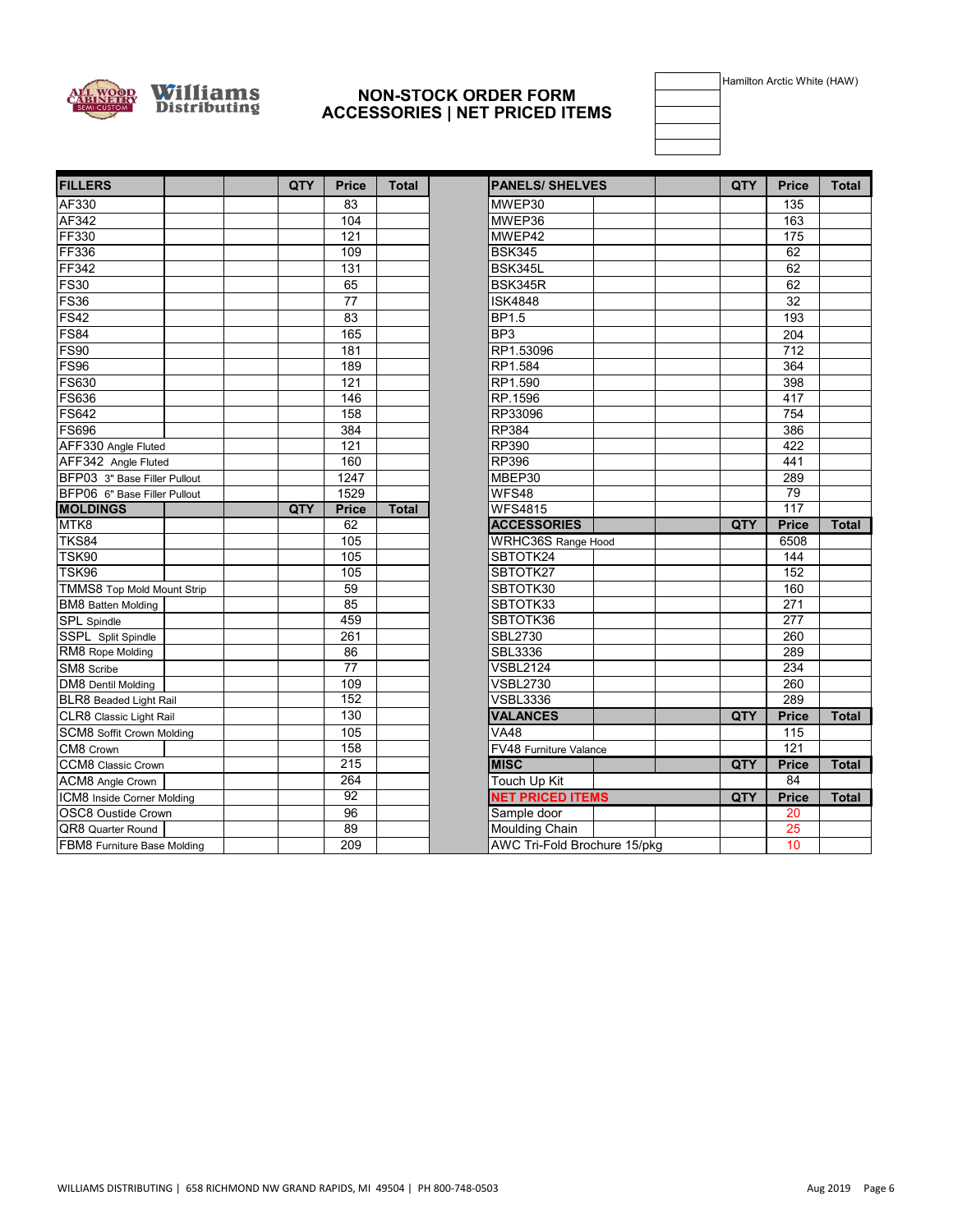

| <b>PRICING SUMMARY</b>                                                                     |  |
|--------------------------------------------------------------------------------------------|--|
| <b>TOTAL LIST</b>                                                                          |  |
| <b>CABINET DISCOUNT</b>                                                                    |  |
| <b>DISCOUNTED PRICE</b>                                                                    |  |
| <b>NET PRICED ITEMS</b>                                                                    |  |
| <b>SUB TOTAL</b>                                                                           |  |
| <b>FREIGHT WEIGHT</b>                                                                      |  |
| Please note: Items that require a universal multiplier may change your<br>pricing summary. |  |
|                                                                                            |  |

| <b>NOTES / COMMENTS</b> |  |  |  |
|-------------------------|--|--|--|
|                         |  |  |  |
|                         |  |  |  |
|                         |  |  |  |
|                         |  |  |  |
|                         |  |  |  |
|                         |  |  |  |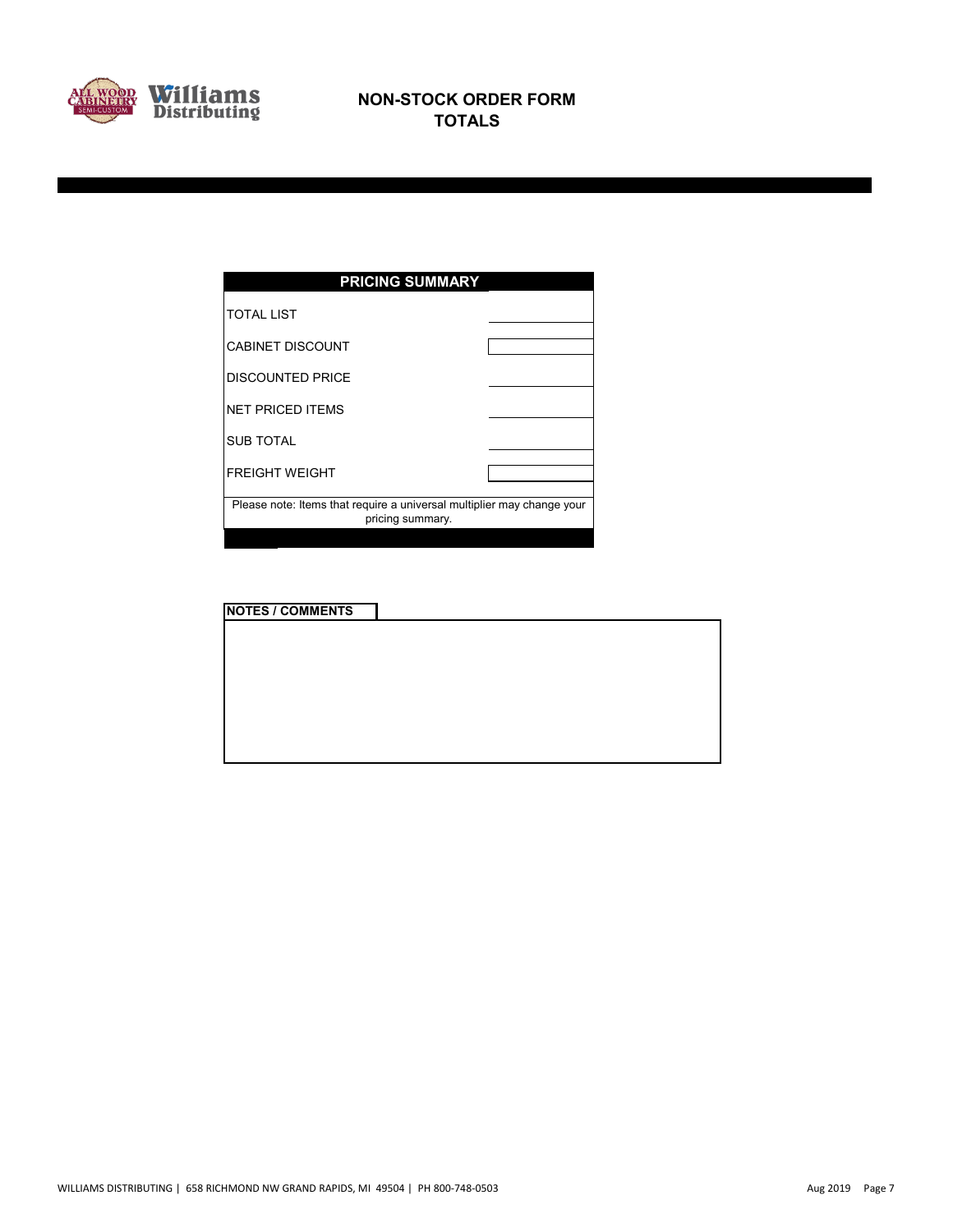# **SEMI-CUST**

# **NON-STOCK ORDER FORM BASES**



| <b>Date</b>                        |                                  |     | <b>Account Name</b> |              | <b>Account #</b>                                                |                                  |            |              |              |  |  |  |  |  |
|------------------------------------|----------------------------------|-----|---------------------|--------------|-----------------------------------------------------------------|----------------------------------|------------|--------------|--------------|--|--|--|--|--|
| <b>Contact Person</b>              |                                  |     |                     |              | Ph#<br>Fax #                                                    |                                  |            |              |              |  |  |  |  |  |
| <b>Acknowledgement Preference</b>  |                                  |     | Fax $O$ Email       |              | Email:                                                          |                                  |            |              |              |  |  |  |  |  |
| PO#                                |                                  |     |                     |              | <b>Shipping Address:</b>                                        |                                  |            |              |              |  |  |  |  |  |
| <b>Delivery Contact</b>            |                                  |     |                     |              | <b>Delivery Contact Ph#</b>                                     |                                  |            |              |              |  |  |  |  |  |
| Please check all that              |                                  |     |                     |              |                                                                 |                                  |            |              |              |  |  |  |  |  |
| apply:                             | 2020 Attached (order must match) |     |                     |              | <b>SELECT STYLE</b>                                             |                                  |            |              |              |  |  |  |  |  |
|                                    | Ship only when complete          |     |                     |              | Fulton Mocha (FMG)                                              |                                  |            |              |              |  |  |  |  |  |
|                                    | Ship what you have right away    |     |                     |              |                                                                 | Hawthorne Cinnamon (HCN)         |            |              |              |  |  |  |  |  |
|                                    | Call me when it is complete      |     |                     |              | Kenyon Cabernet (KCB)                                           |                                  |            |              |              |  |  |  |  |  |
| <b>Special Instructions</b>        |                                  |     |                     |              | Nantucket Polar White (NPW Matching finished ends are standard. |                                  |            |              |              |  |  |  |  |  |
|                                    |                                  |     |                     |              | Tiverton Pebble Gray (TPG) Matching finished ends are standard. |                                  |            |              |              |  |  |  |  |  |
|                                    |                                  |     |                     |              |                                                                 |                                  |            |              |              |  |  |  |  |  |
|                                    |                                  |     |                     |              |                                                                 |                                  |            |              |              |  |  |  |  |  |
| <b>BASES</b>                       | <b>Ends</b><br><b>Circle One</b> | QTY | <b>Price</b>        | <b>Total</b> | <b>BASES</b> (cont.)                                            | <b>Ends</b><br><b>Circle One</b> | <b>QTY</b> | <b>Price</b> | <b>Total</b> |  |  |  |  |  |
| B09FHL                             | L or R                           |     | 438                 |              | <b>B21L</b>                                                     | L or R                           |            | 782          |              |  |  |  |  |  |
| B09FHR                             | L or R                           |     | 438                 |              | <b>B21R</b>                                                     | L or R                           |            | 782          |              |  |  |  |  |  |
| <b>B12L</b>                        | L or R                           |     | 550                 |              | B21L-1T                                                         | L or R                           |            | 960          |              |  |  |  |  |  |
| B <sub>12R</sub>                   | L or R                           |     | 550                 |              | <b>B21R-1T</b>                                                  | L or R                           |            | 960          |              |  |  |  |  |  |
| <b>B12L-1T</b>                     | L or R                           |     | 680                 |              | <b>B21L-2T</b>                                                  | L or R                           |            | 1137         |              |  |  |  |  |  |
| <b>B12R-1T</b>                     | L or R                           |     | 680                 |              | <b>B21R-2T</b>                                                  | L or R                           |            | 1137         |              |  |  |  |  |  |
| <b>B12L-2T</b>                     | L or R                           |     | 809                 |              | B <sub>21</sub> FHL                                             | L or R                           |            | 786          |              |  |  |  |  |  |
| <b>B12R-2T</b>                     | L or R                           |     | 809                 |              | B21FHR                                                          | L or R                           |            | 786          |              |  |  |  |  |  |
| B12FHL                             | L or R                           |     | 519                 |              | <b>B24</b>                                                      | L or R                           |            | 875          |              |  |  |  |  |  |
| B12FHR                             | L or R                           |     | 519                 |              | B24-1T                                                          | L or R                           |            | 1075         |              |  |  |  |  |  |
| <b>B15L</b><br><b>B15R</b>         | L or R                           |     | 604<br>604          |              | <b>B24-1WT</b><br>B24-2T                                        | L or R                           |            | 1214<br>1275 |              |  |  |  |  |  |
| <b>B15L-1T</b>                     | L or R<br>L or R                 |     | 749                 |              | <b>B24-2WT</b>                                                  | $L$ or $R$<br>L or R             |            | 1553         |              |  |  |  |  |  |
| <b>B15R-1T</b>                     | L or R                           |     | 749                 |              | B24-CWO                                                         | L or R                           |            | 1902         |              |  |  |  |  |  |
| <b>B15L-1WT</b>                    | L or R                           |     | 858                 |              | B24FH                                                           | L or R                           |            | 875          |              |  |  |  |  |  |
| B <sub>15R-1</sub> WT              | L or R                           |     | 858                 |              | <b>B27</b>                                                      | L or R                           |            | 964          |              |  |  |  |  |  |
| <b>B15L-2T</b>                     | L or R                           |     | 893                 |              | B27-1T                                                          | L or R                           |            | 1193         |              |  |  |  |  |  |
| <b>B15R-2T</b>                     | L or R                           |     | 893                 |              | B27-2T                                                          | L or R                           |            | 1421         |              |  |  |  |  |  |
| <b>B15L-2WT</b>                    | L or R                           |     | 1112                |              | B27FH                                                           | L or R                           |            | 964          |              |  |  |  |  |  |
| B15R-2WT                           | L or R                           |     | 1112                |              | <b>B30</b>                                                      | L or R                           |            | 1049         |              |  |  |  |  |  |
| B <sub>15L-CWO</sub>               | L or R                           |     | 1167                |              | B30-1T                                                          | L or R                           |            | 1301         |              |  |  |  |  |  |
| B <sub>15R-CWO</sub>               | L or R                           |     | 1167                |              | B30-2T                                                          | L or R                           |            | 1552         |              |  |  |  |  |  |
| B15FHL                             | L or R                           |     | 604                 |              | B30FH                                                           | L or R                           |            | 1054         |              |  |  |  |  |  |
| B <sub>15</sub> FHR                | L or R                           |     | 604                 |              | <b>B33</b>                                                      | L or R                           |            | 1140         |              |  |  |  |  |  |
| B1WB15 Base Single Wastebasket 15" | L or R                           |     | 926                 |              | B33-1T                                                          | L or R                           |            | 1418         |              |  |  |  |  |  |
| B1WB18 Base Single Wastebasket 18" | $L$ or $R$                       |     | 1014                |              | <b>B33-2T</b>                                                   | $L$ or $R$                       |            | 1695         |              |  |  |  |  |  |
| B2WB18 Base Double Wastebasket 18' | L or R                           |     | 1162                |              | B33FH                                                           | $L$ or $R$                       |            | 1148         |              |  |  |  |  |  |
| B2WB21 Base Double Wastebasket 21' | $L$ or $R$                       |     | 1252                |              | B36                                                             | $L$ or $R$                       |            | 1222         |              |  |  |  |  |  |
| <b>B18L</b><br><b>B18R</b>         | L or R<br>$L$ or $R$             |     | 692<br>692          |              | B36-1T<br>B36-2T                                                | L or R                           |            | 1527         |              |  |  |  |  |  |
|                                    |                                  |     | 853                 |              | B36FH                                                           | L or R                           |            | 1831<br>1235 |              |  |  |  |  |  |
| B18L-1T<br><b>B18R-1T</b>          | L or R<br>L or R                 |     | 853                 |              | <b>BD12</b>                                                     | L or R<br>L or R                 |            | 713          |              |  |  |  |  |  |
| <b>B18L-1WT</b>                    | L or R                           |     | 976                 |              | <b>BD15</b>                                                     | L or R                           |            | 813          |              |  |  |  |  |  |
| B18R-1WT                           | L or R                           |     | 976                 |              | BD <sub>18</sub>                                                | L or R                           |            | 913          |              |  |  |  |  |  |
| B18L-2T                            | L or R                           |     | 1013                |              | <b>BD24</b>                                                     | L or R                           |            | 1123         |              |  |  |  |  |  |
| <b>B18R-2T</b>                     | L or R                           |     | 1013                |              | <b>BD30</b>                                                     | L or R                           |            | 1364         |              |  |  |  |  |  |
| <b>B18L-2WT</b>                    | L or R                           |     | 1260                |              | BD <sub>36</sub>                                                | $L$ or $R$                       |            | 1920         |              |  |  |  |  |  |
| <b>B18R-2WT</b>                    | $L$ or $R$                       |     | 1260                |              |                                                                 |                                  |            |              |              |  |  |  |  |  |
| B18FHL                             | L or R                           |     | 696                 |              |                                                                 |                                  |            |              |              |  |  |  |  |  |
| B18FHR                             | $L$ or $R$                       |     | 696                 |              |                                                                 |                                  |            |              |              |  |  |  |  |  |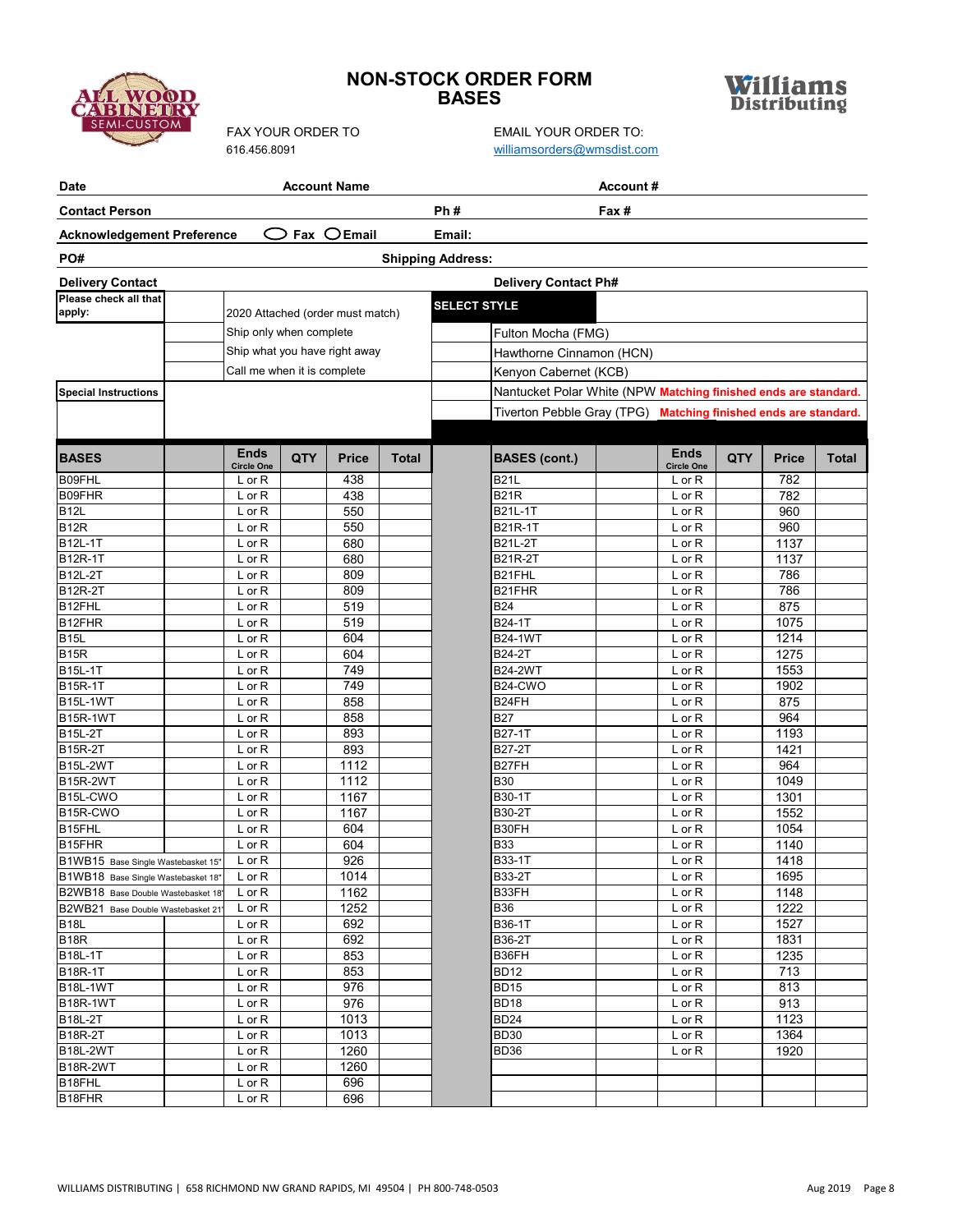

# **NON-STOCK ORDER FORM BASES/TALLS**



FAX YOUR ORDER TO EMAIL YOUR ORDER TO: [williamsorders@wmsdist.com](mailto:williamsorders@wmsdist.com)

| Date                              |                                  |     | <b>Account Name</b> |              |                                                                | Account# |                                  |            |              |              |
|-----------------------------------|----------------------------------|-----|---------------------|--------------|----------------------------------------------------------------|----------|----------------------------------|------------|--------------|--------------|
| <b>Contact Person</b>             |                                  |     |                     |              | Ph#                                                            | Fax #    |                                  |            |              |              |
| <b>Acknowledgement Preference</b> |                                  |     | Fax $O$ Email       |              | Email:                                                         |          |                                  |            |              |              |
| PO#                               |                                  |     |                     |              | <b>Shipping Address:</b>                                       |          |                                  |            |              |              |
| <b>Delivery Contact</b>           |                                  |     |                     |              | <b>Delivery Contact Ph#</b>                                    |          |                                  |            |              |              |
| Please check all that             |                                  |     |                     |              | <b>SELECT STYLE</b>                                            |          |                                  |            |              |              |
| apply:                            | 2020 Attached (order must match) |     |                     |              |                                                                |          |                                  |            |              |              |
|                                   | Ship only when complete          |     |                     |              | Fulton Mocha (FMG)                                             |          |                                  |            |              |              |
|                                   | Ship what you have right away    |     |                     |              | Hawthorne Cinnamon (HCN)                                       |          |                                  |            |              |              |
|                                   | Call me when it is complete      |     |                     |              | Kenyon Cabernet (KCB)                                          |          |                                  |            |              |              |
| <b>Special Instructions</b>       |                                  |     |                     |              | Nantucket Polar White (NPW)                                    |          |                                  |            |              |              |
|                                   |                                  |     |                     |              | <b>Tiverton Pebble Gray</b>                                    |          |                                  |            |              |              |
|                                   |                                  |     |                     |              |                                                                |          |                                  |            |              |              |
| <b>BASES</b>                      | <b>Ends</b><br>Circle One        | QTY | <b>Price</b>        | <b>Total</b> | <b>TALLS con't</b>                                             |          | <b>Ends</b><br><b>Circle One</b> | <b>QTY</b> | <b>Price</b> | Total        |
| <b>SB24</b>                       | L or R                           |     | 708                 |              | U182496L                                                       |          | L or R                           |            | 1791         |              |
| <b>SB27</b>                       | L or R                           |     | 777                 |              | U182496L-4T                                                    |          | L or R                           |            | 2432         |              |
| <b>SB30</b>                       | L or R                           |     | 841                 |              | U182496L-PO4WS                                                 |          | L or R                           |            | 4947         |              |
| <b>SB33</b>                       | L or R                           |     | 911                 |              | U182496R                                                       |          | L or R                           |            | 1791         |              |
| <b>SB36</b>                       | L or R                           |     | 980                 |              | U182496R-4T                                                    |          | L or R                           |            | 2432         |              |
| SB36-1USWP                        | L or R                           |     | 2012                |              | U182496R-PO4WS                                                 |          | L or R                           |            | 4947         |              |
| FSB36                             | L or R                           |     | 1224                |              | U242484                                                        |          | L or R                           |            | 1972         |              |
| SFA36                             | L or R                           |     | 530                 |              | U242484-4T                                                     |          | $L$ or $R$                       |            | 2771         |              |
| BBCU39L                           | L or R                           |     | 875                 |              | U242490                                                        |          | L or R                           |            | 2203         |              |
| BBCU39R                           | L or R                           |     | 875                 |              | U242490-4T                                                     |          | L or R                           |            | 3002         |              |
| BBCU42L                           | L or R                           |     | 1000                |              | U242496                                                        |          | L or R                           |            | 2274         |              |
| BBCU42R                           | L or R                           |     | 1000                |              | U242496-4T                                                     |          | L or R                           |            | 3073         |              |
| EZR33L                            | L or R                           |     | 875                 |              | OC332484U                                                      |          | L or R                           |            | 2865         |              |
| EZR33R                            | L or R                           |     | 875                 |              | OC332490U                                                      |          | L or R                           |            | 3112         |              |
| EZR33SSL                          | L or R                           |     | 1127                |              | OC332496U                                                      |          | L or R<br><b>Ends</b>            |            | 3247         |              |
| EZR33SSR                          | L or R                           |     | 1127                |              | <b>SPECIALTY BASES</b>                                         |          | <b>Circle One</b>                | QTY        | <b>Price</b> | <b>Total</b> |
| EZR36L                            | $L$ or $R$                       |     | 1062                |              | BCT30                                                          |          | $L$ or $R$                       |            | 1219         |              |
| EZR36R                            | L or R                           |     | 1062                |              | BCT36                                                          |          | L or R                           |            | 1728         |              |
| EZR36SSL                          | L or R                           |     | 1315                |              | BPPO9 9" Base Pantry Pullout<br>BPPO12 12" Base Pantry Pullout |          | L or R                           |            | 1645         |              |
| EZR36SSR                          | L or R                           |     | 1315                |              |                                                                |          | $L$ or $R$<br><b>Ends</b>        |            | 1803         |              |
| EZR36L-2WLS                       | L or R                           |     | 1872                |              | <b>DESK CABINETS</b>                                           |          | <b>Circle One</b>                | QTY        | <b>Price</b> | <b>Total</b> |
| EZR36R-2WLS                       | L or R                           |     | 1872                |              | DDO15L                                                         |          | $L$ or $R$                       |            | 507          |              |
| <b>TALLS</b>                      | <b>Ends</b><br>Circle One        | QTY | <b>Price</b>        | <b>Total</b> | DDO15R                                                         |          | L or R                           |            | 507          |              |
| U182484L                          |                                  |     | 1559                |              | DDR <sub>15</sub>                                              |          | $L$ or $R$                       |            | 588          |              |
| U182484L-4T                       |                                  |     | 2200                |              | DDR18                                                          |          | $L$ or $R$                       |            | 649          |              |
| U182484L-PO4WS                    |                                  |     | 4715                |              | DKD30                                                          |          | $L$ or $R$                       |            | 293          |              |
| U182484R                          |                                  |     | 1559                |              |                                                                |          |                                  |            |              |              |
| U182484R-4T                       |                                  |     | 2200                |              |                                                                |          |                                  |            |              |              |
| U182484R-PO4WS<br>U182490L        |                                  |     | 4715<br>1695        |              |                                                                |          |                                  |            |              |              |
| U182490L-4T                       |                                  |     | 2336                |              |                                                                |          |                                  |            |              |              |
| U182490L-PO4WS                    |                                  |     | 4851                |              |                                                                |          |                                  |            |              |              |
| U182490R                          |                                  |     | 1695                |              |                                                                |          |                                  |            |              |              |
| U182490R-4T                       |                                  |     | 2336                |              |                                                                |          |                                  |            |              |              |
|                                   |                                  |     |                     |              |                                                                |          |                                  |            |              |              |

U182490R-PO4WS 4851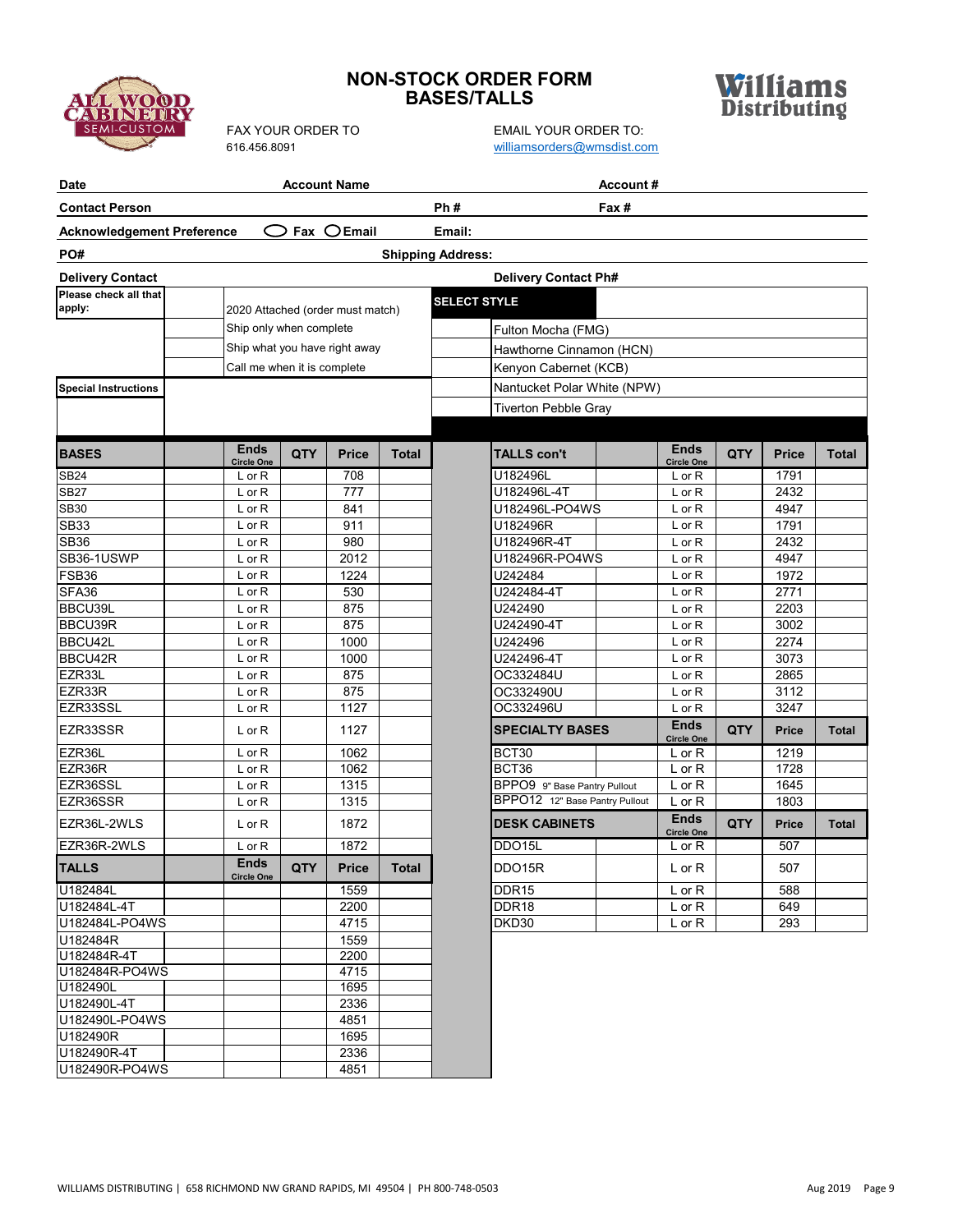

#### **NON-STOCK ORDER FORM WALLS | VANITIES**

Fulton Mocha (FMG) Hawthorne Cinnamon (HCN) Kenyon Cabernet (KCB) Nantucket Polar White (NPW) Tiverton Pebble Gray (TPG)

| <b>WALLS 30"</b>                 | <b>Ends</b><br>Circle One        | <b>QTY</b> | <b>Price</b> | <b>Total</b> | WALLS 42" con't       | <b>Ends</b><br><b>Circle One</b> | <b>QTY</b> | <b>Price</b> | To |
|----------------------------------|----------------------------------|------------|--------------|--------------|-----------------------|----------------------------------|------------|--------------|----|
| W0930L                           | $L$ or $R$                       |            | 375          |              | W2742                 | $L$ or $R$                       |            | 987          |    |
| <b>W093R</b>                     | $L$ or $R$                       |            | 375          |              | W3042                 | L or R                           |            | 1083         |    |
| W1230L                           | $L$ or $R$                       |            | 417          |              | W3342                 | L or R                           |            | 1183         |    |
| W1230R                           | $L$ or $R$                       |            | 417          |              | W3642                 | $L$ or $R$                       |            | 1283         |    |
| W1530L                           | $L$ or $R$                       |            | 431          |              | <b>WA2442L</b>        | $L$ or $R$                       |            | 959          |    |
| W1530R                           | $L$ or $R$                       |            | 431          |              | <b>WA2442R</b>        | $L$ or $R$                       |            | 959          |    |
| W1830L                           | $L$ or $R$                       |            | 499          |              | WA271542L             | $L$ or $R$                       |            | 1168         |    |
| W1830R                           | $L$ or $R$                       |            | 499          |              | WA271542R             | $L$ or $R$                       |            | 1168         |    |
| W2130L                           | L or R                           |            | 571          |              | WBCU2742L             | $L$ or $R$                       |            | 757          |    |
| <b>W2130R</b>                    | $L$ or $R$                       |            | 571          |              | WBCU2742R             | L or R                           |            | 757          |    |
| W2430                            | L or R                           |            | 639          |              | <b>WALLS MISC HTS</b> | <b>Ends</b><br><b>Circle One</b> | QTY        | <b>Price</b> | To |
| W2430-PDSCR Pull Down Shlvs Chrr | $L$ or $R$                       |            | 2230         |              | W2412                 | $L$ or $R$                       |            | 328          |    |
| W2430-PDSFR Pull Down Shivs Frst | $L$ or $R$                       |            | 3625         |              | W3012                 | $L$ or $R$                       |            | 332          |    |
| W2730                            | $L$ or $R$                       |            | 713          |              | W3612                 | L or R                           |            | 393          |    |
| W3030                            | $L$ or $R$                       |            | 786          |              | W3015                 | L or R                           |            | 397          |    |
| W3330                            | $L$ or $R$                       |            | 854          |              | W3315                 | $L$ or $R$                       |            | 430          |    |
| W3630                            | $L$ or $R$                       |            | 927          |              | W3615                 | $L$ or $R$                       |            | 466          |    |
| <b>WA2430L</b>                   | $L$ or $R$                       |            | 689          |              | W2418                 | $L$ or $R$                       |            | 453          |    |
| <b>WA2430R</b>                   | $L$ or $R$                       |            | 689          |              | W3018                 | $L$ or $R$                       |            | 465          |    |
| WBCU2730L                        | L or R                           |            | 502          |              | W3618                 | $L$ or $R$                       |            | 547          |    |
| WBCU2730R                        | $L$ or $R$                       |            | 502          |              | W3024                 | $L$ or $R$                       |            | 628          |    |
| <b>WALLS 36"</b>                 | <b>Ends</b><br><b>Circle One</b> | <b>QTY</b> | <b>Price</b> | <b>Total</b> | W3624                 | $L$ or $R$                       |            | 736          |    |
| <b>W0936L</b>                    | L or R                           |            | 455          |              | W242412               | L or R                           |            | 473          |    |
| W0936R                           | $L$ or $R$                       |            | 455          |              | W242418               | $L$ or $R$                       |            | 627          |    |
| W1236L                           | $L$ or $R$                       |            | 506          |              | W302412               | $L$ or $R$                       |            | 486          |    |
| W1236R                           | $L$ or $R$                       |            | 506          |              | W302415               | $L$ or $R$                       |            | 585          |    |
| W1536L                           | $L$ or $R$                       |            | 532          |              | W302418               | L or R                           |            | 635          |    |
| W1536R                           | $L$ or $R$                       |            | 532          |              | W302424               | $L$ or $R$                       |            | 868          |    |
| W1836L                           | $L$ or $R$                       |            | 623          |              | W332415               | $L$ or $R$                       |            | 658          |    |
| W1836R                           | $L$ or $R$                       |            | 623          |              | W362412               | L or R                           |            | 563          |    |
| W2136L                           | L or R                           |            | 710          |              | W362415               | $L$ or $R$                       |            | 669          |    |
| <b>W2136R</b>                    | L or R                           |            | 710          |              | W362418               | $L$ or $R$                       |            | 754          |    |
| W2436                            | $L$ or $R$                       |            | 799          |              | W362424               | L or R                           |            | 939          |    |
| W2436-PDSCR Pull Down Shivs Ch   | $L$ or $R$                       |            | 2390         |              | <b>VANITIES</b>       | <b>Ends</b><br><b>Circle One</b> | QTY        | <b>Price</b> | To |
| W2436-PDSFR Pull Down Shlvs Frst | $L$ or $R$                       |            | 3785         |              | <b>VBD1221</b>        | $L$ or $R$                       |            | 683          |    |
| W2736                            | $L$ or $R$                       |            | 889          |              | <b>VBD1521</b>        | $L$ or R                         |            | 783          |    |
| W3036                            | $L$ or $R$                       |            | 975          |              | <b>VBD1821</b>        | $L$ or $R$                       |            | 884          |    |
| W3336                            | L or R                           |            | 1068         |              | <b>VBD2421</b>        | L or R                           |            | 1090         |    |
| W3636                            | $L$ or $R$                       |            | 1157         |              | VLC182184L            | $L$ or $R$                       |            | 1486         |    |
| <b>WA2436L</b>                   | L or R                           |            | 864          |              | <b>VLC182184R</b>     | $L$ or $R$                       |            | 1486         |    |
| <b>WA2436R</b>                   | L or R                           |            | 864          |              | VLC242184             | $L$ or $R$                       |            | 1867         |    |
| WA271536L                        | L or R                           |            | 1052         |              | VSB2121L              | $L$ or $R$                       |            | 649          |    |
| WA271536R                        | L or R                           |            | 1052         |              | <b>VSB2121R</b>       | $L$ or $R$                       |            | 649          |    |
| WBCU2736L                        | $L$ or $R$                       |            | 682          |              | VSB2421               | $L$ or R                         |            | 683          |    |
| WBCU2736R                        | L or R                           |            | 682          |              | <b>VSB2721</b>        | $L$ or $R$                       |            | 748          |    |
| <b>WALLS 42"</b>                 | <b>Ends</b><br><b>Circle One</b> | <b>QTY</b> | <b>Price</b> | <b>Total</b> | <b>VSB3021</b>        | $L$ or $R$                       |            | 814          |    |
| W0942L                           | $L$ or $R$                       |            | 505          |              | <b>VSB3321</b>        | $L$ or $R$                       |            | 884          |    |
| W0942R                           | $L$ or $R$                       |            | 505          |              | VSB3621               | $L$ or $R$                       |            | 948          |    |
| W1242L                           | $L$ or $R$                       |            | 562          |              | <b>VB1221L</b>        | L or R                           |            | 539          |    |
| W1242R                           | L or R                           |            | 562          |              | VB1221R               | L or R                           |            | 539          |    |
| W1542L                           | L or R                           |            | 589          |              | VB1221FHL             | $L$ or $R$                       |            | 508          |    |
| W1542R                           | $L$ or $R$                       |            | 589          |              | <b>VB1221FHR</b>      | $L$ or $R$                       |            | 508          |    |
| W1842L                           | L or R                           |            | 690          |              | <b>VB1521L</b>        | $L$ or $R$                       |            | 589          |    |
| W1842R                           | $L$ or $R$                       |            | 690          |              | <b>VB1521R</b>        | $L$ or $R$                       |            | 589          |    |
| W2142L                           | L or R                           |            | 787          |              | VB1521FHL             | $L$ or $R$                       |            | 602          |    |
| W2142R                           | $L$ or $R$                       |            | 787          |              | VB1521FHR             | $L$ or $R$                       |            | 602          |    |
| W2442                            | L or R                           |            | 886          |              |                       |                                  |            |              |    |
| W2442-PDSCR Pull Down Shivs Chrr | $L$ or $R$                       |            | 2477         |              |                       |                                  |            |              |    |
| W2442-PDSFR Pull Down Shivs Frst | $L$ or $R$                       |            | 3872         |              |                       |                                  |            |              |    |

| <b>Ends</b><br><b>Circle One</b>  | <b>QTY</b> | <b>Price</b>     | Total        | <b>WALLS 42" con't</b>     | <b>Ends</b><br><b>Circle One</b> | QTY        | <b>Price</b> | <b>Total</b> |
|-----------------------------------|------------|------------------|--------------|----------------------------|----------------------------------|------------|--------------|--------------|
| L or R                            |            | $\overline{375}$ |              | W2742                      | L or R                           |            | 987          |              |
| $\overline{L}$ or R               |            | 375              |              | W3042                      | $L$ or $R$                       |            | 1083         |              |
| L or R                            |            | 417              |              | W3342                      | L or R                           |            | 1183         |              |
| $L$ or $R$                        |            | 417              |              | W3642                      | L or R                           |            | 1283         |              |
| L or R                            |            | 431              |              | $\overline{W}$ A2442L      | L or R                           |            | 959          |              |
| L or R                            |            | 431              |              | <b>WA2442R</b>             | L or R                           |            | 959          |              |
| $L$ or $R$                        |            | 499              |              | WA271542L                  | L or R                           |            | 1168         |              |
| $L$ or $R$                        |            | 499              |              | WA271542R                  | $L$ or $R$                       |            | 1168         |              |
| $L$ or R                          |            | 571              |              | WBCU2742L                  | L or R                           |            | 757          |              |
| L or R                            |            | 571              |              | WBCU2742R                  | L or R                           |            | 757          |              |
| $L$ or $R$                        |            | 639              |              | <b>WALLS MISC HTS</b>      | <b>Ends</b><br><b>Circle One</b> | <b>QTY</b> | <b>Price</b> | <b>Total</b> |
| $L$ or $R$                        |            | 2230             |              | W2412                      | L or R                           |            | 328          |              |
| L or R                            |            | 3625             |              | W3012                      | L or R                           |            | 332          |              |
| L or R                            |            | 713              |              | W3612                      | L or R                           |            | 393          |              |
| L or R                            |            | 786              |              | W3015                      | $L$ or $R$                       |            | 397          |              |
| $L$ or $R$                        |            | 854              |              | W3315                      | L or R                           |            | 430          |              |
| $L$ or $R$                        |            | 927              |              | W3615                      | L or R                           |            | 466          |              |
| $L$ or $R$                        |            | 689              |              | W2418                      | L or R                           |            | 453          |              |
| L or R                            |            | 689              |              | W3018                      | L or R                           |            | 465          |              |
| L or R                            |            | 502              |              | W3618                      | L or R                           |            | 547          |              |
| L or R                            |            | 502              |              | W3024                      | L or R                           |            | 628          |              |
| <b>Ends</b><br><b>Circle One</b>  | <b>QTY</b> | <b>Price</b>     | <b>Total</b> | W3624                      | L or R                           |            | 736          |              |
| L or R                            |            | 455              |              | W242412                    | L or R                           |            | 473          |              |
| L or R                            |            | 455              |              | W242418                    | L or R                           |            | 627          |              |
| L or R                            |            | 506              |              | W302412                    | L or R                           |            | 486          |              |
| $L$ or $R$                        |            | 506              |              | W302415                    | L or R                           |            | 585          |              |
| $L$ or $R$                        |            | 532              |              | W302418                    | L or R                           |            | 635          |              |
| L or R                            |            | 532              |              | W302424                    | $L$ or $R$                       |            | 868          |              |
| $L$ or $R$                        |            | 623              |              | W332415                    | L or R                           |            | 658          |              |
| $L$ or $R$                        |            | 623              |              | W362412                    | L or R                           |            | 563          |              |
| $L$ or $R$                        |            | 710              |              | W362415                    | L or R                           |            | 669          |              |
| $L$ or $R$                        |            | 710              |              | W362418                    | L or R                           |            | 754          |              |
| L or R                            |            | 799              |              | W362424                    | L or R                           |            | 939          |              |
| $L$ or $R$                        |            | 2390             |              | VANITIES                   | <b>Ends</b><br><b>Circle One</b> | <b>QTY</b> | <b>Price</b> | <b>Total</b> |
| L or R                            |            | 3785             |              | VBD1221                    | L or R                           |            | 683          |              |
| $L$ or R                          |            | 889              |              | VBD1521                    | L or R                           |            | 783          |              |
| $\overline{L}$ or R               |            | 975              |              | <b>VBD1821</b>             | $L$ or $R$                       |            | 884          |              |
| $L$ or $R$                        |            | 1068             |              | <b>VBD2421</b>             | L or R                           |            | 1090         |              |
| $L$ or $R$                        |            | 1157             |              | <b>VLC182184L</b>          | $L$ or $R$                       |            | 1486         |              |
| $L$ or $R$                        |            | 864              |              | <b>VLC182184R</b>          | $L$ or $R$                       |            | 1486         |              |
| L or R                            |            | 864              |              | VLC242184                  | $L$ or $R$                       |            | 1867         |              |
| $L$ or $R$                        |            | 1052             |              | <b>VSB2121L</b>            | $L$ or $R$                       |            | 649          |              |
| $L$ or $R$<br>$\overline{L}$ or R |            | 1052<br>682      |              | VSB2121R<br><b>VSB2421</b> | $L$ or $R$<br>L or R             |            | 649<br>683   |              |
| L or R                            |            | 682              |              | <b>VSB2721</b>             | $L$ or $R$                       |            | 748          |              |
| Ends                              |            |                  |              |                            |                                  |            |              |              |
| <b>Circle One</b>                 | <b>QTY</b> | Price            | <b>Total</b> | VSB3021                    | L or R                           |            | 814          |              |
| L or R                            |            | 505              |              | VSB3321<br><b>VSB3621</b>  | L or R                           |            | 884          |              |
| L or R                            |            | 505              |              |                            | $L$ or $R$                       |            | 948          |              |
| $L$ or $R$<br>L or R              |            | 562<br>562       |              | <b>VB1221L</b><br>VB1221R  | $L$ or $R$<br>$L$ or $R$         |            | 539<br>539   |              |
| $\overline{L}$ or R               |            | 589              |              | VB1221FHL                  | L or R                           |            | 508          |              |
| L or R                            |            | 589              |              | VB1221FHR                  | L or R                           |            | 508          |              |
| L or R                            |            | 690              |              | VB1521L                    | $L$ or $R$                       |            | 589          |              |
| $L$ or $R$                        |            | 690              |              | <b>VB1521R</b>             | $L$ or $R$                       |            | 589          |              |
| L or R                            |            | 787              |              | VB1521FHL                  | L or R                           |            | 602          |              |
| $L$ or $R$                        |            | 787              |              | VB1521FHR                  | $L$ or $R$                       |            | 602          |              |
| $I_{\alpha r}D$                   |            | 00C              |              |                            |                                  |            |              |              |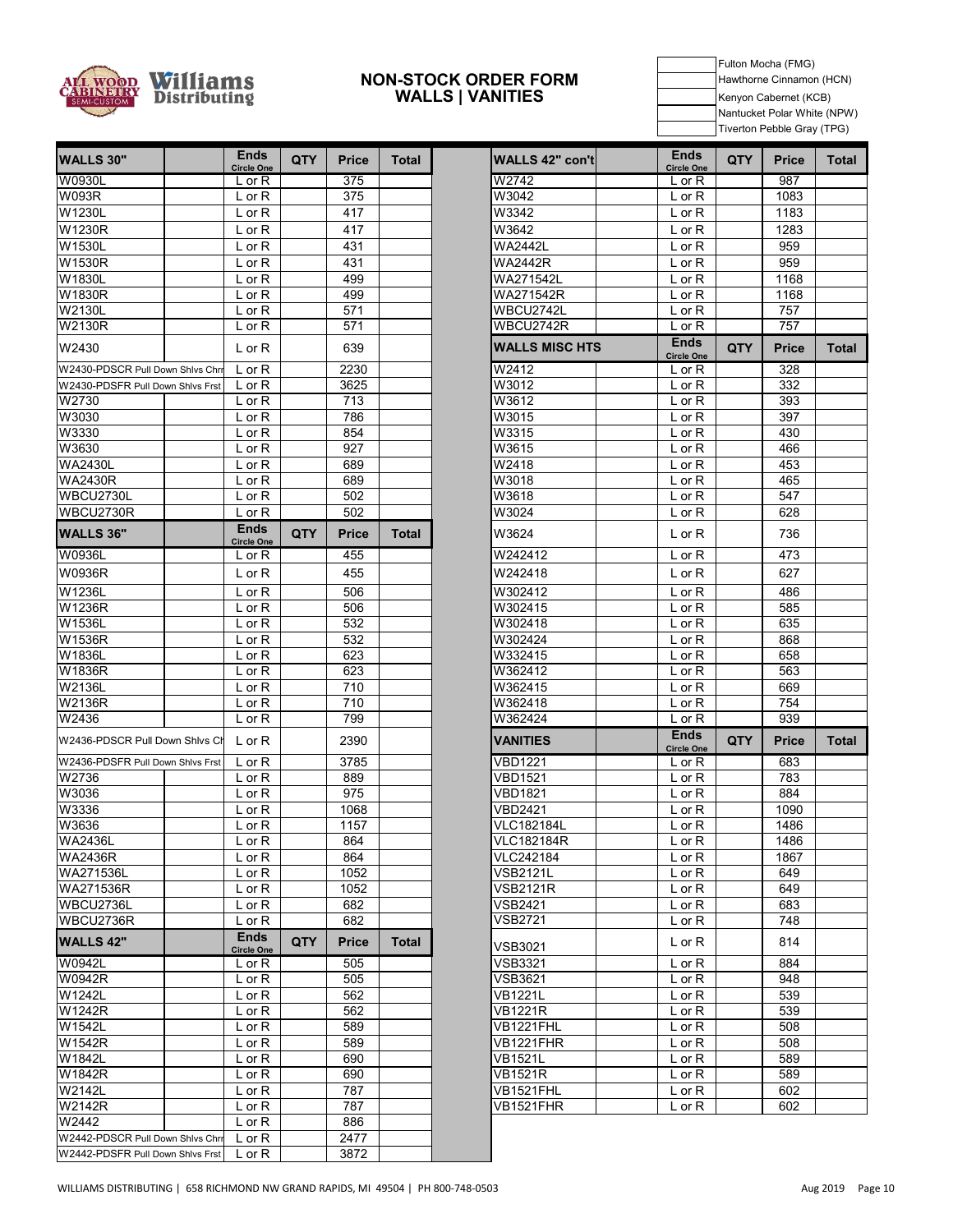

#### **NON-STOCK ORDER FORM VANITIES | VANITY SHELF KITS & SKINS WALL SKINS | ROLL OUT TRAYS**

Fulton Mocha (FMG) Hawthorne Cinnamon (HCN) Kenyon Cabernet (KCB) Nantucket Polar White (NPW) Tiverton Pebble Gray (TPG)

т

T

| VANITIES con't               | <b>Ends</b><br><b>Circle One</b> | <b>QTY</b> | <b>Price</b>     | <b>Total</b> | <b>WALL SKINS</b>     | QTY | <b>Price</b> | Total |
|------------------------------|----------------------------------|------------|------------------|--------------|-----------------------|-----|--------------|-------|
| <b>VB1821L</b>               | $L$ or $R$                       |            | 682              |              | <b>WSK1212</b>        |     | 33           |       |
| <b>VB1821R</b>               | $L$ or $R$                       |            | 682              |              | <b>WSK1212L</b>       |     | 33           |       |
| VB1821FHL                    | $L$ or $R$                       |            | 685              |              | <b>WSK1212R</b>       |     | 33           |       |
| VB1821FHR                    | $L$ or $R$                       |            | 685              |              | <b>WSK1215</b>        |     | 33           |       |
| <b>VB2121L</b>               | $L$ or $R$                       |            | 796              |              | <b>WSK1215L</b>       |     | 33           |       |
| <b>VB2121R</b>               | $L$ or $R$                       |            | 796              |              | <b>WSK1215R</b>       |     | 33           |       |
| VB2121FHL                    | L or R                           |            | 745              |              | <b>WSK1218</b>        |     | 33           |       |
| <b>VB2121FHR</b>             | L or R                           |            | 745              |              | <b>WSK1218L</b>       |     | 33           |       |
| VB2421                       | $L$ or $R$                       |            | 872              |              | <b>WSK1218R</b>       |     | 33           |       |
| <b>VB2421FH</b>              | $L$ or $R$                       |            | 843              |              | <b>WSK1224</b>        |     | 33           |       |
| <b>VB2721</b>                | $L$ or $R$                       |            | 977              |              | <b>WSK1224L</b>       |     | 33           |       |
| <b>VB2721FH</b>              | $L$ or $R$                       |            | 906              |              | <b>WSK1224R</b>       |     | 33           |       |
| VB3021                       | $L$ or $R$                       |            | 1038             |              | <b>WSK1230</b>        |     | 33           |       |
| <b>VB3021FH</b>              | $L$ or $R$                       |            | 999              |              | <b>WSK1230L</b>       |     | 33           |       |
| VB3321                       | $L$ or $R$                       |            | 1139             |              | <b>WSK1230R</b>       |     | 33           |       |
| <b>VB3321FH</b>              | $L$ or R                         |            | 1052             |              | <b>WSK1236</b>        |     | 44           |       |
| VB3621                       | L or R                           |            | 1188             |              | <b>WSK1236L</b>       |     | 44           |       |
| <b>VB3621FH</b>              | L or R                           |            | 1161             |              | <b>WSK1236R</b>       |     | 44           |       |
| <b>VANITY SHELF KITS</b>     |                                  | <b>QTY</b> | <b>Price</b>     | <b>Total</b> | <b>WSK1242</b>        |     | 44           |       |
| <b>VSK1221</b>               |                                  |            | 45               |              | <b>WSK1242L</b>       |     | 44           |       |
| <b>VSK1521</b>               |                                  |            | 55               |              | <b>WSK1242R</b>       |     | 44           |       |
| <b>VSK1821</b>               |                                  |            | 68               |              | <b>WSK1530</b>        |     | 44           |       |
| <b>VSK2121</b>               |                                  |            | 77               |              | <b>WSK1530L</b>       |     | 44           |       |
| <b>VSK2421</b>               |                                  |            | 90               |              | <b>WSK1530R</b>       |     | 44           |       |
| <b>VSK2721</b>               |                                  |            | 93               |              | <b>WSK1536</b>        |     | 44           |       |
| <b>VSK3021</b>               |                                  |            | 112              |              | <b>WSK1536L</b>       |     | 44           |       |
| <b>VSK3321</b>               |                                  |            | 108              |              | <b>WSK1536R</b>       |     | 44           |       |
| <b>VSK3621</b>               |                                  |            | 130              |              | <b>WSK1542</b>        |     | 44           |       |
| <b>VANITY SKINS</b>          |                                  | QTY        | <b>Price</b>     | <b>Total</b> | <b>WSK1542L</b>       |     | 44           |       |
| VBSK345                      |                                  |            | 62               |              | <b>WSK1542R</b>       |     | 44           |       |
| VBSK345L                     |                                  |            | 62               |              | <b>WSK2412</b>        |     | 33           |       |
| VBSK345R                     |                                  |            | 62               |              | <b>WSK2412L</b>       |     | 33           |       |
| VTSK84                       |                                  |            | 105              |              | <b>WSK2412R</b>       |     | 33           |       |
| VTSK84L                      |                                  |            | 105              |              | <b>WSK2415</b>        |     | 44           |       |
| VTSK84R                      |                                  |            | 105              |              | <b>WSK2415L</b>       |     | 44           |       |
| <b>ADDITIONAL SHELF KITS</b> |                                  | QTY        | <b>Price</b>     | <b>Total</b> | <b>WSK2415R</b>       |     | 44           |       |
| SK0912                       |                                  |            | 36               |              | <b>WSK2418</b>        |     | 44           |       |
| SK1212                       |                                  |            | 40               |              | <b>WSK2418L</b>       |     | 44           |       |
| <b>SK1224</b>                |                                  |            | 49               |              | <b>WSK2418R</b>       |     | 44           |       |
| <b>SK1512</b>                |                                  |            | 44               |              | <b>WSK2424</b>        |     | 44           |       |
| <b>SK1524</b>                |                                  |            | 59               |              | <b>WSK2424L</b>       |     | 44           |       |
| SK1812                       |                                  |            | 49               |              | <b>WSK2424R</b>       |     | 44           |       |
| <b>SK1824</b>                |                                  |            | 72               |              | <b>ROLL OUT TRAYS</b> | QTY | Price        | Total |
| SK2112                       |                                  |            | 53               |              | ROT <sub>12</sub>     |     | 122          |       |
| SK2124                       |                                  |            | 84               |              | ROT <sub>15</sub>     |     | 136          |       |
| SK2412                       |                                  |            | $\overline{58}$  |              | ROT <sub>18</sub>     |     | 152          |       |
| <b>SK2424</b>                |                                  |            | 96               |              | ROT <sub>21</sub>     |     | 167          |       |
| <b>SK2712</b>                |                                  |            | 62               |              | ROT <sub>24</sub>     |     | 188          |       |
| <b>SK2724</b>                |                                  |            | 108              |              | ROT <sub>27</sub>     |     | 215          |       |
| <b>SK3012</b>                |                                  |            | 63               |              | ROT30                 |     | 237          |       |
| SK3024                       |                                  |            | 119              |              | ROT33                 |     | 262          |       |
| SK3312                       |                                  |            | 71               |              | ROT36                 |     | 287          |       |
| <b>SK3324</b>                |                                  |            | $\overline{131}$ |              |                       |     |              |       |
| SK3612                       |                                  |            | $\overline{75}$  |              |                       |     |              |       |
| <b>SK3624</b>                |                                  |            | 141              |              |                       |     |              |       |

| ышэ<br><b>Circle One</b> | QTY.       | <b>Price</b> | Total        | <b>WALL SKINS</b>     | QTY | <b>Price</b> | Total        |
|--------------------------|------------|--------------|--------------|-----------------------|-----|--------------|--------------|
| $L$ or R                 |            | 682          |              | <b>WSK1212</b>        |     | 33           |              |
| L or R                   |            | 682          |              | <b>WSK1212L</b>       |     | 33           |              |
| L or R                   |            | 685          |              | <b>WSK1212R</b>       |     | 33           |              |
| $L$ or $R$               |            | 685          |              | <b>WSK1215</b>        |     | 33           |              |
| $L$ or $R$               |            | 796          |              | <b>WSK1215L</b>       |     | 33           |              |
| L or R                   |            | 796          |              | <b>WSK1215R</b>       |     | 33           |              |
| $L$ or $\overline{R}$    |            | 745          |              | <b>WSK1218</b>        |     | 33           |              |
| $\overline{L}$ or R      |            | 745          |              | <b>WSK1218L</b>       |     | 33           |              |
| $L$ or $R$               |            | 872          |              | <b>WSK1218R</b>       |     | 33           |              |
| L or R                   |            | 843          |              | <b>WSK1224</b>        |     | 33           |              |
| L or $\overline{R}$      |            | 977          |              | <b>WSK1224L</b>       |     | 33           |              |
| L or R                   |            | 906          |              | <b>WSK1224R</b>       |     | 33           |              |
| L or R                   |            | 1038         |              | <b>WSK1230</b>        |     | 33           |              |
| $L$ or $R$               |            | 999          |              | <b>WSK1230L</b>       |     | 33           |              |
| $L$ or $R$               |            | 1139         |              | <b>WSK1230R</b>       |     | 33           |              |
| L or R                   |            | 1052         |              | <b>WSK1236</b>        |     | 44           |              |
| L or R                   |            | 1188         |              | <b>WSK1236L</b>       |     | 44           |              |
| $\overline{L}$ or R      |            | 1161         |              | <b>WSK1236R</b>       |     | 44           |              |
|                          | QTY        | <b>Price</b> | <b>Total</b> | <b>WSK1242</b>        |     | 44           |              |
|                          |            | 45           |              | <b>WSK1242L</b>       |     | 44           |              |
|                          |            | 55           |              | <b>WSK1242R</b>       |     | 44           |              |
|                          |            | 68           |              | <b>WSK1530</b>        |     | 44           |              |
|                          |            | 77           |              | <b>WSK1530L</b>       |     | 44           |              |
|                          |            | 90           |              | <b>WSK1530R</b>       |     | 44           |              |
|                          |            | 93           |              | <b>WSK1536</b>        |     | 44           |              |
|                          |            | 112          |              | <b>WSK1536L</b>       |     | 44           |              |
|                          |            | 108          |              | <b>WSK1536R</b>       |     | 44           |              |
|                          |            | 130          |              | <b>WSK1542</b>        |     | 44           |              |
|                          | <b>QTY</b> | <b>Price</b> | <b>Total</b> | <b>WSK1542L</b>       |     | 44           |              |
|                          |            | 62           |              | <b>WSK1542R</b>       |     | 44           |              |
|                          |            | 62           |              | <b>WSK2412</b>        |     | 33           |              |
|                          |            | 62           |              | <b>WSK2412L</b>       |     | 33           |              |
|                          |            | 105          |              | <b>WSK2412R</b>       |     | 33           |              |
|                          |            | 105          |              | <b>WSK2415</b>        |     | 44           |              |
|                          |            | 105          |              | <b>WSK2415L</b>       |     | 44           |              |
|                          | QTY        | <b>Price</b> | <b>Total</b> | <b>WSK2415R</b>       |     | 44           |              |
|                          |            | 36           |              | <b>WSK2418</b>        |     | 44           |              |
|                          |            | 40           |              | <b>WSK2418L</b>       |     | 44           |              |
|                          |            | 49           |              | <b>WSK2418R</b>       |     | 44           |              |
|                          |            | 44           |              | <b>WSK2424</b>        |     | 44           |              |
|                          |            | 59           |              | <b>WSK2424L</b>       |     | 44           |              |
|                          |            | 49           |              | <b>WSK2424R</b>       |     | 44           |              |
|                          |            | 72           |              | <b>ROLL OUT TRAYS</b> | QTY | <b>Price</b> | <b>Total</b> |
|                          |            | 53           |              | ROT <sub>12</sub>     |     | 122          |              |
|                          |            | 84           |              | ROT <sub>15</sub>     |     | 136          |              |
|                          |            | 58           |              | ROT18                 |     | 152          |              |
|                          |            | 96           |              | <b>ROT21</b>          |     | 167          |              |
|                          |            | 62           |              | ROT24                 |     | 188          |              |
|                          |            | 108          |              | ROT <sub>27</sub>     |     | 215          |              |
|                          |            | 63           |              | ROT30                 |     | 237          |              |
|                          |            | 119          |              | ROT33                 |     | 262          |              |
|                          |            | 71<br>121    |              | ROT36                 |     | 287          |              |
|                          |            |              |              |                       |     |              |              |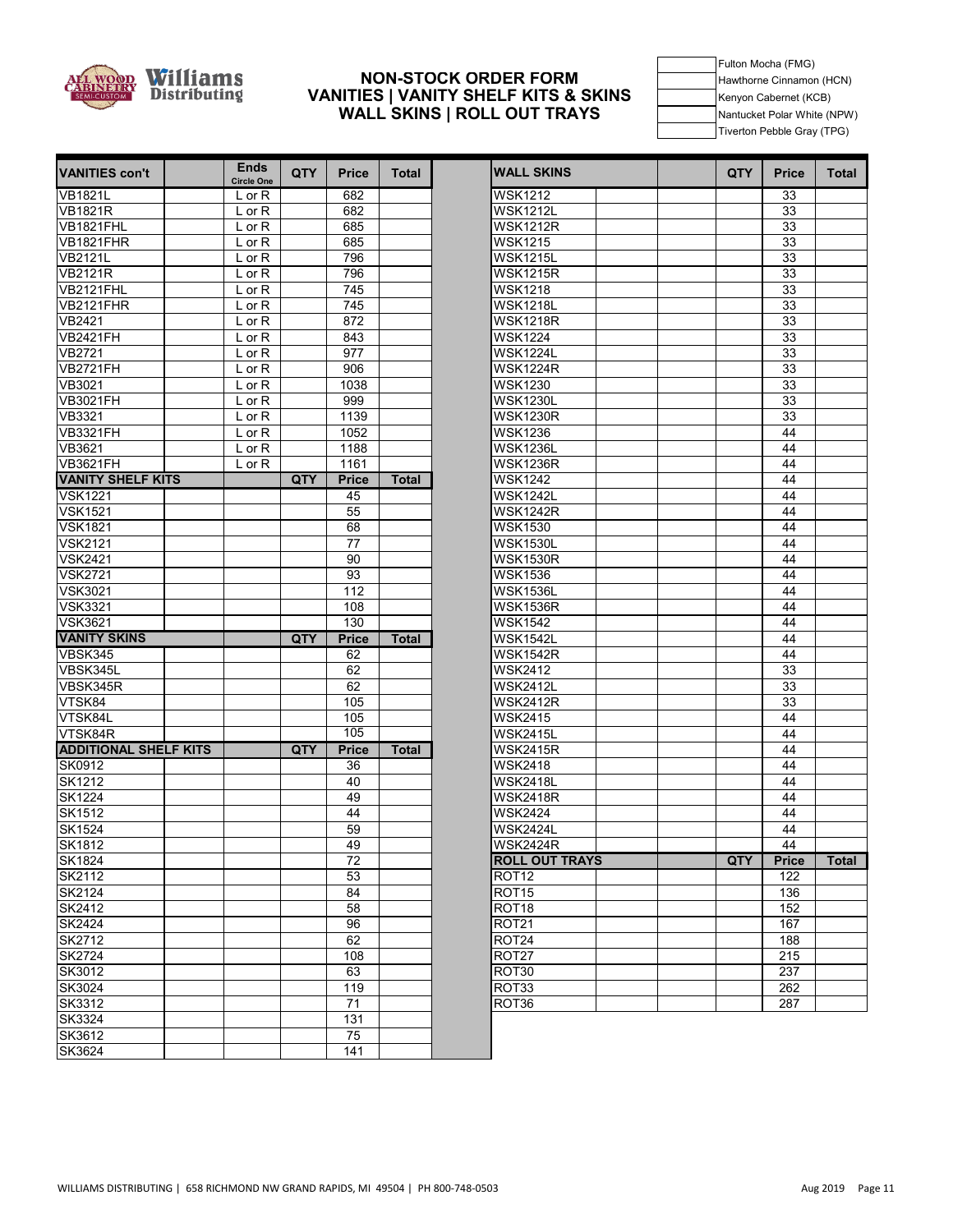

#### **NON-STOCK ORDER FORM ACCESSORIES | NET PRICED ITEMS**

Fulton Mocha (FMG) Hawthorne Cinnamon (HCN) Kenyon Cabernet (KCB) Nantucket Polar White (NPW) Tiverton Pebble Gray (TPG)

| <b>FILLERS</b>                       | QTY | <b>Price</b>     | <b>Total</b> | <b>PANELS/ SHELVES</b>       | QTY | <b>Price</b>    | Total |
|--------------------------------------|-----|------------------|--------------|------------------------------|-----|-----------------|-------|
| AF330                                |     | 99               |              | MWEP30                       |     | 164             |       |
| AF342                                |     | 125              |              | MWEP36                       |     | 195             |       |
| FF330                                |     | 145              |              | MWEP42                       |     | 211             |       |
| <b>FF336</b>                         |     | 131              |              | <b>BSK345</b>                |     | 62              |       |
| <b>FF342</b>                         |     | 158              |              | BSK345L                      |     | 62              |       |
| <b>FS30</b>                          |     | 77               |              | BSK345R                      |     | 62              |       |
| <b>FS36</b>                          |     | 92               |              | <b>ISK4848</b>               |     | 38              |       |
| FS42                                 |     | 99               |              | BP1.5                        |     | 232             |       |
| <b>FS84</b>                          |     | 198              |              | BP <sub>3</sub>              |     | 245             |       |
| <b>FS90</b>                          |     | 218              |              | RP1.53096                    |     | 856             |       |
| <b>FS96</b>                          |     | 227              |              | RP1.584                      |     | 438             |       |
| <b>FS630</b>                         |     | 145              |              | RP1.590                      |     | 478             |       |
| <b>FS636</b>                         |     | 175              |              | RP.1596                      |     | 500             |       |
| <b>FS642</b>                         |     | 190              |              | RP33096                      |     | 907             |       |
| <b>FS696</b>                         |     | 462              |              | <b>RP384</b>                 |     | 464             |       |
| AFF330 Angle Fluted                  |     | 146              |              | RP390                        |     | 506             |       |
| AFF342 Angle Fluted                  |     | 192              |              | <b>RP396</b>                 |     | 530             |       |
| FF79 Tall Fluted                     |     | 292              |              | MBEP30                       |     | 348             |       |
| FF85 Tall Fluted                     |     | 308              |              | WFS48                        |     | 96              |       |
| FF91 Tall Fluted                     |     | 328              |              | <b>WFS4815</b>               |     | 141             |       |
| BFP03 3" Base Filler Pullout         |     | 1500             |              | <b>ACCESSORIES</b>           | QTY | <b>Price</b>    | Total |
| BFFP03 3" Base Fluted Filler Pullout |     | 1301             |              | <b>WRHC36S Range Hood</b>    |     | 7825            |       |
| BFP06 6" Base Filler Pullout         |     | 1839             |              | SBTOTK24                     |     | 144             |       |
| <b>MOLDINGS</b>                      | QTY | <b>Price</b>     | <b>Total</b> | SBTOTK27                     |     | 152             |       |
| MTK8                                 |     | 75               |              | SBTOTK30                     |     | 160             |       |
| <b>TKS84</b>                         |     | 105              |              | SBTOTK33                     |     | 271             |       |
| TSK90                                |     | 105              |              | SBTOTK36                     |     | 277             |       |
| TSK96                                |     | 105              |              | <b>SBL2730</b>               |     | 260             |       |
| <b>TMMS8 Top Mold Mount Strip</b>    |     | 59               |              | SBL3336                      |     | 289             |       |
| <b>BM8</b> Batten Molding            |     | 102              |              | <b>VSBL2124</b>              |     | 234             |       |
| <b>SPL</b> Spindle                   |     | 596              |              | <b>VSBL2730</b>              |     | 260             |       |
| SSPL Split Spindle                   |     | $\overline{314}$ |              | <b>VSBL3336</b>              |     | 289             |       |
| RM8 Rope Molding                     |     | 103              |              | <b>VALANCES</b>              | QTY | <b>Price</b>    | Total |
| SM8 Scribe                           |     | 92               |              | V <sub>A48</sub>             |     | 138             |       |
| <b>DM8</b> Dentil Molding            |     | 131              |              | FV48 Furniture Valance       |     | 145             |       |
| BLR8 Beaded Light Rail               |     | 182              |              | <b>MISC</b>                  | QTY | <b>Price</b>    | Total |
| CLR8 Classic Light Rail              |     | 156              |              | Touch Up Kit                 |     | $\overline{84}$ |       |
| SCM8 Soffit Crown Molding            |     | 126              |              | <b>NET PRICED ITEMS</b>      | QTY | <b>Price</b>    | Total |
| CM8 Crown                            |     | 190              |              | Sample door                  |     | 20              |       |
| CCM8 Classic Crown                   |     | 259              |              | Moulding Chain               |     | 25              |       |
| ACM8 Angle Crown                     |     | 317              |              | AWC Tri-Fold Brochure 15/pkg |     | 10              |       |
| ICM8 Inside Corner Molding           |     | 111              |              |                              |     |                 |       |
| OSC8 Oustide Crown                   |     | 114              |              |                              |     |                 |       |
| QR8 Quarter Round                    |     | 108              |              |                              |     |                 |       |
| FBM8 Furniture Base Molding          |     | 251              |              |                              |     |                 |       |
| <b>CBL</b> Corbel                    |     | 458              |              |                              |     |                 |       |

| <b>PANELS/ SHELVES</b>       |  | QTY | <b>Price</b>     | <b>Total</b> |
|------------------------------|--|-----|------------------|--------------|
| MWEP30                       |  |     | 164              |              |
| MWEP36                       |  |     | 195              |              |
| MWEP42                       |  |     | $\overline{211}$ |              |
| <b>BSK345</b>                |  |     | 62               |              |
| BSK345L                      |  |     | 62               |              |
| BSK345R                      |  |     | 62               |              |
| <b>ISK4848</b>               |  |     | 38               |              |
| <b>BP1.5</b>                 |  |     | 232              |              |
| BP3                          |  |     | 245              |              |
| RP1.53096                    |  |     | 856              |              |
| RP1.584                      |  |     | 438              |              |
| RP1.590                      |  |     | 478              |              |
| RP.1596                      |  |     | 500              |              |
| RP33096                      |  |     | 907              |              |
| <b>RP384</b>                 |  |     | 464              |              |
| RP390                        |  |     | 506              |              |
| <b>RP396</b>                 |  |     | 530              |              |
| MBEP30                       |  |     | 348              |              |
| WFS48                        |  |     | 96               |              |
| <b>WFS4815</b>               |  |     | $\overline{141}$ |              |
| <b>ACCESSORIES</b>           |  | QTY | <b>Price</b>     | <b>Total</b> |
| WRHC36S Range Hood           |  |     | 7825             |              |
| SBTOTK24                     |  |     | 144              |              |
| SBTOTK27                     |  |     | 152              |              |
| SBTOTK30                     |  |     | 160              |              |
| SBTOTK33                     |  |     | 271              |              |
| SBTOTK36                     |  |     | 277              |              |
| <b>SBL2730</b>               |  |     | 260              |              |
| <b>SBL3336</b>               |  |     | 289              |              |
| <b>VSBL2124</b>              |  |     | 234              |              |
| <b>VSBL2730</b>              |  |     | 260              |              |
| <b>VSBL3336</b>              |  |     | 289              |              |
| <b>VALANCES</b>              |  | QTY | <b>Price</b>     | <b>Total</b> |
| <b>VA48</b>                  |  |     | 138              |              |
| FV48 Furniture Valance       |  |     | 145              |              |
| <b>MISC</b>                  |  | QTY | <b>Price</b>     | <b>Total</b> |
| Touch Up Kit                 |  |     | 84               |              |
| <b>NET PRICED ITEMS</b>      |  | QTY | <b>Price</b>     | <b>Total</b> |
| Sample door                  |  |     | 20               |              |
| Moulding Chain               |  |     | 25               |              |
| AWC Tri-Fold Brochure 15/pkg |  |     | 10               |              |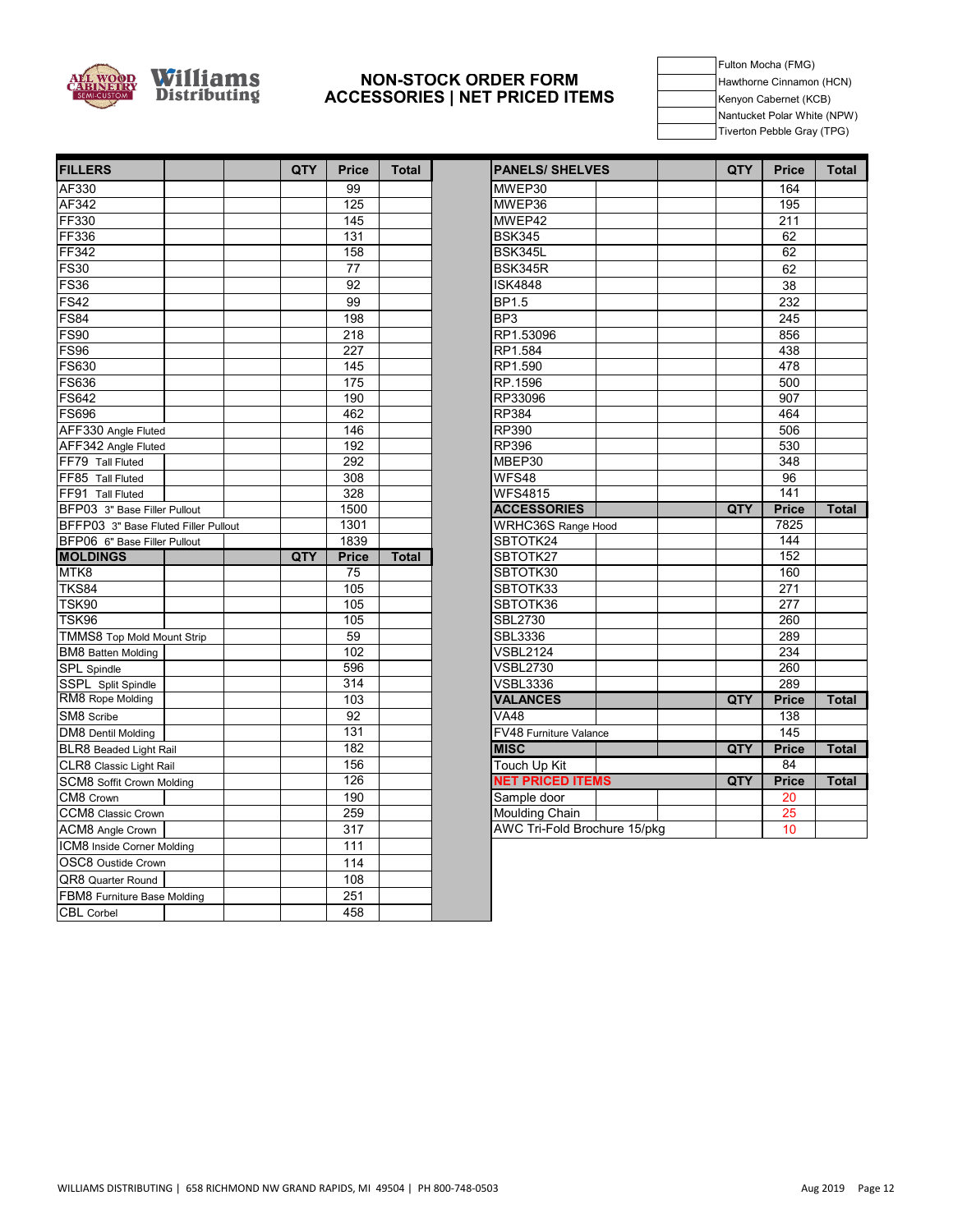

| <b>PRICING SUMMARY</b>                                                                     |  |  |  |  |  |  |  |  |  |
|--------------------------------------------------------------------------------------------|--|--|--|--|--|--|--|--|--|
| <b>TOTAL LIST</b>                                                                          |  |  |  |  |  |  |  |  |  |
| <b>CABINET DISCOUNT</b>                                                                    |  |  |  |  |  |  |  |  |  |
| <b>DISCOUNTED PRICE</b>                                                                    |  |  |  |  |  |  |  |  |  |
| <b>NET PRICED ITEMS</b>                                                                    |  |  |  |  |  |  |  |  |  |
| <b>SUB TOTAL</b>                                                                           |  |  |  |  |  |  |  |  |  |
| <b>FREIGHT WEIGHT</b>                                                                      |  |  |  |  |  |  |  |  |  |
| Please note: Items that require a universal multiplier may change your<br>pricing summary. |  |  |  |  |  |  |  |  |  |
|                                                                                            |  |  |  |  |  |  |  |  |  |

| <b>NOTES / COMMENTS</b> |  |
|-------------------------|--|
|                         |  |
|                         |  |
|                         |  |
|                         |  |
|                         |  |
|                         |  |
|                         |  |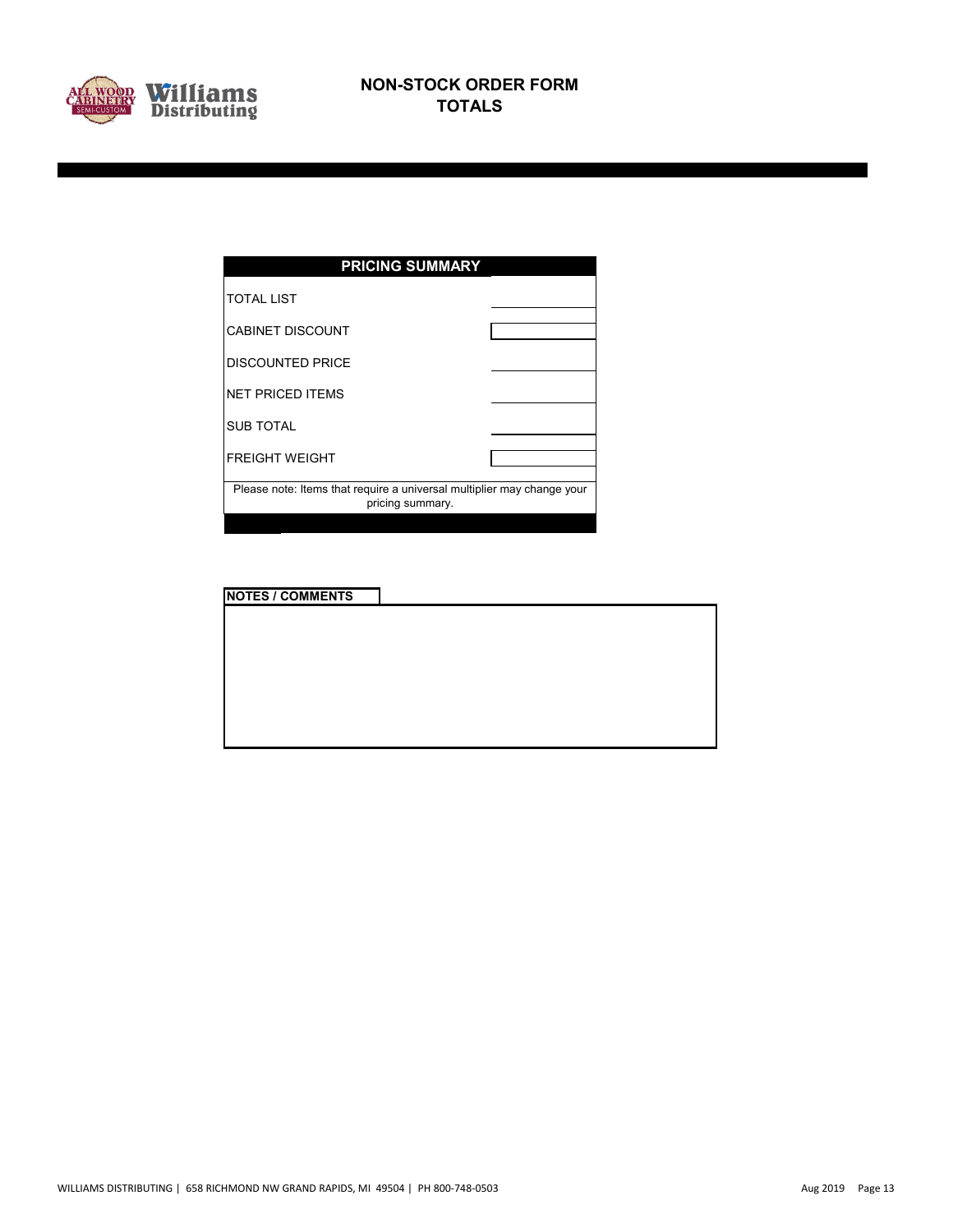# **MI-CUST**

# **NON-STOCK ORDER FORM BASES**



| Date                                |                                  |     | <b>Account Name</b>             |              |                                 | Account#                         |            |              |       |
|-------------------------------------|----------------------------------|-----|---------------------------------|--------------|---------------------------------|----------------------------------|------------|--------------|-------|
| <b>Contact Person</b>               |                                  |     |                                 |              | Ph#                             | Fax #                            |            |              |       |
| <b>Acknowledgement Preference</b>   |                                  |     | $\bigcirc$ Fax $\bigcirc$ Email |              | Email:                          |                                  |            |              |       |
| PO#                                 |                                  |     |                                 |              | <b>Shipping Address:</b>        |                                  |            |              |       |
| <b>Delivery Contact</b>             |                                  |     |                                 |              | <b>Delivery Contact Ph#</b>     |                                  |            |              |       |
| Please check all that               |                                  |     |                                 |              |                                 |                                  |            |              |       |
| apply:                              | 2020 Attached (order must match) |     |                                 |              | <b>SELECT STYLE</b>             |                                  |            |              |       |
|                                     | Ship only when complete          |     |                                 |              | Brighton Polar White (BPW)      |                                  |            |              |       |
|                                     | Ship what you have right away    |     |                                 |              | Lexington Cabernet (LCB)        |                                  |            |              |       |
|                                     | Call me when it is complete      |     |                                 |              | Langston Cinnamon (LCN)         |                                  |            |              |       |
| <b>Special Instructions</b>         |                                  |     |                                 |              | Lancaster Toffee Glaze (LTG)    |                                  |            |              |       |
|                                     |                                  |     |                                 |              |                                 |                                  |            |              |       |
|                                     |                                  |     |                                 |              | Ridgeway Mocha (RMG)            |                                  |            |              |       |
|                                     |                                  |     |                                 |              |                                 |                                  |            |              |       |
| <b>BASES</b>                        | <b>Ends</b><br><b>Circle One</b> | QTY | <b>Price</b>                    | <b>Total</b> | <b>BASES (cont.)</b>            | <b>Ends</b><br><b>Circle One</b> | <b>QTY</b> | <b>Price</b> | Total |
| B09FHL                              | $L$ or $R$                       |     | 482                             |              | <b>B21L</b>                     | $L$ or $R$                       |            | 860          |       |
| B09FHR                              | L or R                           |     | 482                             |              | <b>B21R</b>                     | $L$ or $R$                       |            | 860          |       |
| <b>B12L</b>                         | L or R                           |     | 605                             |              | <b>B21L-1T</b>                  | $L$ or $R$                       |            | 1038         |       |
| <b>B12R</b>                         | L or R                           |     | 605                             |              | B21R-1T                         | $L$ or $R$                       |            | 1038         |       |
| <b>B12L-1T</b>                      | $L$ or $R$                       |     | 735                             |              | B21L-2T                         | $L$ or $R$                       |            | 1215         |       |
| B12R-1T                             | $L$ or $R$                       |     | 735                             |              | <b>B21R-2T</b>                  | $L$ or $R$                       |            | 1215         |       |
| <b>B12L-2T</b>                      | L or R                           |     | 864                             |              | B21FHL                          | $L$ or $R$                       |            | 865          |       |
| <b>B12R-2T</b>                      | L or R                           |     | 864                             |              | B21FHR                          | $L$ or $R$                       |            | 865          |       |
| B12FHL                              | $L$ or $R$                       |     | 571                             |              | <b>B24</b>                      | $L$ or $R$                       |            | 963          |       |
| B12FHR                              | $L$ or $R$                       |     | 571                             |              | B24-1T                          | $L$ or $R$                       |            | 1163         |       |
| <b>B15L</b>                         | $L$ or $R$                       |     | 664                             |              | <b>B24-1WT</b>                  | $L$ or $R$                       |            | 1302         |       |
| $\overline{B15R}$<br><b>B15L-1T</b> | L or R<br>L or R                 |     | 664<br>809                      |              | <b>B24-2T</b><br><b>B24-2WT</b> | $L$ or $R$                       |            | 1363<br>1641 |       |
| <b>B15R-1T</b>                      | L or R                           |     | 809                             |              | B24-CWO                         | $L$ or $R$<br>$L$ or $R$         |            | 1990         |       |
| <b>B15L-1WT</b>                     | L or R                           |     | 918                             |              | B24FH                           | $L$ or $R$                       |            | 963          |       |
| B15R-1WT                            | $L$ or $R$                       |     | 918                             |              | <b>B27</b>                      | $L$ or $R$                       |            | 1060         |       |
| <b>B15L-2T</b>                      | L or R                           |     | 953                             |              | B27-1T                          | $L$ or $R$                       |            | 1289         |       |
| <b>B15R-2T</b>                      | L or R                           |     | 953                             |              | <b>B27-2T</b>                   | $L$ or $R$                       |            | 1517         |       |
| <b>B15L-2WT</b>                     | $L$ or $R$                       |     | 1172                            |              | B27FH                           | $L$ or $R$                       |            | 1060         |       |
| <b>B15R-2WT</b>                     | $L$ or $R$                       |     | 1172                            |              | <b>B30</b>                      | $L$ or $R$                       |            | 1154         |       |
| B15L-CWO                            | L or R                           |     | 1227                            |              | B30-1T                          | $L$ or $R$                       |            | 1406         |       |
| B15R-CWO                            | L or R                           |     | 1227                            |              | B30-2T                          | $L$ or $R$                       |            | 1657         |       |
| B <sub>15FHL</sub>                  | L or R                           |     | 664                             |              | B30FH                           | $L$ or $R$                       |            | 1159         |       |
| B15FHR                              | L or R                           |     | 664                             |              | <b>B33</b>                      | $L$ or $R$                       |            | 1254         |       |
| B1WB15 Base Single Wastebasket 15"  | L or R                           |     | 986                             |              | <b>B33-1T</b>                   | $L$ or R                         |            | 1532         |       |
| B1WB18 Base Single Wastebasket 18"  | $L$ or $R$                       |     | 1083                            |              | <b>B33-2T</b>                   | $L$ or $R$                       |            | 1809         |       |
| B2WB18 Base Double Wastebasket 18'  | $L$ or $R$                       |     | 1231                            |              | B33FH                           | $L$ or $R$                       |            | 1263         |       |
| B2WB21 Base Double Wastebasket 21'  | $L$ or $R$                       |     | 1330                            |              | <b>B36</b>                      | $L$ or $R$                       |            | 1344         |       |
| B <sub>18</sub> L<br><b>B18R</b>    | $L$ or $R$                       |     | 761<br>761                      |              | B36-1T<br>B36-2T                | $L$ or $R$                       |            | 1649<br>1953 |       |
| <b>B18L-1T</b>                      | L or R<br>$L$ or $R$             |     | 922                             |              | B36FH                           | L or R<br>$L$ or $R$             |            | 1359         |       |
| <b>B18R-1T</b>                      | L or R                           |     | 922                             |              | <b>BD12</b>                     | L or R                           |            | 784          |       |
| <b>B18L-1WT</b>                     | L or R                           |     | 1045                            |              | <b>BD15</b>                     | L or R                           |            | 894          |       |
| <b>B18R-1WT</b>                     | L or R                           |     | 1045                            |              | <b>BD18</b>                     | $L$ or $R$                       |            | 1004         |       |
| B18L-2T                             | $L$ or $R$                       |     | 1082                            |              | <b>BD24</b>                     | $L$ or $R$                       |            | 1235         |       |
| <b>B18R-2T</b>                      | L or R                           |     | 1082                            |              | <b>BD30</b>                     | $L$ or $R$                       |            | 1500         |       |
| <b>B18L-2WT</b>                     | L or R                           |     | 1329                            |              | BD36                            | L or R                           |            | 2112         |       |
| <b>B18R-2WT</b>                     | $L$ or $R$                       |     | 1329                            |              |                                 |                                  |            |              |       |
| B18FHL                              | L or R                           |     | 766                             |              |                                 |                                  |            |              |       |
| B <sub>18</sub> FHR                 | L or R                           |     | 766                             |              |                                 |                                  |            |              |       |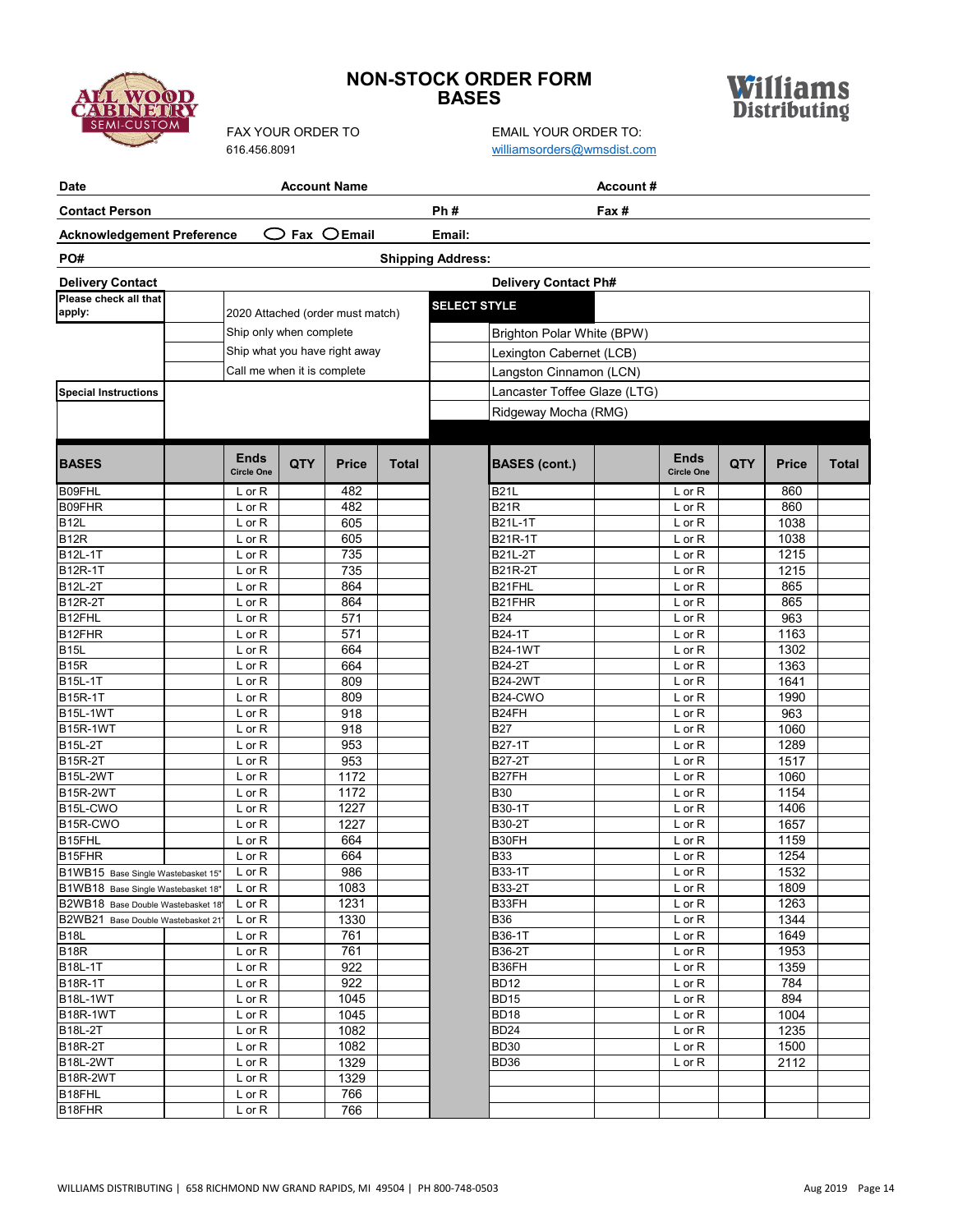

# **NON-STOCK ORDER FORM BASES/TALLS**

| <b>Date</b>                       |                                  |     | <b>Account Name</b>              |              | Account#                       |                                  |            |              |          |
|-----------------------------------|----------------------------------|-----|----------------------------------|--------------|--------------------------------|----------------------------------|------------|--------------|----------|
| <b>Contact Person</b>             |                                  |     |                                  |              | Ph#<br>Fax #                   |                                  |            |              |          |
| <b>Acknowledgement Preference</b> |                                  |     | $\bigcirc$ Fax $\bigcirc$ Email  |              | Email:                         |                                  |            |              |          |
| PO#                               |                                  |     |                                  |              | <b>Shipping Address:</b>       |                                  |            |              |          |
| <b>Delivery Contact</b>           |                                  |     |                                  |              | <b>Delivery Contact Ph#</b>    |                                  |            |              |          |
| Please check all that             |                                  |     |                                  |              |                                |                                  |            |              |          |
| apply:                            |                                  |     | 2020 Attached (order must match) |              | <b>SELECT STYLE</b>            |                                  |            |              |          |
|                                   | Ship only when complete          |     |                                  |              | Brighton Polar White (BPW)     |                                  |            |              |          |
|                                   |                                  |     | Ship what you have right away    |              | Lexington Cabernet (LCB)       |                                  |            |              |          |
|                                   | Call me when it is complete      |     |                                  |              | Langston Cinnamon (LCN)        |                                  |            |              |          |
| <b>Special Instructions</b>       |                                  |     |                                  |              | Lancaster Toffee Glaze (LTG)   |                                  |            |              |          |
|                                   |                                  |     |                                  |              |                                |                                  |            |              |          |
|                                   |                                  |     |                                  |              | Ridgeway Mocha (RMG)           |                                  |            |              |          |
|                                   |                                  |     |                                  |              |                                |                                  |            |              |          |
| <b>BASES</b>                      | <b>Ends</b><br><b>Circle One</b> | QTY | <b>Price</b>                     | <b>Total</b> | <b>TALLS con't</b>             | <b>Ends</b><br><b>Circle One</b> | QTY        | <b>Price</b> | Total    |
| <b>SB24</b>                       | L or R                           |     | 779                              |              | U182496L                       | L or R                           |            |              | 0        |
| <b>SB27</b>                       | $L$ or R                         |     | 855                              |              | U182496L-4T                    | $L$ or $R$                       |            |              | 0        |
| <b>SB30</b>                       | L or R                           |     | 925                              |              | U182496L-PO4WS                 | L or R                           |            |              | 0        |
| <b>SB33</b>                       | L or R                           |     | 1002                             |              | U182496R                       | L or R                           |            |              | 0        |
| <b>SB36</b>                       | L or R                           |     | 1078                             |              | U182496R-4T                    | $L$ or $R$                       |            |              | 0        |
| SB36-1USWP                        | L or R                           |     | 2110                             |              | U182496R-PO4WS                 | L or R                           |            |              | 0        |
| FSB36                             | L or R                           |     | 1346                             |              | U242484                        | L or R                           |            |              | 0        |
| SFA36                             | L or R                           |     | 583                              |              | U242484-4T                     | L or R                           |            |              | 0        |
| BBCU39L                           | L or R                           |     | 963                              |              | U242490                        | L or R                           |            |              | 0        |
| BBCU39R                           | L or R                           |     | 963                              |              | U242490-4T                     | L or R                           |            |              | 0        |
| BBCU42L                           | L or R                           |     | 1100                             |              | U242496                        | L or R                           |            |              | 0        |
| BBCU42R                           | L or R                           |     | 1100                             |              | U242496-4T                     | L or R                           |            |              | 0        |
| EZR33L                            | L or R                           |     | 963                              |              | OC332484U                      | L or R                           |            |              | 0        |
| EZR33R                            | $L$ or $R$                       |     | 963                              |              | OC332490U                      | L or R                           |            |              | 0        |
| EZR33SSL                          | L or R                           |     | 1240                             |              | OC332496U                      | L or R                           |            |              | $\Omega$ |
| EZR33SSR                          | L or R                           |     | 1240                             |              | <b>SPECIALTY BASES</b>         | <b>Ends</b><br><b>Circle One</b> | <b>QTY</b> | <b>Price</b> | Total    |
| EZR36L                            | L or R                           |     | 1168                             |              | BCT30                          | L or R                           |            |              | 0        |
| EZR36R                            | L or R                           |     | 1168                             |              | BCT36                          | $L$ or $R$                       |            |              | 0        |
| EZR36SSL                          | $L$ or $R$                       |     | 1447                             |              | BPPO9 9" Base Pantry Pullout   | L or R                           |            |              | 0        |
| EZR36SSR                          | L or R                           |     | 1447                             |              | BPPO12 12" Base Pantry Pullout | L or R                           |            |              | 0        |
| EZR36L-2WLS                       | $L$ or $R$                       |     | 1978                             |              | <b>DESK CABINETS</b>           | <b>Ends</b><br><b>Circle One</b> | QTY        | <b>Price</b> | Total    |
| EZR36R-2WLS                       | L or R                           |     | 1978                             |              | DDO15L                         | L or R                           |            |              | 0        |
| <b>TALLS</b>                      | <b>Ends</b><br><b>Circle One</b> | QTY | <b>Price</b>                     | <b>Total</b> | DDO15R                         | L or R                           |            |              | 0        |
| U182484L                          | L or R                           |     | 1715                             |              | DDR <sub>15</sub>              | L or R                           |            |              | 0        |
| U182484L-4T                       | L or R                           |     | 2356                             |              | DDR <sub>18</sub>              | L or R                           |            |              | 0        |
| U182484L-PO4WS                    | $L$ or $R$                       |     | 4871                             |              | DKD30                          | L or R                           |            |              | 0        |
| U182484R                          | L or R                           |     | 1715                             |              |                                |                                  |            |              |          |
| U182484R-4T                       | $L$ or $R$                       |     | 2356                             |              |                                |                                  |            |              |          |
| U182484R-PO4WS                    | L or R                           |     | 4871                             |              |                                |                                  |            |              |          |
| U182490L                          | L or R                           |     | 1865                             |              |                                |                                  |            |              |          |
| U182490L-4T                       | $L$ or $R$                       |     | 2506                             |              |                                |                                  |            |              |          |
| U182490L-PO4WS<br>U182490R        | L or R                           |     | 5021                             |              |                                |                                  |            |              |          |
| U182490R-4T                       | $L$ or $R$<br>$L$ or $R$         |     | 1865<br>2506                     |              |                                |                                  |            |              |          |
| U182490R-PO4WS                    | $L$ or $R$                       |     | 5021                             |              |                                |                                  |            |              |          |
|                                   |                                  |     |                                  |              |                                |                                  |            |              |          |

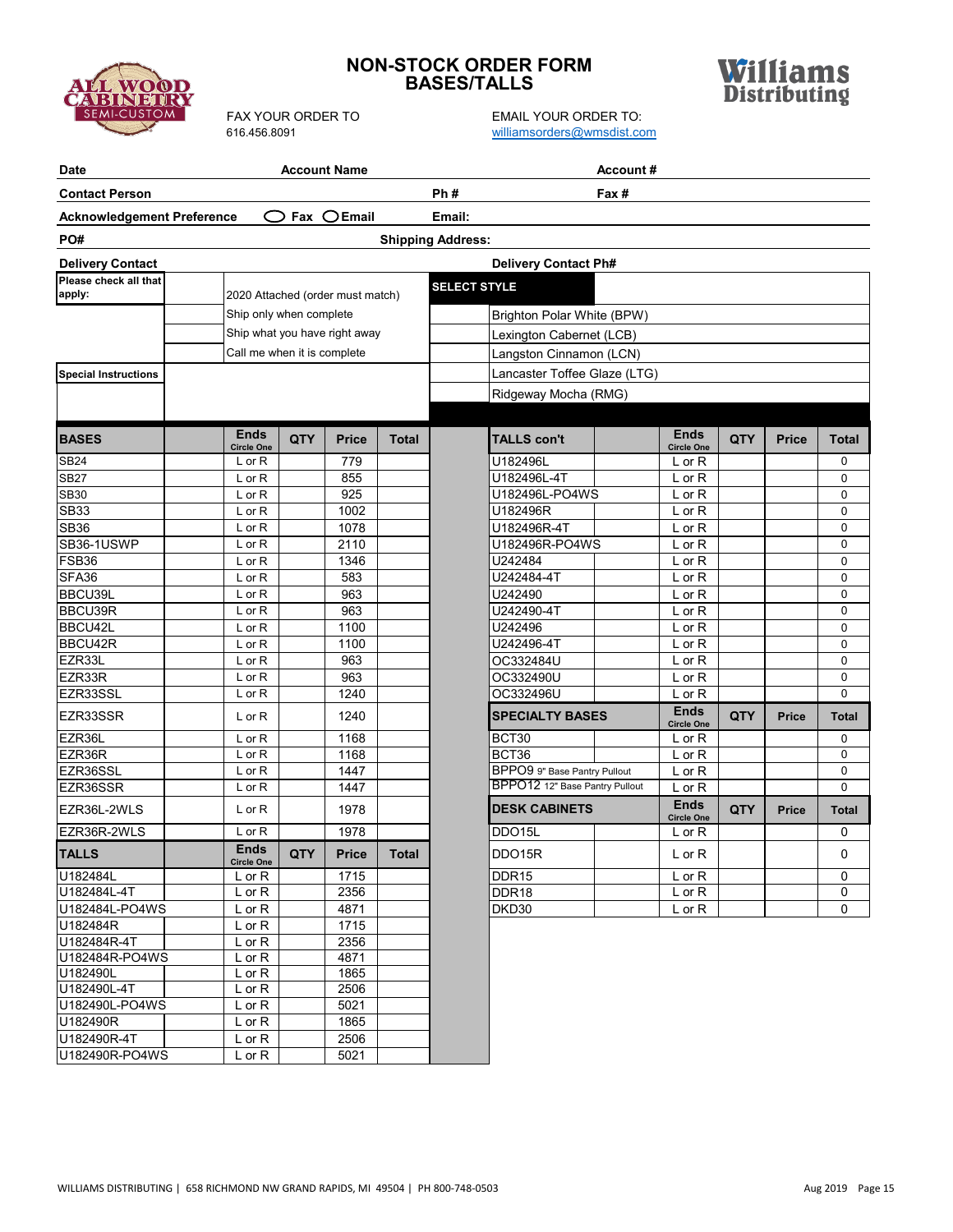

#### **NON-STOCK ORDER FORM WALLS | VANITIES**

Brighton Polar White (BPW) Lexington Cabernet (LCB) Langston Cinnamon (LCN) Lancaster Toffee Glaze (LTG) Ridgeway Mocha (RMG)

| <b>WALLS 30"</b>                 | Ends<br><b>Circle One</b>        | <b>QTY</b> | Price        | Total        | WALLS 42" con't                  | <b>Ends</b><br><b>Circle One</b> | <b>QTY</b> | <b>Price</b> | To |
|----------------------------------|----------------------------------|------------|--------------|--------------|----------------------------------|----------------------------------|------------|--------------|----|
| <b>W0930L</b>                    | $L$ or $R$                       |            | 413          |              | W2442-PDSCR Pull Down Shivs Chrn | $L$ or $R$                       |            | 2566         |    |
| <b>W093R</b>                     | $L$ or $R$                       |            | 413          |              | W2442-PDSFR Pull Down Shivs Frst | L or R                           |            | 3961         |    |
| W1230L                           | $L$ or $R$                       |            | 459          |              | W2742                            | $L$ or $R$                       |            | 1086         |    |
| W1230R                           | $L$ or $R$                       |            | 459          |              | W3042                            | L or R                           |            | 1191         |    |
| W1530L                           | $L$ or $R$                       |            | 474          |              | W3342                            | L or R                           |            | 1301         |    |
| W1530R                           | $L$ or $R$                       |            | 474          |              | W3642                            | $L$ or $R$                       |            | 1411         |    |
| W1830L                           | $L$ or $R$                       |            | 549          |              | <b>WA2442L</b>                   | L or R                           |            | 1055         |    |
| W1830R                           | $L$ or $R$                       |            | 549          |              | <b>WA2442R</b>                   | L or R                           |            | 1055         |    |
| W2130L                           | $L$ or $R$                       |            | 628          |              | WA271542L                        | $L$ or $R$                       |            | 1285         |    |
| W2130R                           | $L$ or $R$                       |            | 628          |              | WA271542R                        | L or R                           |            | 1285         |    |
| W2430                            | $L$ or $R$                       |            | 703          |              | WBCU2742L                        | $L$ or $R$                       |            | 833          |    |
| W2430-PDSCR Pull Down Shlvs Chrr | $L$ or $R$                       |            | 2294         |              | WBCU2742R                        | L or R                           |            | 833          |    |
| W2430-PDSFR Pull Down Shivs Frs  | $L$ or $R$                       |            | 3689         |              | <b>WALLS MISC HTS</b>            | <b>Ends</b><br><b>Circle One</b> | <b>QTY</b> | <b>Price</b> | To |
| W2730                            | $L$ or $R$                       |            | 784          |              | W2412                            | $L$ or $R$                       |            | 361          |    |
| W3030                            | $L$ or $R$                       |            | 865          |              | W3012                            | $L$ or $R$                       |            | 365          |    |
| W3330                            | L or R                           |            | 939          |              | W3612                            | L or R                           |            | 432          |    |
| W3630                            | $L$ or $R$                       |            | 1020         |              | W3015                            | $L$ or $R$                       |            | 437          |    |
| <b>WA2430L</b>                   | L or R                           |            | 758          |              | W3315                            | $L$ or $R$                       |            | 476          |    |
| <b>WA2430R</b>                   | $L$ or $R$                       |            | 758          |              | W3615                            | $L$ or $R$                       |            | 513          |    |
| WBCU2730L                        | $L$ or $R$                       |            | 552          |              | W2418                            | L or R                           |            | 498          |    |
| WBCU2730R                        | $L$ or $R$                       |            | 552          |              | W3018                            | $L$ or $R$                       |            | 512          |    |
| <b>WALLS 36"</b>                 | <b>Ends</b><br><b>Circle One</b> | QTY        | <b>Price</b> | Total        | W3618                            | $L$ or $R$                       |            | 602          |    |
| W0936L                           | $L$ or $R$                       |            | 501          |              | W3024                            | L or R                           |            | 691          |    |
| W0936R                           | $L$ or $R$                       |            | 501          |              | W3624                            | $L$ or $R$                       |            | 810          |    |
| W1236L                           | L or R                           |            | 557          |              | W242412                          | $L$ or $R$                       |            | 520          |    |
| W1236R                           | L or R                           |            | 557          |              | W242418                          | $L$ or $R$                       |            | 690          |    |
| W1536L                           | L or R                           |            | 585          |              | W302412                          | $L$ or $R$                       |            | 535          |    |
| W1536R                           | L or R                           |            | 585          |              | W302415                          | $L$ or $R$                       |            | 644          |    |
| W1836L                           | L or R                           |            | 685          |              | W302418                          | $L$ or $R$                       |            | 699          |    |
| W1836R                           | L or R                           |            | 685          |              | W302424                          | L or R                           |            | 955          |    |
| W2136L                           | L or R                           |            | 781          |              | W332415                          | L or R                           |            | 924          |    |
| W2136R                           | L or R                           |            | 781          |              | W362412                          | L or R                           |            | 619          |    |
| W2436                            | L or R                           |            | 879          |              | W362415                          | $L$ or $R$                       |            | 736          |    |
| W2436-PDSCR Pull Down Shlvs Chrr | $L$ or $R$                       |            | 2470         |              | W362418                          | $L$ or $R$                       |            | 829          |    |
| W2436-PDSFR Pull Down Shivs Frst | $L$ or $R$                       |            | 3865         |              | W362424                          | $L$ or $R$                       |            | 1033         |    |
| W2736                            | $L$ or $R$                       |            | 978          |              | <b>VANITIES</b>                  | <b>Ends</b><br><b>Circle One</b> | <b>QTY</b> | <b>Price</b> | To |
| W3036                            | $L$ or $R$                       |            | 1073         |              | VBD1221                          | $L$ or $R$                       |            | 751          |    |
| W3336                            | $L$ or $R$                       |            | 1175         |              | <b>VBD1521</b>                   | $L$ or $R$                       |            | 861          |    |
| W3636                            | L or R                           |            | 1273         |              | <b>VBD1821</b>                   | L or R                           |            | 972          |    |
| <b>WA2436L</b>                   | L or R                           |            | 950          |              | <b>VBD2421</b>                   | L or R                           |            | 1199         |    |
| <b>WA2436R</b>                   | L or R                           |            | 950          |              | <b>VLC182184L</b>                | $L$ or $R$                       |            | 1635         |    |
| WA271536L                        | L or R                           |            | 1157         |              | VLC182184R                       | L or R                           |            | 1635         |    |
| WA271536R                        | L or R                           |            | 1157         |              | VLC242184                        | $L$ or $R$                       |            | 2054         |    |
| WBCU2736L                        | $L$ or $R$                       |            | 750<br>750   |              | VSB2121L<br><b>VSB2121R</b>      | $L$ or $R$                       |            | 714<br>714   |    |
| WBCU2736R<br><b>WALLS 42"</b>    | $L$ or $R$<br><b>Ends</b>        | QTY        | <b>Price</b> | <b>Total</b> |                                  | L or R<br>L or R                 |            | 751          |    |
| W0942L                           | <b>Circle One</b><br>$L$ or $R$  |            | 556          |              | VSB2421<br><b>VSB2721</b>        | $L$ or $R$                       |            | 823          |    |
| W0942R                           | L or R                           |            | 556          |              | <b>VSB3021</b>                   | L or R                           |            | 895          |    |
| W1242L                           | L or R                           |            | 618          |              | <b>VSB3321</b>                   | L or R                           |            | 972          |    |
| W1242R                           | L or R                           |            | 618          |              | <b>VSB3621</b>                   | $L$ or $R$                       |            | 1043         |    |
| W1542L                           | L or R                           |            | 648          |              | <b>VB1221L</b>                   | L or R                           |            | 593          |    |
| W1542R                           | $L$ or $R$                       |            | 648          |              | <b>VB1221R</b>                   | L or R                           |            | 593          |    |
| W1842L                           | $L$ or $R$                       |            | 759          |              | VB1221FHL                        | L or R                           |            | 559          |    |
| W1842R                           | L or R                           |            | 759          |              | VB1221FHR                        | L or R                           |            | 559          |    |
| W2142L                           | L or R                           |            | 866          |              | <b>VB1521L</b>                   | $L$ or $R$                       |            | 648          |    |
| W2142R                           | L or R                           |            | 866          |              | <b>VB1521R</b>                   | L or R                           |            | 648          |    |
| W2442                            | L or R                           |            | 975          |              | VB1521FHL                        | $L$ or $R$                       |            | 662          |    |
|                                  |                                  |            |              |              | 10154545115                      |                                  |            |              |    |

| <b>Ends</b>                 | <b>QTY</b> | <b>Price</b> | <b>Total</b> | <b>WALLS 42" con't</b>                                               | <b>Ends</b>                      | <b>QTY</b> | <b>Price</b> | Total        |
|-----------------------------|------------|--------------|--------------|----------------------------------------------------------------------|----------------------------------|------------|--------------|--------------|
| <b>Circle One</b>           |            |              |              |                                                                      | <b>Circle One</b>                |            |              |              |
| $L$ or $R$<br>L or R        |            | 413<br>413   |              | W2442-PDSCR Pull Down Shlvs Chrn<br>W2442-PDSFR Pull Down Shivs Frst | L or R                           |            | 2566<br>3961 |              |
| L or R                      |            | 459          |              | W2742                                                                | $L$ or $R$<br>L or R             |            | 1086         |              |
| $L$ or $R$                  |            | 459          |              | W3042                                                                | L or R                           |            | 1191         |              |
|                             |            | 474          |              | W3342                                                                |                                  |            | 1301         |              |
| L or R<br>L or R            |            | 474          |              | W3642                                                                | L or R<br>L or R                 |            | 1411         |              |
| L or R                      |            | 549          |              | <b>WA2442L</b>                                                       | L or R                           |            | 1055         |              |
| $L$ or $R$                  |            | 549          |              | <b>WA2442R</b>                                                       | L or R                           |            | 1055         |              |
| L or R                      |            | 628          |              | WA271542L                                                            | L or R                           |            | 1285         |              |
| L or R                      |            | 628          |              | WA271542R                                                            | L or R                           |            | 1285         |              |
| L or R                      |            | 703          |              | WBCU2742L                                                            | L or R                           |            | 833          |              |
| L or R                      |            | 2294         |              | WBCU2742R                                                            | L or R                           |            | 833          |              |
| $L$ or $R$                  |            | 3689         |              | <b>WALLS MISC HTS</b>                                                | <b>Ends</b>                      | <b>QTY</b> | Price        | Total        |
| L or R                      |            | 784          |              | W2412                                                                | <b>Circle One</b><br>L or R      |            | 361          |              |
| L or R                      |            | 865          |              | W3012                                                                | L or R                           |            | 365          |              |
| L or R                      |            | 939          |              | W3612                                                                | L or R                           |            | 432          |              |
| L or R                      |            | 1020         |              | W3015                                                                | L or R                           |            | 437          |              |
| L or R                      |            | 758          |              | W3315                                                                | L or R                           |            | 476          |              |
| L or $R$                    |            | 758          |              | W3615                                                                | L or R                           |            | 513          |              |
| L or R                      |            | 552          |              | W2418                                                                | L or R                           |            | 498          |              |
| L or R                      |            | 552          |              | W3018                                                                | L or R                           |            | 512          |              |
| <b>Ends</b>                 | QTY        | Price        | Total        | W3618                                                                | L or R                           |            | 602          |              |
| <b>Circle One</b><br>L or R |            | 501          |              | W3024                                                                | L or R                           |            | 691          |              |
| L or R                      |            | 501          |              | W3624                                                                | L or R                           |            | 810          |              |
| L or R                      |            | 557          |              | W242412                                                              | L or R                           |            | 520          |              |
| L or R                      |            | 557          |              | W242418                                                              | L or R                           |            | 690          |              |
| $L$ or $R$                  |            | 585          |              | W302412                                                              | L or R                           |            | 535          |              |
| $L$ or $R$                  |            | 585          |              | W302415                                                              | L or R                           |            | 644          |              |
| L or R                      |            | 685          |              | W302418                                                              | L or R                           |            | 699          |              |
| L or R                      |            | 685          |              | W302424                                                              | L or R                           |            | 955          |              |
| L or R                      |            | 781          |              | W332415                                                              | L or R                           |            | 924          |              |
| L or R                      |            | 781          |              | W362412                                                              | L or R                           |            | 619          |              |
| L or R                      |            | 879          |              | W362415                                                              | L or R                           |            | 736          |              |
| L or R                      |            | 2470         |              | W362418                                                              | L or R                           |            | 829          |              |
| L or R                      |            | 3865         |              | W362424                                                              | L or R                           |            | 1033         |              |
| $L$ or $R$                  |            | 978          |              | VANITIES                                                             | <b>Ends</b><br><b>Circle One</b> | <b>QTY</b> | Price        | <b>Total</b> |
| L or R                      |            | 1073         |              | VBD1221                                                              | L or R                           |            | 751          |              |
| $L$ or $R$                  |            | 1175         |              | VBD1521                                                              | L or R                           |            | 861          |              |
| $L$ or $R$                  |            | 1273         |              | VBD1821                                                              | L or R                           |            | 972          |              |
| $L$ or $R$                  |            | 950          |              | <b>VBD2421</b>                                                       | $L$ or $R$                       |            | 1199         |              |
| $\overline{L}$ or R         |            | 950          |              | VLC182184L                                                           | L or R                           |            | 1635         |              |
| L or R                      |            | 1157         |              | <b>VLC182184R</b>                                                    | L or R                           |            | 1635         |              |
| L or R                      |            | 1157         |              | VLC242184                                                            | L or R                           |            | 2054         |              |
| L or R                      |            | 750          |              | <b>VSB2121L</b>                                                      | $L$ or $R$                       |            | 714          |              |
| $L$ or $R$<br>Ends          |            | 750          |              | VSB2121R                                                             | L or R                           |            | 714          |              |
| Circle One                  | <b>QTY</b> | Price        | Total        | VSB2421<br><b>VSB2721</b>                                            | $L$ or $R$                       |            | 751          |              |
| $L$ or $R$<br>L or R        |            | 556<br>556   |              | VSB3021                                                              | L or R<br>L or R                 |            | 823<br>895   |              |
| L or R                      |            | 618          |              | VSB3321                                                              | L or R                           |            | 972          |              |
| $L$ or $R$                  |            | 618          |              | VSB3621                                                              | L or R                           |            | 1043         |              |
| $\overline{L}$ or R         |            | 648          |              | VB1221L                                                              | L or R                           |            | 593          |              |
| $L$ or $R$                  |            | 648          |              | VB1221R                                                              | L or R                           |            | 593          |              |
| L or R                      |            | 759          |              | VB1221FHL                                                            | L or R                           |            | 559          |              |
| L or R                      |            | 759          |              | VB1221FHR                                                            | L or R                           |            | 559          |              |
| L or R                      |            | 866          |              | VB1521L                                                              | L or R                           |            | 648          |              |
| $L$ or $R$                  |            | 866          |              | <b>VB1521R</b>                                                       | L or R                           |            | 648          |              |
| $L$ or $R$                  |            | 975          |              | VB1521FHL                                                            | L or R                           |            | 662          |              |
|                             |            |              |              | VB1521FHR                                                            | L or R                           |            | 662          |              |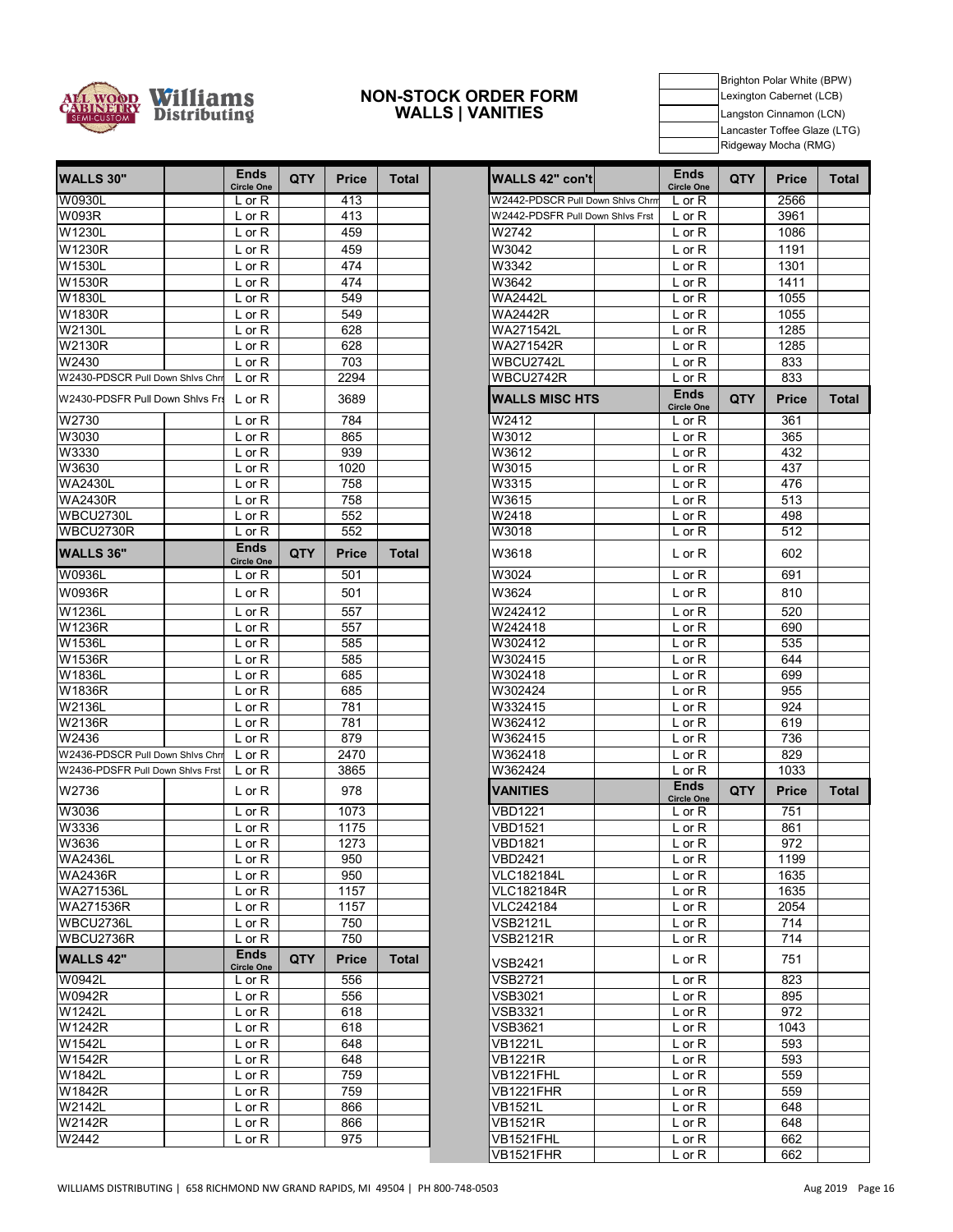

**VANITIES con't Ends** 

#### **VANITIES | VANITY SHELF KITS & SKINS NON-STOCK ORDER FORM WALL SKINS | ROLL OUT TRAYS**

subtotal subtotal subtotal subtotal subtotal subtotal subtotal subtotal subtotal subtotal subtotal subtotal su Brighton Polar White (BPW) Lexington Cabernet (LCB) Langston Cinnamon (LCN) Lancaster Toffee Glaze (LTG) Ridgeway Mocha (RMG)

| <b>VANITIES con't</b>            | низ<br><b>Circle One</b> | <b>QTY</b> | <b>Price</b> | Total        | <b>WALL SKINS</b>                  | <b>QTY</b> | <b>Price</b> | Tota |
|----------------------------------|--------------------------|------------|--------------|--------------|------------------------------------|------------|--------------|------|
| <b>VB1821L</b>                   | $L$ or R                 |            | 750          |              | <b>WSK1212</b>                     |            | 33           |      |
| <b>VB1821R</b>                   | $L$ or $R$               |            | 750          |              | <b>WSK1212L</b>                    |            | 33           |      |
| VB1821FHL                        | L or R                   |            | 754          |              | <b>WSK1212R</b>                    |            | 33           |      |
| VB1821FHR                        | $L$ or $R$               |            | 754          |              | <b>WSK1215</b>                     |            | 33           |      |
| <b>VB2121L</b>                   | $L$ or $R$               |            | 876          |              | <b>WSK1215L</b>                    |            | 33           |      |
| <b>VB2121R</b>                   | $L$ or $R$               |            | 876          |              | <b>WSK1215R</b>                    |            | 33           |      |
| VB2121FHL                        | $L$ or $R$               |            | 820          |              | <b>WSK1218</b>                     |            | 33           |      |
| VB2121FHR                        | $L$ or $R$               |            | 820          |              | <b>WSK1218L</b>                    |            | 33           |      |
| VB2421                           | $L$ or $R$               |            | 959          |              | <b>WSK1218R</b>                    |            | 33           |      |
| VB2421FH                         | $L$ or $R$               |            | 927          |              | <b>WSK1224</b>                     |            | 33           |      |
| <b>VB2721</b>                    | $L$ or $R$               |            | 1075         |              | <b>WSK1224L</b>                    |            | 33           |      |
| <b>VB2721FH</b>                  | $L$ or $R$               |            | 997          |              | <b>WSK1224R</b>                    |            | 33           |      |
| VB3021                           | $L$ or $R$               |            | 1142         |              | <b>WSK1230</b>                     |            | 33           |      |
| <b>VB3021FH</b>                  | $L$ or $R$               |            | 1099         |              | <b>WSK1230L</b>                    |            | 33           |      |
| VB3321                           | $L$ or $R$               |            | 1253         |              | <b>WSK1230R</b>                    |            | 33           |      |
| <b>VB3321FH</b>                  | L or R                   |            | 1157         |              | <b>WSK1236</b>                     |            | 44           |      |
| VB3621                           | $L$ or $R$               |            | 1307         |              | <b>WSK1236L</b>                    |            | 44           |      |
| <b>VB3621FH</b>                  | L or R                   |            | 1277         |              | <b>WSK1236R</b>                    |            | 44           |      |
| <b>VANITY SHELF KITS</b>         |                          | QTY        | <b>Price</b> | <b>Total</b> | <b>WSK1242</b>                     |            | 44           |      |
| <b>VSK1221</b>                   |                          |            | 45           |              | <b>WSK1242L</b>                    |            | 44           |      |
| <b>VSK1521</b>                   |                          |            | 55           |              | WSK1242R                           |            | 44           |      |
| <b>VSK1821</b>                   |                          |            | 68           |              | <b>WSK1530</b>                     |            | 44           |      |
| <b>VSK2121</b>                   |                          |            | 77           |              | <b>WSK1530L</b>                    |            | 44           |      |
| <b>VSK2421</b>                   |                          |            | 90           |              | <b>WSK1530R</b>                    |            | 44           |      |
| <b>VSK2721</b>                   |                          |            | 93           |              | <b>WSK1536</b>                     |            | 44           |      |
| <b>VSK3021</b>                   |                          |            | 112<br>108   |              | <b>WSK1536L</b><br><b>WSK1536R</b> |            | 44           |      |
| <b>VSK3321</b><br><b>VSK3621</b> |                          |            | 130          |              | <b>WSK1542</b>                     |            | 44           |      |
| <b>VANITY SKINS</b>              |                          | <b>QTY</b> | <b>Price</b> | <b>Total</b> | <b>WSK1542L</b>                    |            | 44<br>44     |      |
| VBSK345                          |                          |            | 62           |              | <b>WSK1542R</b>                    |            | 44           |      |
| VBSK345L                         |                          |            | 62           |              | <b>WSK2412</b>                     |            | 33           |      |
| VBSK345R                         |                          |            | 62           |              | <b>WSK2412L</b>                    |            | 33           |      |
| VTSK84                           |                          |            | 105          |              | <b>WSK2412R</b>                    |            | 33           |      |
| VTSK84L                          |                          |            | 105          |              | <b>WSK2415</b>                     |            | 44           |      |
| VTSK84R                          |                          |            | 105          |              | <b>WSK2415L</b>                    |            | 44           |      |
| <b>ADDITIONAL SHELF KITS</b>     |                          | <b>QTY</b> | <b>Price</b> | <b>Total</b> | <b>WSK2415R</b>                    |            | 44           |      |
| SK0912                           |                          |            | 36           |              | <b>WSK2418</b>                     |            | 44           |      |
| <b>SK1212</b>                    |                          |            | 40           |              | <b>WSK2418L</b>                    |            | 44           |      |
| <b>SK1224</b>                    |                          |            | 49           |              | <b>WSK2418R</b>                    |            | 44           |      |
| <b>SK1512</b>                    |                          |            | 44           |              | <b>WSK2424</b>                     |            | 44           |      |
| <b>SK1524</b>                    |                          |            | 59           |              | <b>WSK2424L</b>                    |            | 44           |      |
| SK1812                           |                          |            | 49           |              | <b>WSK2424R</b>                    |            | 44           |      |
| <b>SK1824</b>                    |                          |            | 72           |              | <b>ROLL OUT TRAYS</b>              | QTY        | <b>Price</b> | Tota |
| SK2112                           |                          |            | 53           |              | ROT <sub>12</sub>                  |            | 122          |      |
| SK2124                           |                          |            | 84           |              | ROT <sub>15</sub>                  |            | 136          |      |
| SK2412                           |                          |            | 58           |              | ROT <sub>18</sub>                  |            | 152          |      |
| <b>SK2424</b>                    |                          |            | 96           |              | ROT <sub>21</sub>                  |            | 167          |      |
| <b>SK2712</b>                    |                          |            | 62           |              | ROT24                              |            | 188          |      |
| <b>SK2724</b>                    |                          |            | 108          |              | ROT27                              |            | 215          |      |
| SK3012                           |                          |            | 63           |              | ROT30                              |            | 237          |      |
| SK3024                           |                          |            | 119          |              | ROT33                              |            | 262          |      |
| <b>SK3312</b>                    |                          |            | 71           |              | ROT36                              |            | 287          |      |
| SK3324                           |                          |            | 131          |              |                                    |            |              |      |
| SK3612                           |                          |            | 75           |              |                                    |            |              |      |
| SK3624                           |                          |            | 141          |              |                                    |            |              |      |
|                                  |                          |            |              |              |                                    |            |              |      |

| <b>Ends</b><br><b>Circle One</b> | QTY | <b>Price</b> | <b>Total</b> | <b>WALL SKINS</b>     | <b>QTY</b> | <b>Price</b> | <b>Total</b> |
|----------------------------------|-----|--------------|--------------|-----------------------|------------|--------------|--------------|
| L or R                           |     | 750          |              | <b>WSK1212</b>        |            | 33           |              |
| $\overline{L}$ or R              |     | 750          |              | <b>WSK1212L</b>       |            | 33           |              |
| $L$ or R                         |     | 754          |              | <b>WSK1212R</b>       |            | 33           |              |
| L or R                           |     | 754          |              | <b>WSK1215</b>        |            | 33           |              |
| $\overline{L}$ or R              |     | 876          |              | <b>WSK1215L</b>       |            | 33           |              |
| $L$ or $R$                       |     | 876          |              | <b>WSK1215R</b>       |            | 33           |              |
| $L$ or $R$                       |     | 820          |              | <b>WSK1218</b>        |            | 33           |              |
| L or R                           |     | 820          |              | <b>WSK1218L</b>       |            | 33           |              |
| L or R                           |     | 959          |              | <b>WSK1218R</b>       |            | 33           |              |
| L or R                           |     | 927          |              | <b>WSK1224</b>        |            | 33           |              |
| $L$ or R                         |     | 1075         |              | <b>WSK1224L</b>       |            | 33           |              |
| L or R                           |     | 997          |              | <b>WSK1224R</b>       |            | 33           |              |
| $L$ or $R$                       |     | 1142         |              | <b>WSK1230</b>        |            | 33           |              |
| L or R                           |     | 1099         |              | <b>WSK1230L</b>       |            | 33           |              |
| L or R                           |     | 1253         |              | <b>WSK1230R</b>       |            | 33           |              |
| $L$ or $R$                       |     | 1157         |              | <b>WSK1236</b>        |            | 44           |              |
| L or R                           |     | 1307         |              | <b>WSK1236L</b>       |            | 44           |              |
| $L$ or $R$                       |     | 1277         |              | WSK1236R              |            | 44           |              |
|                                  | QTY | <b>Price</b> | <b>Total</b> | <b>WSK1242</b>        |            | 44           |              |
|                                  |     | 45           |              | <b>WSK1242L</b>       |            | 44           |              |
|                                  |     | 55           |              | <b>WSK1242R</b>       |            | 44           |              |
|                                  |     | 68           |              | <b>WSK1530</b>        |            | 44           |              |
|                                  |     | 77           |              | <b>WSK1530L</b>       |            | 44           |              |
|                                  |     | 90           |              | <b>WSK1530R</b>       |            | 44           |              |
|                                  |     | 93           |              | <b>WSK1536</b>        |            | 44           |              |
|                                  |     | 112          |              | <b>WSK1536L</b>       |            | 44           |              |
|                                  |     | 108          |              | <b>WSK1536R</b>       |            | 44           |              |
|                                  |     | 130          |              | <b>WSK1542</b>        |            | 44           |              |
|                                  | QTY | <b>Price</b> | <b>Total</b> | <b>WSK1542L</b>       |            | 44           |              |
|                                  |     | 62           |              | <b>WSK1542R</b>       |            | 44           |              |
|                                  |     | 62           |              | <b>WSK2412</b>        |            | 33           |              |
|                                  |     | 62           |              | <b>WSK2412L</b>       |            | 33           |              |
|                                  |     | 105          |              | <b>WSK2412R</b>       |            | 33           |              |
|                                  |     | 105          |              | <b>WSK2415</b>        |            | 44           |              |
|                                  |     | 105          |              | <b>WSK2415L</b>       |            | 44           |              |
|                                  | QTY | <b>Price</b> | <b>Total</b> | <b>WSK2415R</b>       |            | 44           |              |
|                                  |     | 36           |              | <b>WSK2418</b>        |            | 44           |              |
|                                  |     | 40           |              | <b>WSK2418L</b>       |            | 44           |              |
|                                  |     | 49           |              | <b>WSK2418R</b>       |            | 44           |              |
|                                  |     | 44           |              | <b>WSK2424</b>        |            | 44           |              |
|                                  |     | 59           |              | <b>WSK2424L</b>       |            | 44           |              |
|                                  |     | 49           |              | <b>WSK2424R</b>       |            | 44           |              |
|                                  |     | 72           |              | <b>ROLL OUT TRAYS</b> | QTY        | <b>Price</b> | <b>Total</b> |
|                                  |     | 53           |              | ROT <sub>12</sub>     |            | 122          |              |
|                                  |     | 84           |              | ROT <sub>15</sub>     |            | 136          |              |
|                                  |     | 58           |              | ROT <sub>18</sub>     |            | 152          |              |
|                                  |     | 96           |              | <b>ROT21</b>          |            | 167          |              |
|                                  |     | 62           |              | ROT24                 |            | 188          |              |
|                                  |     | 108          |              | ROT <sub>27</sub>     |            | 215          |              |
|                                  |     | 63           |              | ROT30                 |            | 237          |              |
|                                  |     | 119          |              | ROT33                 |            | 262          |              |
|                                  |     | 71           |              | ROT36                 |            | 287          |              |
|                                  |     | 121          |              |                       |            |              |              |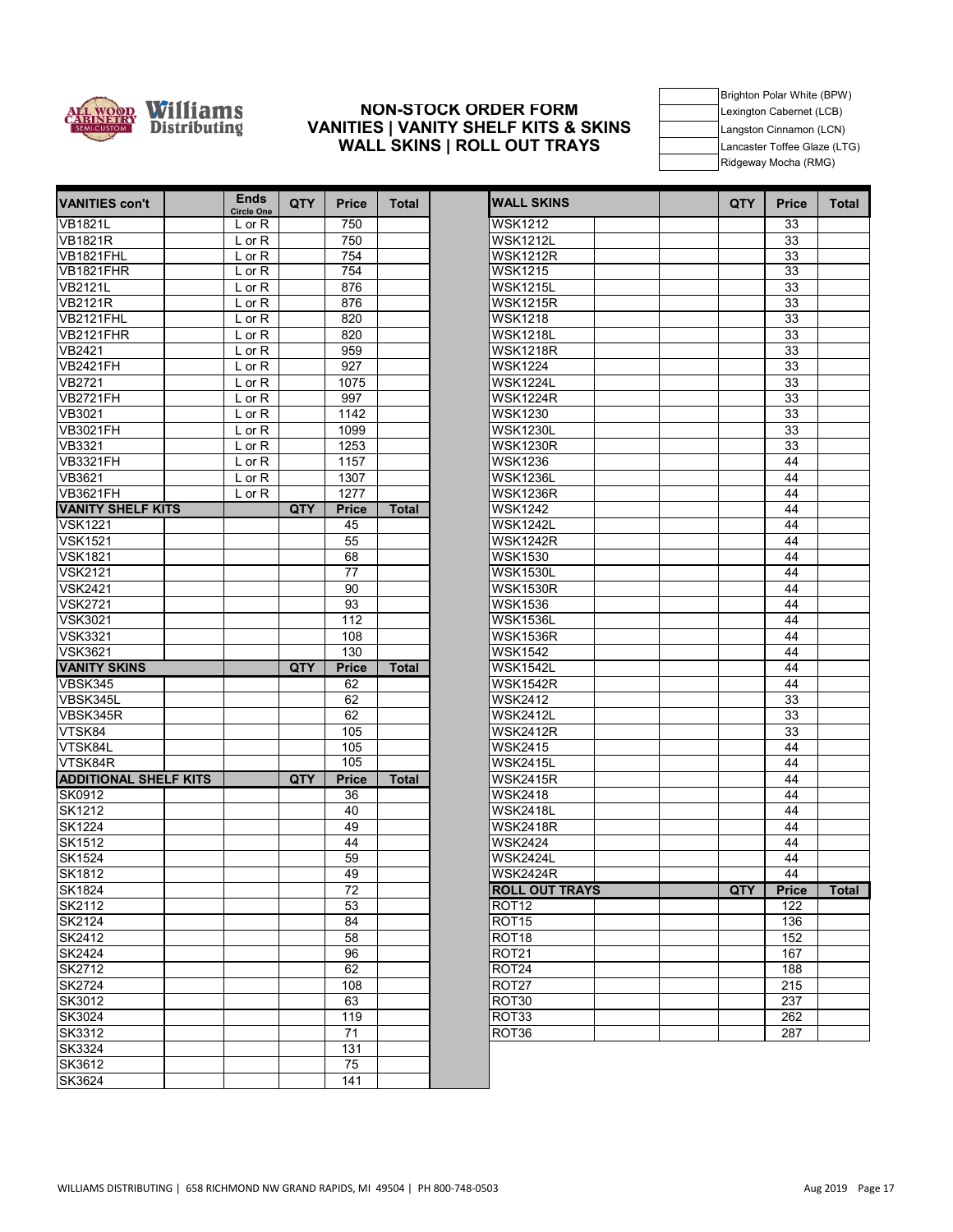

#### **NON-STOCK ORDER FORM ACCESSORIES | NET PRICED ITEMS**

Brighton Polar White (BPW) Lexington Cabernet (LCB) Langston Cinnamon (LCN) Lancaster Toffee Glaze (LTG) Ridgeway Mocha (RMG)

| <b>FILLERS</b>                       | QTY | <b>Price</b> | Total        | <b>IPANELS/ SHELVES</b>           |                        | QTY | <b>Price</b>     | To |
|--------------------------------------|-----|--------------|--------------|-----------------------------------|------------------------|-----|------------------|----|
| AF330                                |     | 99           |              | MWEP30                            |                        |     | 180              |    |
| AF342                                |     | 125          |              | MWEP36                            |                        |     | $\overline{214}$ |    |
| FF330                                |     | 145          |              | MWEP42                            |                        |     | 232              |    |
| <b>FF336</b>                         |     | 131          |              | <b>BSK345</b>                     |                        |     | 62               |    |
| <b>FF342</b>                         |     | 158          |              | BSK345L                           |                        |     | 62               |    |
| <b>FS30</b>                          |     | 77           |              | BSK345R                           |                        |     | 62               |    |
| <b>FS36</b>                          |     | 92           |              | <b>ISK4848</b>                    |                        |     | 38               |    |
| <b>FS42</b>                          |     | 99           |              | <b>BP1.5</b>                      | BPW, LCB, LCN, RMG Onl |     | 232              |    |
| <b>FS84</b>                          |     | 198          |              | <b>BP1.5</b>                      | <b>LTG Only</b>        |     | 255              |    |
| <b>FS90</b>                          |     | 218          |              | BP <sub>3</sub>                   | BPW, LCB, LCN, RMG Onl |     | 245              |    |
| <b>FS96</b>                          |     | 227          |              | BP <sub>3</sub>                   | <b>LTG Only</b>        |     | 270              |    |
| <b>FS630</b>                         |     | 145          |              | RP1.53096                         | BPW, LCB, LCN, RMG Onl |     | 856              |    |
| <b>FS636</b>                         |     | 175          |              | RP1.53096                         | <b>LTG Only</b>        |     | 942              |    |
| <b>FS642</b>                         |     | 190          |              | RP1.584                           | BPW, LCB, LCN, RMG Onl |     | 438              |    |
| <b>FS696</b>                         |     | 462          |              | RP1.584                           | LTG Only               |     | 482              |    |
| AFF330 Angle Fluted                  |     | 146          |              | RP1.590                           | BPW, LCB, LCN, RMG Onl |     | 478              |    |
| AFF342 Angle Fluted                  |     | 192          |              | RP1.590                           | LTG Only               |     | 526              |    |
| FF79 Tall Fluted                     |     | 292          |              | RP.1596                           | BPW, LCB, LCN, RMG Onl |     | 500              |    |
| FF85 Tall Fluted                     |     | 308          |              | RP.1596                           | LTG Only               |     | 550              |    |
| FF91 Tall Fluted                     |     | 328          |              | RP33096                           | BPW, LCB, LCN, RMG Onl |     | 907              |    |
| BFP03 3" Base Filler Pullout         |     | 1500         |              | RP33096                           | <b>LTG Only</b>        |     | 998              |    |
| BFFP03 3" Base Fluted Filler Pullout |     | 1301         |              | <b>RP384</b>                      | BPW, LCB, LCN, RMG Onl |     | 464              |    |
| BFP06 6" Base Filler Pullout         |     | 1839         |              | <b>RP384</b>                      | <b>LTG Only</b>        |     | 510              |    |
| <b>MOLDINGS</b>                      | QTY | <b>Price</b> | <b>Total</b> | RP390                             | BPW, LCB, LCN, RMG Onl |     | 506              |    |
| MTK8                                 |     | 75           |              | RP390                             | LTG Only               |     | 557              |    |
| <b>TKS84</b>                         |     | 105          |              | <b>RP396</b>                      | BPW, LCB, LCN, RMG Onl |     | 530              |    |
| <b>TSK90</b>                         |     | 105          |              | <b>RP396</b>                      | <b>LTG Only</b>        |     | 583              |    |
| TSK96                                |     | 105          |              | MBEP30                            |                        |     | 383              |    |
| TMMS8 Top Mold Mount Strip           |     | 59           |              | WFS48                             |                        |     | 96               |    |
| <b>BM8 Batten Molding</b>            |     | 102          |              | <b>WFS4815</b>                    |                        |     | 141              |    |
| <b>SPL</b> Spindle                   |     | 596          |              | <b>ACCESSORIES</b>                |                        | QTY | <b>Price</b>     | To |
| SSPL Split Spindle                   |     | 314          |              | WRHC36A Arched Valance Range Hood |                        |     | 7825             |    |
| RM8 Rope Molding                     |     | 103          |              | <b>WRHC36S Range Hood</b>         |                        |     | 7825             |    |
| SM8 Scribe                           |     | 92           |              | SBTOTK24                          |                        |     | 144              |    |
| DM8 Dentil Molding                   |     | 131          |              | SBTOTK27                          |                        |     | 152              |    |
| BLR8 Beaded Light Rail               |     | 182          |              | SBTOTK30                          |                        |     | 160              |    |
| CLR8 Classic Light Rail              |     | 156          |              | SBTOTK33                          |                        |     | 271              |    |
| <b>SCM8</b> Soffit Crown Molding     |     | 126          |              | SBTOTK36                          |                        |     | 277              |    |
| CM8 Crown                            |     | 190          |              | <b>SBL2730</b>                    |                        |     | 260              |    |
| CCM8 Classic Crown                   |     | 259          |              | <b>SBL3336</b>                    |                        |     | 289              |    |
| ACM8 Angle Crown                     |     | 317          |              | <b>VSBL2124</b>                   |                        |     | 234              |    |
| ICM8 Inside Corner Molding           |     | 111          |              | <b>VSBL2730</b>                   |                        |     | 260              |    |
| OSC8 Oustide Crown                   |     | 114          |              | <b>VSBL3336</b>                   |                        |     | 289              |    |
| <b>OR8</b> Quarter Round             |     | 108          |              | <b>VALANCES</b>                   |                        | QTY | <b>Price</b>     | To |
| FBM8 Furniture Base Molding          |     | 251          |              | <b>VA48</b>                       |                        |     | 138              |    |
|                                      |     |              |              | $T140 -$                          |                        |     | $\overline{AB}$  |    |

| <b>FILLERS</b>                       | QTY | <b>Price</b> | Total        | <b>PANELS/ SHELVES</b>            |                             | <b>QTY</b> | <b>Price</b> | <b>Total</b> |
|--------------------------------------|-----|--------------|--------------|-----------------------------------|-----------------------------|------------|--------------|--------------|
| AF330                                |     | 99           |              | MWEP30                            |                             |            | 180          |              |
| AF342                                |     | 125          |              | MWEP36                            |                             |            | 214          |              |
| FF330                                |     | 145          |              | MWEP42                            |                             |            | 232          |              |
| FF336                                |     | 131          |              | <b>BSK345</b>                     |                             |            | 62           |              |
| FF342                                |     | 158          |              | BSK345L                           |                             |            | 62           |              |
| <b>FS30</b>                          |     | 77           |              | <b>BSK345R</b>                    |                             |            | 62           |              |
| <b>FS36</b>                          |     | 92           |              | <b>ISK4848</b>                    |                             |            | 38           |              |
| $\overline{\text{FS42}}$             |     | 99           |              | <b>BP1.5</b>                      | BPW, LCB, LCN, RMG Onl      |            | 232          |              |
| <b>FS84</b>                          |     | 198          |              | <b>BP1.5</b>                      | <b>LTG Only</b>             |            | 255          |              |
| FS90                                 |     | 218          |              | BP <sub>3</sub>                   | BPW, LCB, LCN, RMG Onl      |            | 245          |              |
| FS96                                 |     | 227          |              | BP <sub>3</sub>                   | LTG Only                    |            | 270          |              |
| FS630                                |     | 145          |              | RP1.53096                         | BPW, LCB, LCN, RMG Onl      |            | 856          |              |
|                                      |     |              |              |                                   |                             |            |              |              |
| FS636                                |     | 175          |              | RP1.53096                         | <b>LTG Only</b>             |            | 942          |              |
| <b>FS642</b>                         |     | 190          |              | RP1.584                           | BPW, LCB, LCN, RMG Onl      |            | 438          |              |
| FS696                                |     | 462          |              | RP1.584                           | LTG Only                    |            | 482          |              |
| AFF330 Angle Fluted                  |     | 146          |              | RP1.590                           | BPW, LCB, LCN, RMG Onl      |            | 478          |              |
| AFF342 Angle Fluted                  |     | 192          |              | RP1.590                           | LTG Only                    |            | 526          |              |
| FF79 Tall Fluted                     |     | 292          |              | RP.1596                           | BPW, LCB, LCN, RMG Onl      |            | 500          |              |
| FF85 Tall Fluted                     |     | 308          |              | RP.1596                           | <b>LTG Only</b>             |            | 550          |              |
| FF91 Tall Fluted                     |     | 328          |              | RP33096                           | BPW, LCB,LCN,RMG Onl        |            | 907          |              |
| BFP03 3" Base Filler Pullout         |     | 1500         |              | RP33096                           | LTG Only                    |            | 998          |              |
| BFFP03 3" Base Fluted Filler Pullout |     | 1301         |              | RP384                             | BPW, LCB, LCN, RMG Onl      |            | 464          |              |
| BFP06 6" Base Filler Pullout         |     | 1839         |              | RP384                             | <b>LTG Only</b>             |            | 510          |              |
| <b>MOLDINGS</b>                      | QTY | <b>Price</b> | <b>Total</b> | RP390                             | <b>BPW, LCB,LCN,RMG Onl</b> |            | 506          |              |
| MTK8                                 |     | 75           |              | RP390                             | <b>LTG Only</b>             |            | 557          |              |
| TKS84                                |     | 105          |              | RP396                             | BPW, LCB, LCN, RMG Onl      |            | 530          |              |
| TSK90                                |     | 105          |              | RP396                             | <b>LTG Only</b>             |            | 583          |              |
| TSK96                                |     | 105          |              | MBEP30                            |                             |            | 383          |              |
| TMMS8 Top Mold Mount Strip           |     | 59           |              | WFS48                             |                             |            | 96           |              |
| <b>BM8 Batten Molding</b>            |     | 102          |              | <b>WFS4815</b>                    |                             |            | 141          |              |
| SPL Spindle                          |     | 596          |              | <b>ACCESSORIES</b>                |                             | <b>QTY</b> | <b>Price</b> |              |
| SSPL Split Spindle                   |     | 314          |              | WRHC36A Arched Valance Range Hood |                             |            | 7825         |              |
| RM8 Rope Molding                     |     | 103          |              | WRHC36S Range Hood                |                             |            | 7825         |              |
| SM8 Scribe                           |     | 92           |              | SBTOTK24                          |                             |            | 144          |              |
| DM8 Dentil Molding                   |     | 131          |              | SBTOTK27                          |                             |            | 152          |              |
| BLR8 Beaded Light Rail               |     | 182          |              | SBTOTK30                          |                             |            | 160          |              |
| CLR8 Classic Light Rail              |     | 156          |              | SBTOTK33                          |                             |            | 271          |              |
| SCM8 Soffit Crown Molding            |     | 126          |              | SBTOTK36                          |                             |            | 277          |              |
| CM8 Crown                            |     | 190          |              | <b>SBL2730</b>                    |                             |            | 260          |              |
| CCM8 Classic Crown                   |     | 259          |              | SBL3336                           |                             |            | 289          |              |
| ACM8 Angle Crown                     |     | 317          |              | VSBL2124                          |                             |            | 234          |              |
| ICM8 Inside Corner Molding           |     | 111          |              | <b>VSBL2730</b>                   |                             |            | 260          |              |
| OSC8 Oustide Crown                   |     | 114          |              | <b>VSBL3336</b>                   |                             |            | 289          |              |
| QR8 Quarter Round                    |     | 108          |              | <b>VALANCES</b>                   |                             | QTY        | <b>Price</b> |              |
|                                      |     |              |              |                                   |                             |            |              |              |
| FBM8 Furniture Base Molding          |     | 251          |              | VA48                              |                             |            | 138          |              |
|                                      |     |              |              | FV48 Furniture Valance            |                             |            | 145          |              |
|                                      |     |              |              | <b>MISC</b>                       |                             | <b>QTY</b> | <b>Price</b> |              |
|                                      |     |              |              | Touch Up Kit                      |                             |            | 84           |              |
|                                      |     |              |              | <b>NET PRICED ITEMS</b>           |                             | QTY        | <b>Price</b> |              |
|                                      |     |              |              | Sample door                       |                             |            | 20           |              |
|                                      |     |              |              | Moulding Chain                    |                             |            | 25           |              |
|                                      |     |              |              | AWC Tri-Fold Brochure 15/pkg      |                             |            | 10           |              |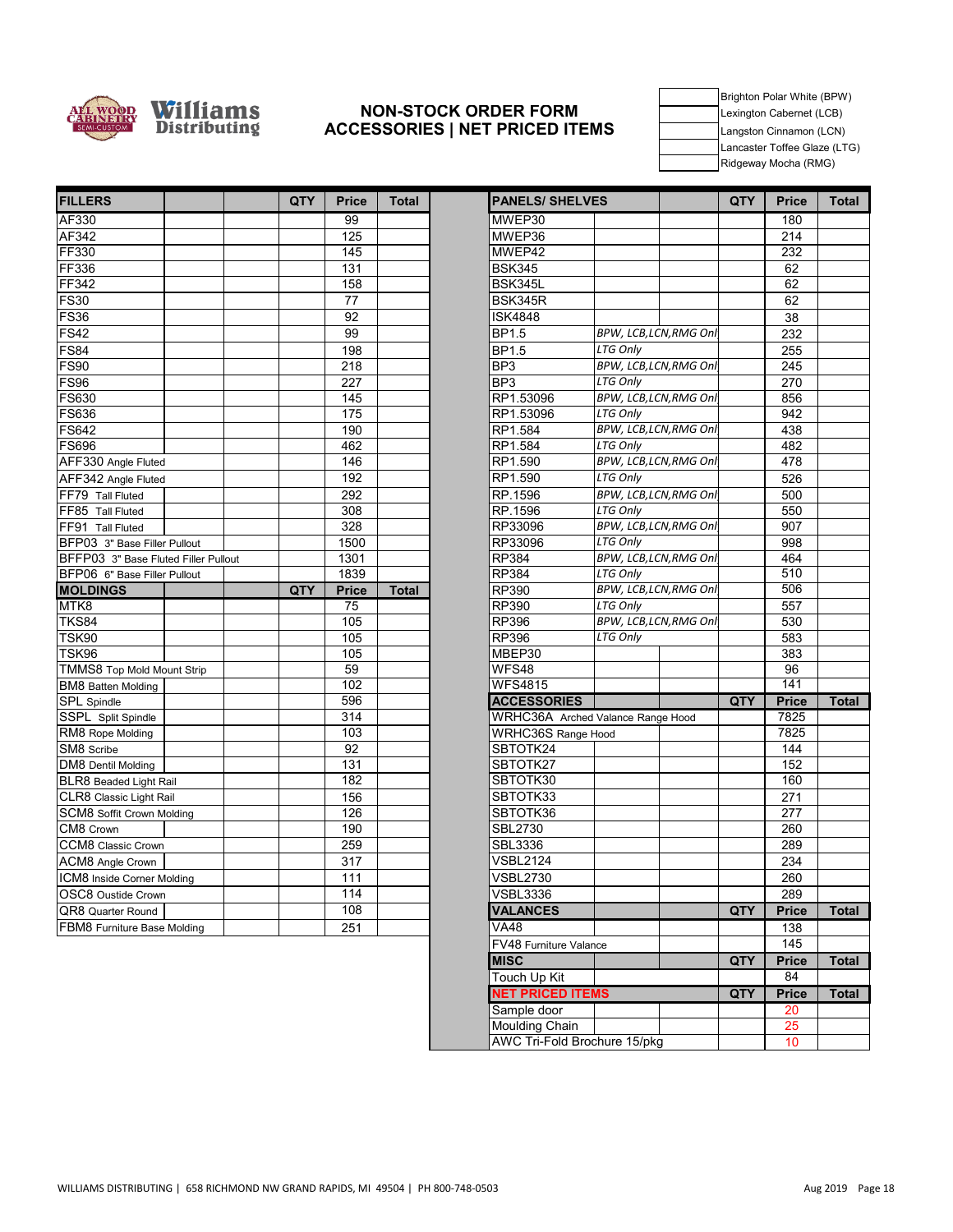

| <b>PRICING SUMMARY</b>                                                                     |  |  |  |  |  |  |  |
|--------------------------------------------------------------------------------------------|--|--|--|--|--|--|--|
| <b>TOTAL LIST</b>                                                                          |  |  |  |  |  |  |  |
| <b>CABINET DISCOUNT</b>                                                                    |  |  |  |  |  |  |  |
| <b>DISCOUNTED PRICE</b>                                                                    |  |  |  |  |  |  |  |
| <b>NET PRICED ITEMS</b>                                                                    |  |  |  |  |  |  |  |
| <b>SUB TOTAL</b>                                                                           |  |  |  |  |  |  |  |
| <b>FREIGHT WEIGHT</b>                                                                      |  |  |  |  |  |  |  |
| Please note: Items that require a universal multiplier may change your<br>pricing summary. |  |  |  |  |  |  |  |
|                                                                                            |  |  |  |  |  |  |  |

| <b>NOTES / COMMENTS</b> |  |
|-------------------------|--|
|                         |  |
|                         |  |
|                         |  |
|                         |  |
|                         |  |
|                         |  |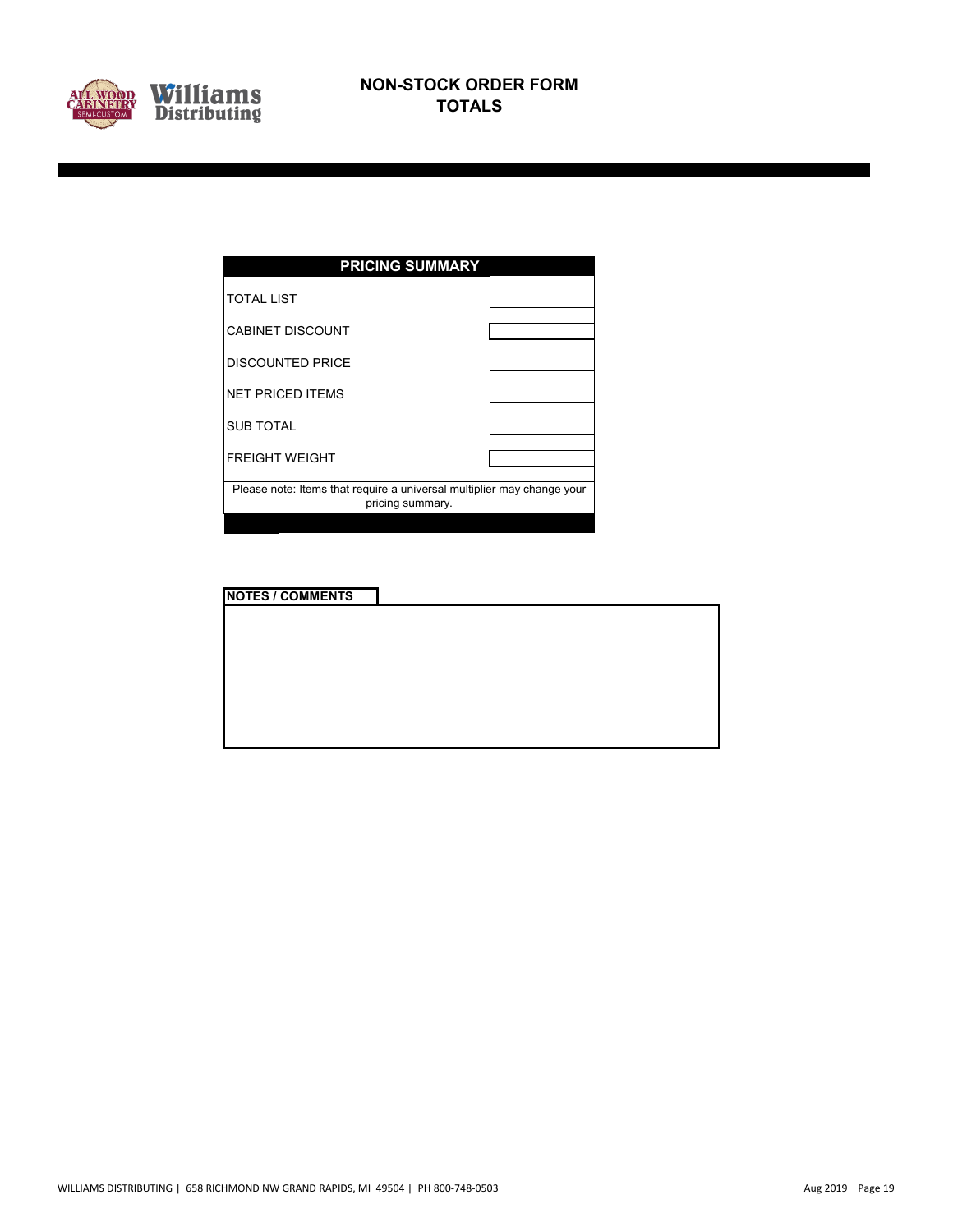## **NON-STOCK ORDER FORM BASES**



ABINEN

| Date                                                                    |                                  |     | <b>Account Name</b>              |              | Account#                 |                             |      |                                  |     |              |              |
|-------------------------------------------------------------------------|----------------------------------|-----|----------------------------------|--------------|--------------------------|-----------------------------|------|----------------------------------|-----|--------------|--------------|
| <b>Contact Person</b>                                                   |                                  |     |                                  |              | Ph#                      |                             | Fax# |                                  |     |              |              |
| <b>Acknowledgement Preference</b>                                       |                                  |     | $Fax$ $OEmail$                   |              | Email:                   |                             |      |                                  |     |              |              |
| PO#                                                                     |                                  |     |                                  |              | <b>Shipping Address:</b> |                             |      |                                  |     |              |              |
| <b>Delivery Contact</b>                                                 |                                  |     |                                  |              |                          | <b>Delivery Contact Ph#</b> |      |                                  |     |              |              |
| Please check all that                                                   |                                  |     |                                  |              |                          |                             |      |                                  |     |              |              |
| apply:                                                                  |                                  |     | 2020 Attached (order must match) |              | <b>SELECT STYLE</b>      |                             |      |                                  |     |              |              |
|                                                                         | Ship only when complete          |     |                                  |              |                          | Cambridge Polar White (CPW) |      |                                  |     |              |              |
|                                                                         |                                  |     | Ship what you have right away    |              |                          | Chelsea Toffe Glaze (CTG)   |      |                                  |     |              |              |
|                                                                         | Call me when it is complete      |     |                                  |              |                          | Dorchester Cinnamon (DCN)   |      |                                  |     |              |              |
| <b>Special Instructions</b>                                             |                                  |     |                                  |              |                          | Haven Biscuit Glaze (HBG)   |      |                                  |     |              |              |
|                                                                         |                                  |     |                                  |              |                          | Princeton Cabernet (PCB)    |      |                                  |     |              |              |
|                                                                         |                                  |     |                                  |              |                          | Springfield Mocha (SMG)     |      |                                  |     |              |              |
|                                                                         |                                  |     |                                  |              |                          |                             |      |                                  |     |              |              |
| <b>BASES</b>                                                            | <b>Ends</b><br><b>Circle One</b> | QTY | <b>Price</b>                     | <b>Total</b> |                          | <b>BASES (cont.)</b>        |      | <b>Ends</b><br><b>Circle One</b> | QTY | <b>Price</b> | <b>Total</b> |
| B09FHL                                                                  | $L$ or $R$                       |     | 530                              |              |                          | <b>B21L</b>                 |      | $L$ or $R$                       |     | 946          |              |
| B09FHR                                                                  | L or R                           |     | 530                              |              |                          | <b>B21R</b>                 |      | L or R                           |     | 946          |              |
| B <sub>12</sub> L                                                       | L or R                           |     | 666                              |              |                          | B21L-1T                     |      | $L$ or $R$                       |     | 1124         |              |
| B <sub>12R</sub>                                                        | L or R                           |     | 666                              |              |                          | B21R-1T                     |      | L or R                           |     | 1124         |              |
| B12L-1T                                                                 | $L$ or $R$                       |     | 796                              |              |                          | <b>B21L-2T</b>              |      | $L$ or $R$                       |     | 1301         |              |
| <b>B12R-1T</b>                                                          | L or R                           |     | 796                              |              |                          | <b>B21R-2T</b>              |      | $L$ or $R$                       |     | 1301         |              |
| <b>B12L-2T</b>                                                          | L or R                           |     | 925                              |              |                          | B21FHL                      |      | L or R                           |     | 951          |              |
| <b>B12R-2T</b>                                                          | $L$ or $R$                       |     | 925                              |              |                          | B21FHR                      |      | $L$ or $R$                       |     | 951          |              |
| B <sub>12FHL</sub><br>B <sub>12FHR</sub>                                | $L$ or $R$                       |     | 628<br>628                       |              |                          | B24<br>B24-1T               |      | L or R                           |     | 1059<br>1259 |              |
| <b>B15L</b>                                                             | $L$ or $R$<br>L or R             |     | 731                              |              |                          | <b>B24-1WT</b>              |      | $L$ or $R$<br>$L$ or $R$         |     | 1398         |              |
| $\overline{B1}$ <sub>5R</sub>                                           | $L$ or $R$                       |     | 731                              |              |                          | B24-2T                      |      | $L$ or $R$                       |     | 1459         |              |
| <b>B15L-1T</b>                                                          | $L$ or $R$                       |     | 876                              |              |                          | <b>B24-2WT</b>              |      | $L$ or $R$                       |     | 1737         |              |
| <b>B15R-1T</b>                                                          | $L$ or $R$                       |     | 876                              |              |                          | B24-CWO                     |      | $L$ or $R$                       |     | 2086         |              |
| <b>B15L-1WT</b>                                                         | $L$ or $R$                       |     | 985                              |              |                          | B24FH                       |      | $L$ or $R$                       |     | 1059         |              |
| <b>B15R-1WT</b>                                                         | L or R                           |     | 985                              |              |                          | <b>B27</b>                  |      | $L$ or $R$                       |     | 1166         |              |
| <b>B15L-2T</b>                                                          | $L$ or $R$                       |     | 1020                             |              |                          | <b>B27-1T</b>               |      | $L$ or $R$                       |     | 1395         |              |
| <b>B15R-2T</b>                                                          | L or R                           |     | 1020                             |              |                          | B27-2T                      |      | $L$ or $R$                       |     | 1623         |              |
| <b>B15L-2WT</b>                                                         | $L$ or $R$                       |     | 1239                             |              |                          | B27FH                       |      | L or R                           |     | 1166         |              |
| <b>B15R-2WT</b>                                                         | $L$ or $R$                       |     | 1239                             |              |                          | <b>B30</b>                  |      | $L$ or $R$                       |     | 1269         |              |
| B15L-CWO                                                                | L or R                           |     | 1294                             |              |                          | B30-1T                      |      | $L$ or $R$                       |     | 1521         |              |
| B15R-CWO                                                                | $L$ or $R$                       |     | 1294                             |              |                          | B30-2T                      |      | $L$ or $R$                       |     | 1772         |              |
| B <sub>15FHL</sub>                                                      | $L$ or $R$                       |     | 731                              |              |                          | B30FH                       |      | $L$ or $R$                       |     | 1275         |              |
| B <sub>15FHR</sub>                                                      | $L$ or $R$                       |     | 731                              |              |                          | <b>B33</b>                  |      | $L$ or $R$                       |     | 1379         |              |
| B1WB15 Base Single Wastebasket 15"                                      | $L$ or $R$<br>$L$ or $R$         |     | 1053<br>1159                     |              |                          | B33-1T<br><b>B33-2T</b>     |      | $L$ or $R$<br>$L$ or $R$         |     | 1657<br>1934 |              |
| B1WB18 Base Single Wastebasket 18"                                      |                                  |     | 1307                             |              |                          | B33FH                       |      |                                  |     | 1389         |              |
| B2WB18 Base Double Wastebasket 18'<br>B2WB21 Base Double Wastebasket 21 | $L$ or $R$<br>$L$ or $R$         |     | 1416                             |              |                          | B36                         |      | $L$ or $R$<br>$L$ or $R$         |     | 1479         |              |
| <b>B18L</b>                                                             | $L$ or $R$                       |     | 837                              |              |                          | B36-1T                      |      | $L$ or $R$                       |     | 1784         |              |
| B <sub>18R</sub>                                                        | $L$ or $R$                       |     | 837                              |              |                          | B36-2T                      |      | $L$ or $R$                       |     | 2088         |              |
| <b>B18L-1T</b>                                                          | L or R                           |     | 998                              |              |                          | B36FH                       |      | $L$ or $R$                       |     | 1494         |              |
| B18R-1T                                                                 | L or R                           |     | 998                              |              |                          | <b>BD12</b>                 |      | L or R                           |     | 863          |              |
| <b>B18L-1WT</b>                                                         | $L$ or $R$                       |     | 1121                             |              |                          | <b>BD15</b>                 |      | $L$ or $R$                       |     | 984          |              |
| B18R-1WT                                                                | L or R                           |     | 1121                             |              |                          | <b>BD18</b>                 |      | $L$ or $R$                       |     | 1105         |              |
| <b>B18L-2T</b>                                                          | L or R                           |     | 1158                             |              |                          | <b>BD24</b>                 |      | L or R                           |     | 1359         |              |
| <b>B18R-2T</b>                                                          | $L$ or $R$                       |     | 1158                             |              |                          | <b>BD30</b>                 |      | $L$ or $R$                       |     | 1650         |              |
| <b>B18L-2WT</b>                                                         | $L$ or $R$                       |     | 1405                             |              |                          | BD36                        |      | $L$ or $R$                       |     | 2323         |              |
| B18R-2WT                                                                | L or R                           |     | 1405                             |              |                          |                             |      |                                  |     |              |              |
| B18FHL                                                                  | L or R                           |     | 842                              |              |                          |                             |      |                                  |     |              |              |
| B <sub>18FHR</sub>                                                      | $L$ or $R$                       |     | 842                              |              |                          |                             |      |                                  |     |              |              |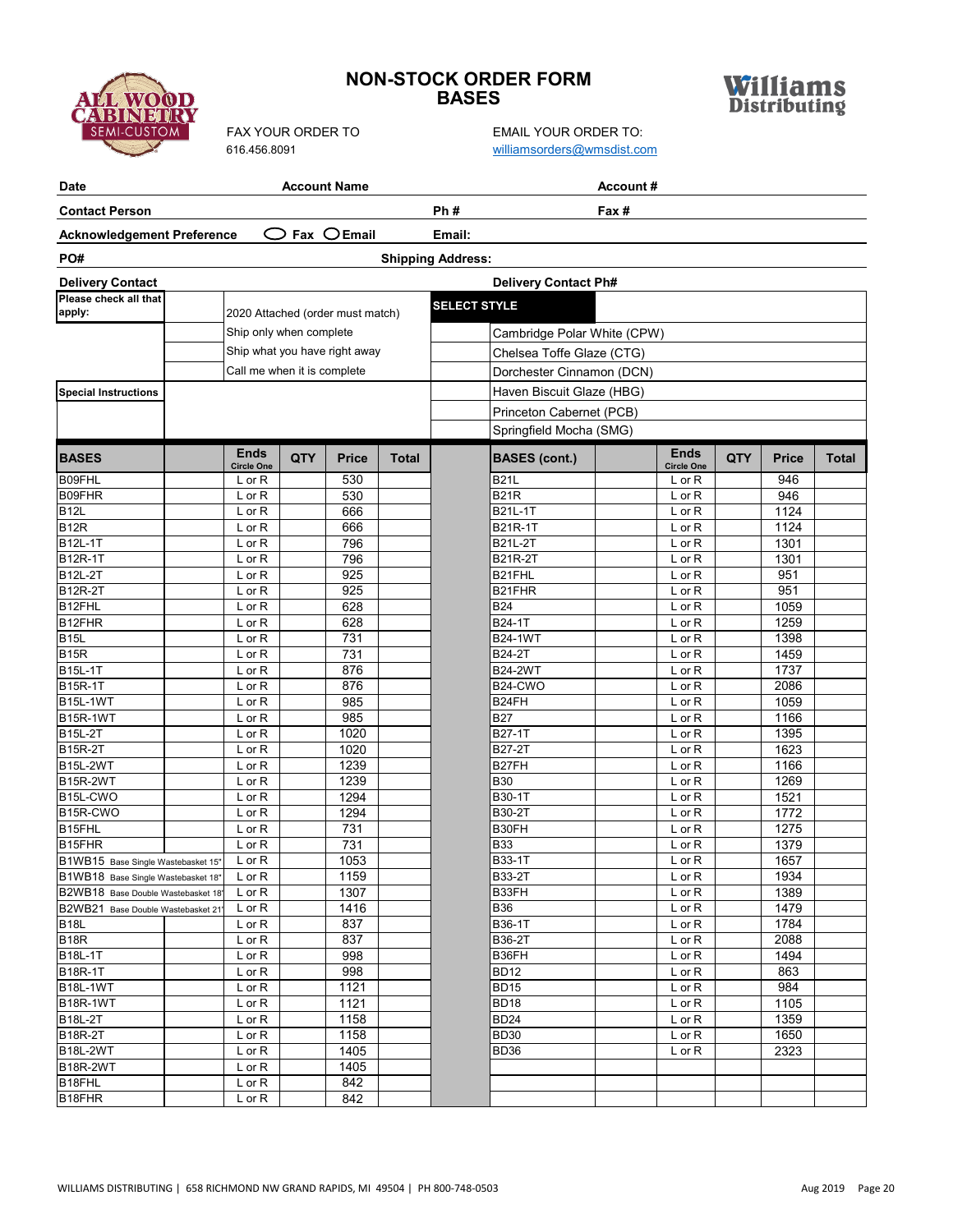

## **NON-STOCK ORDER FORM BASES/TALLS**



FAX YOUR ORDER TO EMAIL YOUR ORDER TO: [williamsorders@wmsdist.com](mailto:williamsorders@wmsdist.com)

| <b>Date</b>                       |                                  |            | <b>Account Name</b> |              | Account#                       |                                  |            |              |              |
|-----------------------------------|----------------------------------|------------|---------------------|--------------|--------------------------------|----------------------------------|------------|--------------|--------------|
| <b>Contact Person</b>             |                                  |            |                     |              | Ph#<br>Fax #                   |                                  |            |              |              |
| <b>Acknowledgement Preference</b> |                                  |            | Fax $OEmail$        |              | Email:                         |                                  |            |              |              |
| PO#                               |                                  |            |                     |              | <b>Shipping Address:</b>       |                                  |            |              |              |
| <b>Delivery Contact</b>           |                                  |            |                     |              | <b>Delivery Contact Ph#</b>    |                                  |            |              |              |
| Please check all that             |                                  |            |                     |              | <b>SELECT STYLE</b>            |                                  |            |              |              |
| apply:                            | 2020 Attached (order must match) |            |                     |              |                                |                                  |            |              |              |
|                                   | Ship only when complete          |            |                     |              | Cambridge Polar White (CPW)    |                                  |            |              |              |
|                                   | Ship what you have right away    |            |                     |              | Chelsea Toffe Glaze (CTG)      |                                  |            |              |              |
|                                   | Call me when it is complete      |            |                     |              | Dorchester Cinnamon (DCN)      |                                  |            |              |              |
| <b>Special Instructions</b>       |                                  |            |                     |              | Haven Biscuit Glaze (HBG)      |                                  |            |              |              |
|                                   |                                  |            |                     |              | Princeton Cabernet (PCB)       |                                  |            |              |              |
|                                   |                                  |            |                     |              |                                |                                  |            |              |              |
|                                   |                                  |            |                     |              | Springfield Mocha (SMG)        |                                  |            |              |              |
| <b>BASES</b>                      | <b>Ends</b><br><b>Circle One</b> | <b>QTY</b> | <b>Price</b>        | <b>Total</b> | <b>TALLS con't</b>             | <b>Ends</b><br><b>Circle One</b> | <b>QTY</b> | <b>Price</b> | <b>Total</b> |
| <b>SB24</b>                       | $L$ or $R$                       |            | 857                 |              | U182496L                       | $L$ or R                         |            | 2167         |              |
| <b>SB27</b>                       | L or R                           |            | 940                 |              | U182496L-4T                    | $L$ or $R$                       |            | 2808         |              |
| <b>SB30</b>                       | L or R                           |            | 1018                |              | U182496L-PO4WS                 | $L$ or $R$                       |            | 5323         |              |
| <b>SB33</b>                       | L or R                           |            | 1102                |              | U182496R                       | $L$ or $R$                       |            | 2167         |              |
| <b>SB36</b>                       | L or R                           |            | 1186                |              | U182496R-4T                    | L or R                           |            | 2808         |              |
| SB36-1USWP                        | L or R                           |            | 2218                |              | U182496R-PO4WS                 | $L$ or $R$                       |            | 5323         |              |
| FSB36                             | L or R                           |            | 1481                |              | U242484                        | $L$ or $R$                       |            | 2386         |              |
| SFA <sub>36</sub>                 | $L$ or $R$                       |            | 641                 |              | U242484-4T                     | $L$ or $R$                       |            | 3185         |              |
| BBCU39L                           | L or R                           |            | 1059                |              | U242490                        | $L$ or $R$                       |            | 2666         |              |
| BBCU39R                           | L or R                           |            | 1059                |              | U242490-4T                     | $L$ or $R$                       |            | 3465         |              |
| BBCU42L                           | L or R                           |            | 1210                |              | U242496                        | $L$ or $R$                       |            | 2752         |              |
| BBCU42R                           | L or R                           |            | 1210                |              | U242496-4T                     | $L$ or $R$                       |            | 3551         |              |
| EZR33L                            | L or R                           |            | 1059                |              | OC332484U                      | $L$ or $R$                       |            | 3467         |              |
| EZR33R                            | L or R                           |            | 1059                |              | OC332490U                      | $L$ or $R$                       |            | 3766         |              |
| EZR33SSL                          | L or R                           |            | 1364                |              | OC332496U                      | $L$ or $R$                       |            | 3929         |              |
| EZR33SSR                          | L or R                           |            | 1364                |              | <b>SPECIALTY BASES</b>         | <b>Ends</b>                      | QTY        | <b>Price</b> | Total        |
| EZR36L                            | L or R                           |            | 1285                |              | BCT30                          | <b>Circle One</b><br>L or R      |            | 1475         |              |
| EZR36R                            | L or R                           |            | 1285                |              | BCT36                          | $L$ or $R$                       |            | 2091         |              |
| EZR36SSL                          | L or R                           |            | 1591                |              | BPPO9 9" Base Pantry Pullout   | $L$ or $R$                       |            | 1990         |              |
| EZR36SSR                          | L or R                           |            | 1591                |              | BPPO12 12" Base Pantry Pullout | $L$ or $R$                       |            | 2182         |              |
| EZR36L-2WLS                       | L or R                           |            | 2095                |              | <b>DESK CABINETS</b>           | <b>Ends</b><br><b>Circle One</b> | QTY        | Price        | <b>Total</b> |
| EZR36R-2WLS                       | L or R                           |            | 2095                |              | DDO15L                         | $L$ or $R$                       |            | 613          |              |
| <b>TALLS</b>                      | <b>Ends</b><br><b>Circle One</b> | QTY        | <b>Price</b>        | <b>Total</b> | DDO15R                         | $L$ or $R$                       |            | 613          |              |
| U182484L                          | L or R                           |            | 1886                |              | DDR <sub>15</sub>              | L or R                           |            | 711          |              |
| U182484L-4T                       | L or R                           |            | 2527                |              | DDR18                          | L or R                           |            | 785          |              |
| U182484L-PO4WS                    | L or R                           |            | 5042                |              | DKD30                          | $L$ or $R$                       |            | 355          |              |
| U182484R                          | L or R                           |            | 1886                |              |                                |                                  |            |              |              |
| U182484R-4T                       | L or R                           |            | 2527                |              |                                |                                  |            |              |              |
| U182484R-PO4WS                    | $L$ or $R$                       |            | 5042                |              |                                |                                  |            |              |              |
| U182490L                          | L or R                           |            | 2051                |              |                                |                                  |            |              |              |
| U182490L-4T                       | $L$ or $R$                       |            | 2692                |              |                                |                                  |            |              |              |
| U182490L-PO4WS                    | L or R                           |            | 5207                |              |                                |                                  |            |              |              |
| U182490R                          | $L$ or $R$                       |            | 2051                |              |                                |                                  |            |              |              |
| U182490R-4T                       | $L$ or $R$                       |            | 2692                |              |                                |                                  |            |              |              |
| U182490R-PO4WS                    | $L$ or $R$                       |            | 5207                |              |                                |                                  |            |              |              |

U182490R-PO4WS Lor R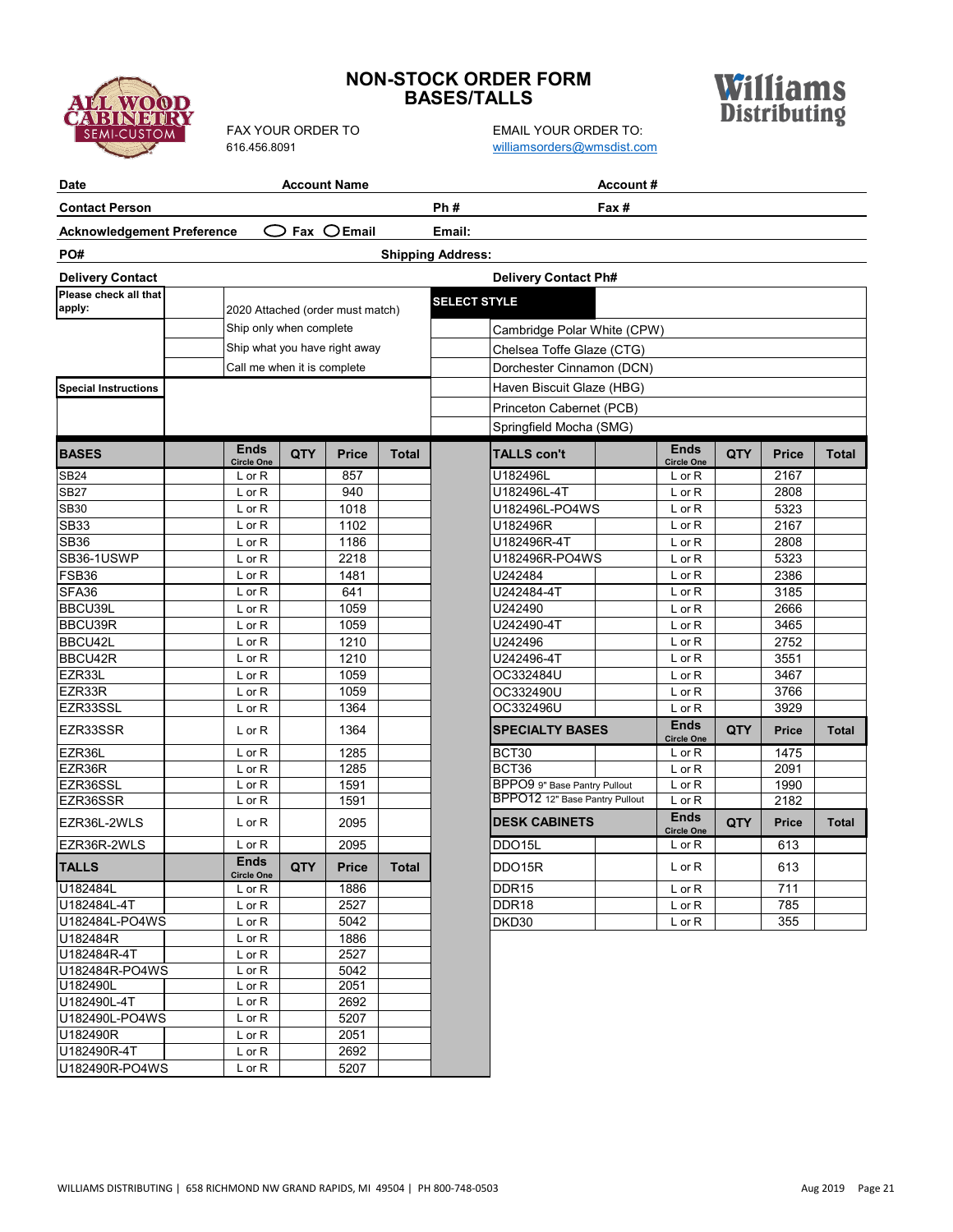

#### **NON-STOCK ORDER FORM WALLS | VANITIES**

Cambridge Polar White (CPW) Chelsea Toffe Glaze (CTG) Dorchester Cinnamon (DCN) Haven Biscuit Glaze (HBG) Princeton Cabernet (PCB) Springfield Mocha (SMG)

| <b>WALLS 30"</b>                 | Ends<br><b>Circle One</b>        | QTY        | Price        | <b>Total</b> | WALLS 42" con't       | <b>Ends</b><br><b>Circle One</b> | <b>QTY</b> | <b>Price</b> | To |
|----------------------------------|----------------------------------|------------|--------------|--------------|-----------------------|----------------------------------|------------|--------------|----|
| W0930L                           | $L$ or $R$                       |            | 454          |              | W2742                 | $L$ or $R$                       |            | 1194         |    |
| <b>W093R</b>                     | L or R                           |            | 454          |              | W3042                 | L or R                           |            | 1310         |    |
| W1230L                           | $L$ or $R$                       |            | 505          |              | W3342                 | $L$ or $R$                       |            | 1431         |    |
| W1230R                           | L or R                           |            | 505          |              | W3642                 | $L$ or $R$                       |            | 1552         |    |
| W1530L                           | L or R                           |            | 522          |              | <b>WA2442L</b>        | L or R                           |            | 1160         |    |
| W1530R                           | L or R                           |            | 522          |              | <b>WA2442R</b>        | $L$ or $R$                       |            | 1160         |    |
| W1830L                           | $L$ or $R$                       |            | 604          |              | WA271542L             | $L$ or $R$                       |            | 1413         |    |
| W1830R                           | L or R                           |            | 604          |              | WA271542R             | $L$ or $R$                       |            | 1413         |    |
| W2130L                           | $L$ or $R$                       |            | 691          |              | WBCU2742L             | L or R                           |            | 916          |    |
| <b>W2130R</b>                    | L or R                           |            | 691          |              | WBCU2742R             | L or R                           |            | 916          |    |
| W2430                            | $L$ or $R$                       |            | 773          |              | <b>WALLS MISC HTS</b> | <b>Ends</b><br><b>Circle One</b> | QTY        | <b>Price</b> | To |
| W2430-PDSCR Pull Down Shlvs Chrr | $L$ or $R$                       |            | 2364         |              | W2412                 | $L$ or $R$                       |            | 397          |    |
| W2430-PDSFR Pull Down Shivs Frst | $L$ or $R$                       |            | 3759         |              | W3012                 | L or R                           |            | 402          |    |
| W2730                            | $L$ or $R$                       |            | 863          |              | W3612                 | L or R                           |            | 476          |    |
| W3030                            | $L$ or $R$                       |            | 951          |              | W3015                 | $L$ or $R$                       |            | 402          |    |
| W3330                            | L or R                           |            | 1033         |              | W3315                 | L or R                           |            | 520          |    |
| W3630                            | $L$ or $R$                       |            | 1122         |              | W3615                 | $L$ or $R$                       |            | 564          |    |
| <b>WA2430L</b>                   | $L$ or $R$                       |            | 834          |              | W2418                 | $L$ or $R$                       |            | 548          |    |
| <b>WA2430R</b>                   | $L$ or $R$                       |            | 834          |              | W3018                 | $L$ or $R$                       |            | 563          |    |
| WBCU2730L                        | $L$ or $R$                       |            | 607          |              | W3618                 | L or R                           |            | 662          |    |
| WBCU2730R                        | $L$ or $R$                       |            | 607          |              | W3024                 | L or R                           |            | 760          |    |
| <b>WALLS 36"</b>                 | <b>Ends</b><br><b>Circle One</b> | <b>QTY</b> | <b>Price</b> | <b>Total</b> | W3624                 | $L$ or $R$                       |            | 891          |    |
| <b>W0936L</b>                    | L or R                           |            | 551          |              | W242412               | L or R                           |            | 572          |    |
| W0936R                           | $L$ or $R$                       |            | 551          |              | W242418               | $L$ or $R$                       |            | 759          |    |
| W1236L                           | L or R                           |            | 612          |              | W302412               | L or R                           |            | 588          |    |
| W1236R                           | L or R                           |            | 612          |              | W302415               | $L$ or $R$                       |            | 708          |    |
| W1536L                           | $L$ or $R$                       |            | 644          |              | W302418               | $L$ or $R$                       |            | 768          |    |
| W1536R                           | $L$ or $R$                       |            | 644          |              | W302424               | $L$ or $R$                       |            | 1050         |    |
| W1836L                           | L or R                           |            | 754          |              | W332415               | L or R                           |            | 796          |    |
| W1836R                           | $L$ or $R$                       |            | 754          |              | W362412               | $L$ or $R$                       |            | 681          |    |
| W2136L                           | L or R                           |            | 859          |              | W362415               | $L$ or $R$                       |            | 809          |    |
| W2136R                           | $L$ or $R$                       |            | 859          |              | W362418               | L or R                           |            | 912          |    |
| W2436                            | L or R                           |            | 967          |              | W362424               | L or R                           |            | 1136         |    |
| W2436-PDSCR Pull Down Shivs Chrr | L or R                           |            | 2558         |              | <b>VANITIES</b>       | <b>Ends</b><br><b>Circle One</b> | <b>QTY</b> | <b>Price</b> | To |
| W2436-PDSFR Pull Down Shivs Frs  | $L$ or $R$                       |            | 3953         |              | <b>VBD1221</b>        | L or R                           |            | 826          |    |
| W2736                            | $L$ or $R$                       |            | 1076         |              | <b>VBD1521</b>        | L or R                           |            | 947          |    |
| W3036                            | $L$ or $R$                       |            | 1180         |              | <b>VBD1821</b>        | $L$ or $R$                       |            | 1070         |    |
| W3336                            | L or R                           |            | 1292         |              | <b>VBD2421</b>        | L or R                           |            | 1319         |    |
| W3636                            | L or R                           |            | 1400         |              | <b>VLC182184L</b>     | L or R                           |            | 1798         |    |
| <b>WA2436L</b>                   | L or R                           |            | 1045         |              | <b>VLC182184R</b>     | L or R                           |            | 1798         |    |
| <b>WA2436R</b>                   | L or R                           |            | 1045         |              | VLC242184             | L or R                           |            | 2259         |    |
| WA271536L                        | L or R                           |            | 1273         |              | VSB2121L              | $L$ or $R$                       |            | 785          |    |
| WA271536R                        | L or R                           |            | 1273         |              | <b>VSB2121R</b>       | L or R                           |            | 785          |    |
| WBCU2736L                        | L or R                           |            | 825          |              | VSB2421               | L or R                           |            | 826          |    |
| WBCU2736R                        | $L$ or $R$                       |            | 825          |              | <b>VSB2721</b>        | $L$ or $R$                       |            | 905          |    |
| <b>WALLS 42"</b>                 | <b>Ends</b><br><b>Circle One</b> | <b>QTY</b> | <b>Price</b> | <b>Total</b> | <b>VSB3021</b>        | L or R                           |            | 985          |    |
| W0942L                           | $L$ or $R$                       |            | 611          |              | <b>VSB3321</b>        | L or R                           |            | 1070         |    |
| W0942R                           | $L$ or $R$                       |            | 611          |              | <b>VSB3621</b>        | L or R                           |            | 1147         |    |
| W1242L                           | L or R                           |            | 680          |              | <b>VB1221L</b>        | $L$ or $R$                       |            | 652          |    |
| W1242R                           | L or R                           |            | 680          |              | <b>VB1221R</b>        | L or R                           |            | 652          |    |
| W1542L                           | $L$ or $R$                       |            | 713          |              | VB1221FHL             | L or R                           |            | 615          |    |
| W1542R                           | L or R                           |            | 713          |              | <b>VB1221FHR</b>      | $L$ or $R$                       |            | 615          |    |
| W1842L                           | L or R                           |            | 835          |              | <b>VB1521L</b>        | L or R                           |            | 713          |    |
| W1842R                           | L or R                           |            | 835          |              | <b>VB1521R</b>        | L or R                           |            | 713          |    |
| W2142L                           | $L$ or $R$                       |            | 952          |              | VB1521FHL             | L or R                           |            | 728          |    |
| <b>W2142R</b>                    | L or R                           |            | 952          |              | VB1521FHR             | L or R                           |            | 728          |    |
| W2442                            | $L$ or $R$                       |            | 1072         |              |                       |                                  |            |              |    |
| W2442-PDSCR Pull Down Shivs Chri | L or R                           |            | 2663         |              |                       |                                  |            |              |    |
| W2442-PDSFR Pull Down Shivs Frst | $L$ or $R$                       |            | 4058         |              |                       |                                  |            |              |    |

| <b>Ends</b>                      |            |              |              |                               | <b>Ends</b>                      |            |              |              |
|----------------------------------|------------|--------------|--------------|-------------------------------|----------------------------------|------------|--------------|--------------|
| <b>Circle One</b>                | <b>QTY</b> | <b>Price</b> | Total        | <b>WALLS 42" con'tl</b>       | <b>Circle One</b>                | <b>QTY</b> | <b>Price</b> | Total        |
| $L$ or $R$                       |            | 454          |              | W2742                         | L or R                           |            | 1194         |              |
| L or R                           |            | 454          |              | W3042                         | L or R                           |            | 1310         |              |
| $L$ or $R$                       |            | 505          |              | W3342                         | L or R                           |            | 1431         |              |
| $L$ or $R$                       |            | 505          |              | W3642                         | $L$ or $R$                       |            | 1552         |              |
| $L$ or $R$                       |            | 522          |              | WA2442L                       | L or R                           |            | 1160         |              |
| $L$ or $R$                       |            | 522          |              | <b>WA2442R</b>                | L or R                           |            | 1160         |              |
| $L$ or $R$                       |            | 604          |              | WA271542L                     | L or R                           |            | 1413         |              |
| $L$ or $R$                       |            | 604          |              | WA271542R                     | L or R                           |            | 1413         |              |
| $L$ or $R$                       |            | 691          |              | WBCU2742L                     | L or R                           |            | 916          |              |
| $L$ or R                         |            | 691          |              | WBCU2742R                     | L or R                           |            | 916          |              |
| $L$ or $R$                       |            | 773          |              | <b>WALLS MISC HTS</b>         | <b>Ends</b><br><b>Circle One</b> | QTY.       | Price        | Total        |
| $L$ or $R$                       |            | 2364         |              | W2412                         | L or R                           |            | 397          |              |
| $L$ or $R$                       |            | 3759         |              | W3012                         | L or R                           |            | 402          |              |
| $L$ or $R$                       |            | 863          |              | W3612                         | L or R                           |            | 476          |              |
| $L$ or $R$                       |            | 951          |              | W3015                         | L or R                           |            | 402          |              |
| $L$ or $R$                       |            | 1033         |              | W3315                         | L or R                           |            | 520          |              |
| $L$ or $R$                       |            | 1122         |              | W3615                         | L or R                           |            | 564          |              |
| $L$ or $R$                       |            | 834          |              | W2418                         | L or R                           |            | 548          |              |
| $L$ or R                         |            | 834          |              | W3018                         | L or R                           |            | 563          |              |
| $L$ or $R$                       |            | 607          |              | W3618                         | L or R                           |            | 662          |              |
| $L$ or $R$                       |            | 607          |              | W3024                         | L or R                           |            | 760          |              |
| <b>Ends</b><br><b>Circle One</b> | <b>QTY</b> | <b>Price</b> | <b>Total</b> | W3624                         | L or R                           |            | 891          |              |
| $L$ or $R$                       |            | 551          |              | W242412                       | L or R                           |            | 572          |              |
| $L$ or $R$                       |            | 551          |              | W242418                       | $L$ or $R$                       |            | 759          |              |
| $L$ or $R$                       |            | 612          |              | W302412                       | $L$ or $R$                       |            | 588          |              |
| $L$ or $R$                       |            | 612          |              | W302415                       | L or R                           |            | 708          |              |
| $L$ or $R$                       |            | 644          |              | W302418                       | L or R                           |            | 768          |              |
| $L$ or $R$                       |            | 644          |              | W302424                       | $L$ or $R$                       |            | 1050         |              |
| $L$ or $R$                       |            | 754          |              | W332415                       | L or R                           |            | 796          |              |
| $L$ or $R$                       |            | 754          |              | W362412                       | L or R                           |            | 681          |              |
| $L$ or $R$                       |            | 859          |              | W362415                       | L or R                           |            | 809          |              |
| $L$ or $R$                       |            | 859          |              | W362418                       | L or R                           |            | 912          |              |
| $L$ or $R$                       |            | 967          |              | W362424                       | L or R                           |            | 1136         |              |
| $L$ or $R$                       |            | 2558         |              | <b>VANITIES</b>               | <b>Ends</b><br><b>Circle One</b> | <b>QTY</b> | Price        | <b>Total</b> |
| $L$ or $R$                       |            | 3953         |              | VBD1221                       | $L$ or $R$                       |            | 826          |              |
| $L$ or $R$                       |            | 1076         |              | VBD1521                       | L or R                           |            | 947          |              |
| $L$ or $R$                       |            | 1180         |              | <b>VBD1821</b>                | L or R                           |            | 1070         |              |
| L or R                           |            | 1292         |              | VBD2421                       | $L$ or $R$                       |            | 1319         |              |
| $L$ or $R$                       |            | 1400         |              | VLC182184L                    | $L$ or $R$                       |            | 1798         |              |
| L or R                           |            | 1045         |              | <b>VLC182184R</b>             | L or R                           |            | 1798         |              |
| L or R                           |            | 1045         |              | VLC242184                     | L or R                           |            | 2259         |              |
| L or R                           |            | 1273         |              | VSB2121L                      | $L$ or $R$                       |            | 785          |              |
| $\overline{L}$ or R              |            | 1273         |              | <b>VSB2121R</b>               | $L$ or $R$                       |            | 785          |              |
| L or R<br>L or R                 |            | 825<br>825   |              | VSB2421<br>VSB2721            | L or R<br>L or R                 |            | 826<br>905   |              |
| <b>Ends</b>                      |            |              |              |                               |                                  |            |              |              |
| <b>Circle One</b>                | <b>QTY</b> | <b>Price</b> | Total        | VSB3021                       | $L$ or R                         |            | 985          |              |
| L or R                           |            | 611          |              | VSB3321                       | $L$ or $R$                       |            | 1070         |              |
| L or R                           |            | 611          |              | VSB3621                       | L or R                           |            | 1147         |              |
| L or R                           |            | 680          |              | <b>VB1221L</b>                | $L$ or $R$                       |            | 652          |              |
| $L$ or $R$                       |            | 680          |              | <b>VB1221R</b>                | L or R                           |            | 652          |              |
| L or R                           |            | 713          |              | VB1221FHL                     | $L$ or $R$                       |            | 615          |              |
| L or R                           |            | 713          |              | VB1221FHR                     | $L$ or $R$                       |            | 615          |              |
| L or R                           |            | 835          |              | VB1521L                       | L or R                           |            | 713          |              |
| $\overline{L}$ or R              |            | 835          |              | <b>VB1521R</b>                | $L$ or $R$                       |            | 713          |              |
| L or R                           |            | 952          |              | VB1521FHL<br><b>VB1521FHR</b> | $L$ or $R$                       |            | 728          |              |
| $L$ or $R$                       |            | 952<br>1072  |              |                               | $L$ or $R$                       |            | 728          |              |
| $L$ or R                         |            |              |              |                               |                                  |            |              |              |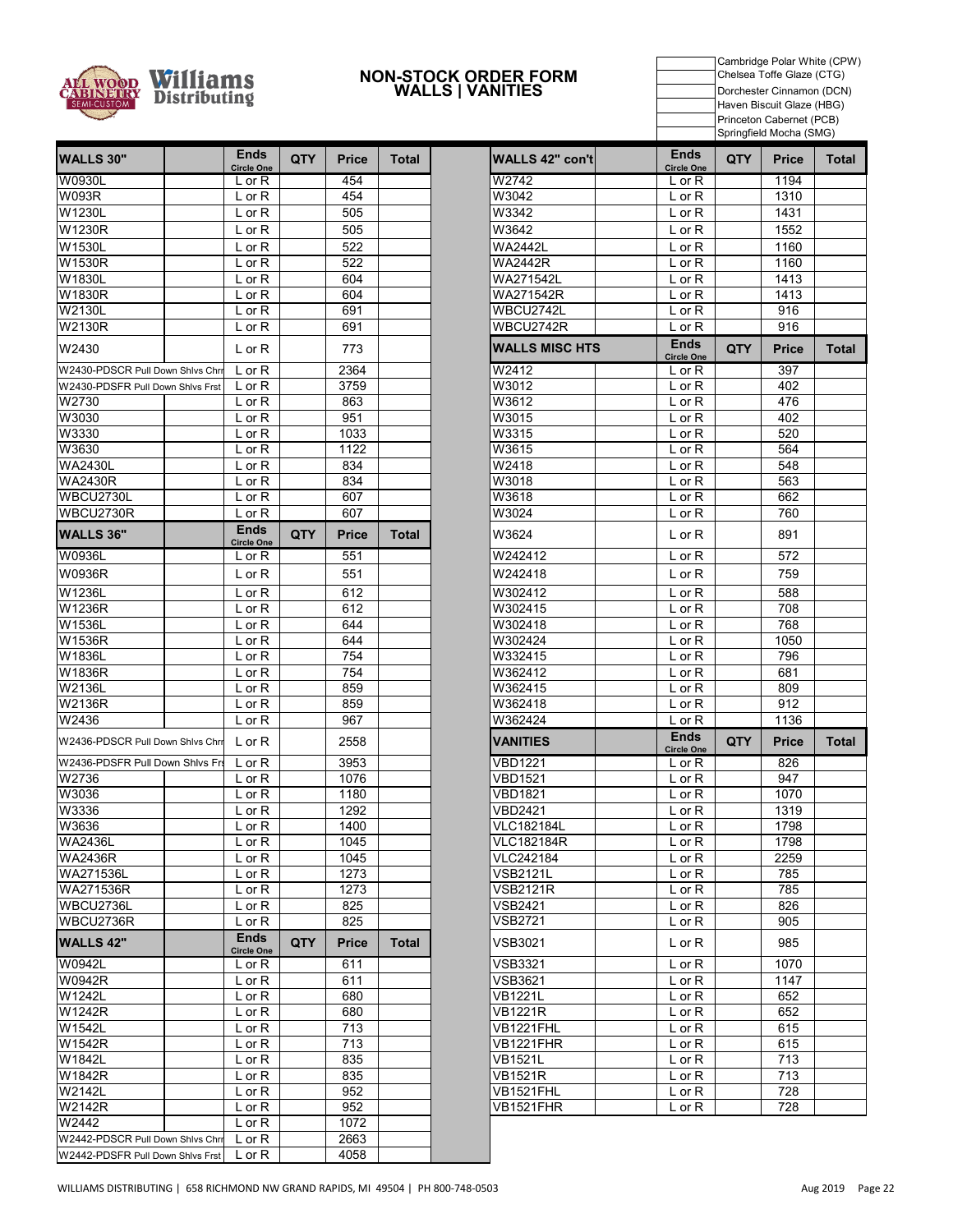

#### **VANITIES | VANITY SHELF KITS & SKINS NON-STOCK ORDER FORM WALL SKINS | ROLL OUT TRAYS**

Cambridge Polar White (CPW) Chelsea Toffe Glaze (CTG) Dorchester Cinnamon (DCN) Haven Biscuit Glaze (HBG) Princeton Cabernet (PCB) Springfield Mocha (SMG)

| <b>VANITIES con't</b>        | <b>Ends</b><br><b>Circle One</b> | <b>QTY</b> | <b>Price</b> | <b>Total</b> | <b>WALL SKINS</b>     | <b>Ends</b><br><b>Circle One</b> | <b>QTY</b> | <b>Price</b> | Tota |
|------------------------------|----------------------------------|------------|--------------|--------------|-----------------------|----------------------------------|------------|--------------|------|
| <b>VB1821L</b>               | L or R                           |            | 825          |              | <b>WSK1212</b>        |                                  |            | 33           |      |
| <b>VB1821R</b>               | L or R                           |            | 825          |              | <b>WSK1212L</b>       |                                  |            | 33           |      |
| VB1821FHL                    | $L$ or $R$                       |            | 829          |              | <b>WSK1212R</b>       |                                  |            | 33           |      |
| VB1821FHR                    | L or R                           |            | 829          |              | <b>WSK1215</b>        |                                  |            | 33           |      |
| <b>VB2121L</b>               | L or R                           |            | 963          |              | <b>WSK1215L</b>       |                                  |            | 33           |      |
| <b>VB2121R</b>               | $L$ or $R$                       |            | 963          |              | <b>WSK1215R</b>       |                                  |            | 33           |      |
| VB2121FHL                    | L or R                           |            | 901          |              | <b>WSK1218</b>        |                                  |            | 33           |      |
| VB2121FHR                    | $L$ or $R$                       |            | 901          |              | <b>WSK1218L</b>       |                                  |            | 33           |      |
| VB2421                       | L or R                           |            | 1055         |              | <b>WSK1218R</b>       |                                  |            | 33           |      |
| <b>VB2421FH</b>              | L or R                           |            | 1020         |              | <b>WSK1224</b>        |                                  |            | 33           |      |
| VB2721                       | L or R                           |            | 1182         |              | <b>WSK1224L</b>       |                                  |            | 33           |      |
| <b>VB2721FH</b>              | L or R                           |            | 1096         |              | <b>WSK1224R</b>       |                                  |            | 33           |      |
| VB3021                       | $L$ or $R$                       |            | 1256         |              | <b>WSK1230</b>        |                                  |            | 33           |      |
| <b>VB3021FH</b>              | L or R                           |            | 1209         |              | <b>WSK1230L</b>       |                                  |            | 33           |      |
| VB3321                       | L or R                           |            | 1378         |              | <b>WSK1230R</b>       |                                  |            | 33           |      |
| <b>VB3321FH</b>              | $L$ or $R$                       |            | 1273         |              | <b>WSK1236</b>        |                                  |            | 44           |      |
| VB3621                       | $L$ or $R$                       |            | 1437         |              | <b>WSK1236L</b>       |                                  |            | 44           |      |
| <b>VB3621FH</b>              | L or R                           |            | 1405         |              | <b>WSK1236R</b>       |                                  |            | 44           |      |
| <b>VANITY SHELF KITS</b>     |                                  | QTY        | <b>Price</b> | <b>Total</b> | <b>WSK1242</b>        |                                  |            | 44           |      |
| <b>VSK1221</b>               |                                  |            | 45           |              | <b>WSK1242L</b>       |                                  |            | 44           |      |
| <b>VSK1521</b>               |                                  |            | 55           |              | <b>WSK1242R</b>       |                                  |            | 44           |      |
| <b>VSK1821</b>               |                                  |            | 68           |              | <b>WSK1530</b>        |                                  |            | 44           |      |
| <b>VSK2121</b>               |                                  |            | 77           |              | <b>WSK1530L</b>       |                                  |            | 44           |      |
| <b>VSK2421</b>               |                                  |            | 90           |              | <b>WSK1530R</b>       |                                  |            | 44           |      |
| <b>VSK2721</b>               |                                  |            | 93           |              | <b>WSK1536</b>        |                                  |            | 44           |      |
| <b>VSK3021</b>               |                                  |            | 112          |              | <b>WSK1536L</b>       |                                  |            | 44           |      |
| <b>VSK3321</b>               |                                  |            | 108          |              | <b>WSK1536R</b>       |                                  |            | 44           |      |
| <b>VSK3621</b>               |                                  |            | 130          |              | <b>WSK1542</b>        |                                  |            | 44           |      |
| <b>VANITY SKINS</b>          |                                  | QTY        | <b>Price</b> | <b>Total</b> | <b>WSK1542L</b>       |                                  |            | 44           |      |
| VBSK345                      |                                  |            | 62           |              | <b>WSK1542R</b>       |                                  |            | 44           |      |
| VBSK345L                     |                                  |            | 62           |              | <b>WSK2412</b>        |                                  |            | 33           |      |
| VBSK345R                     |                                  |            | 62           |              | <b>WSK2412L</b>       |                                  |            | 33           |      |
| VTSK84                       |                                  |            | 105          |              | <b>WSK2412R</b>       |                                  |            | 33           |      |
| VTSK84L                      |                                  |            | 105          |              | <b>WSK2415</b>        |                                  |            | 44           |      |
| VTSK84R                      |                                  |            | 105          |              | <b>WSK2415L</b>       |                                  |            | 44           |      |
| <b>ADDITIONAL SHELF KITS</b> |                                  | <b>QTY</b> | <b>Price</b> | <b>Total</b> | <b>WSK2415R</b>       |                                  |            | 44           |      |
| SK0912                       |                                  |            | 36           |              | <b>WSK2418</b>        |                                  |            | 44           |      |
| <b>SK1212</b>                |                                  |            | 40           |              | <b>WSK2418L</b>       |                                  |            | 44           |      |
| <b>SK1224</b>                |                                  |            | 49           |              | <b>WSK2418R</b>       |                                  |            | 44           |      |
| SK1512                       |                                  |            | 44           |              | <b>WSK2424</b>        |                                  |            | 44           |      |
| <b>SK1524</b>                |                                  |            | 59           |              | <b>WSK2424L</b>       |                                  |            | 44           |      |
| SK1812                       |                                  |            | 49           |              | <b>WSK2424R</b>       |                                  |            | 44           |      |
| SK1824                       |                                  |            | 72           |              | <b>ROLL OUT TRAYS</b> |                                  | QTY        | <b>Price</b> | Tota |
| SK2112                       |                                  |            | 53           |              | ROT <sub>12</sub>     |                                  |            | 122          |      |
| SK2124                       |                                  |            | 84           |              | ROT <sub>15</sub>     |                                  |            | 136          |      |
| SK2412                       |                                  |            | 58           |              | ROT <sub>18</sub>     |                                  |            | 152          |      |
| SK2424                       |                                  |            | 96           |              | ROT <sub>21</sub>     |                                  |            | 167          |      |
| <b>SK2712</b>                |                                  |            | 62           |              | ROT24                 |                                  |            | 188          |      |
| <b>SK2724</b>                |                                  |            | 108          |              | ROT <sub>27</sub>     |                                  |            | 215          |      |
| SK3012                       |                                  |            | 63           |              | ROT30                 |                                  |            | 237          |      |
| SK3024                       |                                  |            | 119          |              | ROT33                 |                                  |            | 262          |      |
| SK3312                       |                                  |            | 71           |              | ROT36                 |                                  |            | 287          |      |
| SK3324                       |                                  |            | 131          |              |                       |                                  |            |              |      |
| SK3612                       |                                  |            | 75           |              |                       |                                  |            |              |      |
| SK3624                       |                                  |            | 141          |              |                       |                                  |            |              |      |

| <b>Ends</b><br><b>Circle One</b> | <b>QTY</b> | <b>Price</b> | <b>Total</b> | <b>WALL SKINS</b>     | <b>Ends</b><br><b>Circle One</b> | <b>QTY</b> | <b>Price</b> | <b>Total</b> |
|----------------------------------|------------|--------------|--------------|-----------------------|----------------------------------|------------|--------------|--------------|
| $L$ or $R$                       |            | 825          |              | <b>WSK1212</b>        |                                  |            | 33           |              |
| $L$ or $R$                       |            | 825          |              | <b>WSK1212L</b>       |                                  |            | 33           |              |
| L or R                           |            | 829          |              | <b>WSK1212R</b>       |                                  |            | 33           |              |
| L or R                           |            | 829          |              | <b>WSK1215</b>        |                                  |            | 33           |              |
| L or R                           |            | 963          |              | <b>WSK1215L</b>       |                                  |            | 33           |              |
| $L$ or $R$                       |            | 963          |              | <b>WSK1215R</b>       |                                  |            | 33           |              |
| $L$ or $R$                       |            | 901          |              | <b>WSK1218</b>        |                                  |            | 33           |              |
| L or R                           |            | 901          |              | <b>WSK1218L</b>       |                                  |            | 33           |              |
| $L$ or $R$                       |            | 1055         |              | <b>WSK1218R</b>       |                                  |            | 33           |              |
| $L$ or $R$                       |            | 1020         |              | <b>WSK1224</b>        |                                  |            | 33           |              |
| L or R                           |            | 1182         |              | <b>WSK1224L</b>       |                                  |            | 33           |              |
| L or R                           |            | 1096         |              | <b>WSK1224R</b>       |                                  |            | 33           |              |
| L or R                           |            | 1256         |              | <b>WSK1230</b>        |                                  |            | 33           |              |
| L or R                           |            | 1209         |              | <b>WSK1230L</b>       |                                  |            | 33           |              |
| $L$ or $R$                       |            | 1378         |              | <b>WSK1230R</b>       |                                  |            | 33           |              |
| $L$ or $R$                       |            | 1273         |              | <b>WSK1236</b>        |                                  |            | 44           |              |
| L or R                           |            | 1437         |              | <b>WSK1236L</b>       |                                  |            | 44           |              |
| L or R                           |            | 1405         |              | <b>WSK1236R</b>       |                                  |            | 44           |              |
|                                  | QTY        | Price        | <b>Total</b> | <b>WSK1242</b>        |                                  |            | 44           |              |
|                                  |            | 45           |              | WSK1242L              |                                  |            | 44           |              |
|                                  |            | 55           |              | <b>WSK1242R</b>       |                                  |            | 44           |              |
|                                  |            | 68           |              | <b>WSK1530</b>        |                                  |            | 44           |              |
|                                  |            | 77           |              | <b>WSK1530L</b>       |                                  |            | 44           |              |
|                                  |            | 90           |              | <b>WSK1530R</b>       |                                  |            | 44           |              |
|                                  |            | 93           |              | <b>WSK1536</b>        |                                  |            | 44           |              |
|                                  |            | 112          |              | <b>WSK1536L</b>       |                                  |            | 44           |              |
|                                  |            | 108          |              | <b>WSK1536R</b>       |                                  |            | 44           |              |
|                                  |            | 130          |              | <b>WSK1542</b>        |                                  |            | 44           |              |
|                                  | QTY        | Price        | <b>Total</b> | <b>WSK1542L</b>       |                                  |            | 44           |              |
|                                  |            | 62           |              | <b>WSK1542R</b>       |                                  |            | 44           |              |
|                                  |            | 62           |              | <b>WSK2412</b>        |                                  |            | 33           |              |
|                                  |            | 62           |              | <b>WSK2412L</b>       |                                  |            | 33           |              |
|                                  |            | 105          |              | <b>WSK2412R</b>       |                                  |            | 33           |              |
|                                  |            |              |              |                       |                                  |            |              |              |
|                                  |            | 105<br>105   |              | <b>WSK2415</b>        |                                  |            | 44           |              |
|                                  |            |              |              | <b>WSK2415L</b>       |                                  |            | 44           |              |
|                                  | QTY        | <b>Price</b> | <b>Total</b> | WSK2415R              |                                  |            | 44           |              |
|                                  |            | 36           |              | <b>WSK2418</b>        |                                  |            | 44           |              |
|                                  |            | 40           |              | <b>WSK2418L</b>       |                                  |            | 44           |              |
|                                  |            | 49           |              | <b>WSK2418R</b>       |                                  |            | 44           |              |
|                                  |            | 44           |              | <b>WSK2424</b>        |                                  |            | 44           |              |
|                                  |            | 59           |              | <b>WSK2424L</b>       |                                  |            | 44           |              |
|                                  |            | 49           |              | <b>WSK2424R</b>       |                                  |            | 44           |              |
|                                  |            | 72           |              | <b>ROLL OUT TRAYS</b> |                                  | QTY        | Price        | Total        |
|                                  |            | 53           |              | ROT <sub>12</sub>     |                                  |            | 122          |              |
|                                  |            | 84           |              | ROT <sub>15</sub>     |                                  |            | 136          |              |
|                                  |            | 58           |              | ROT <sub>18</sub>     |                                  |            | 152          |              |
|                                  |            | 96           |              | ROT <sub>21</sub>     |                                  |            | 167          |              |
|                                  |            | 62           |              | ROT24                 |                                  |            | 188          |              |
|                                  |            | 108          |              | ROT27                 |                                  |            | 215          |              |
|                                  |            | 63           |              | ROT30                 |                                  |            | 237          |              |
|                                  |            | 119          |              | ROT33                 |                                  |            | 262          |              |
|                                  |            | 71           |              | ROT36                 |                                  |            | 287          |              |
|                                  |            | 131          |              |                       |                                  |            |              |              |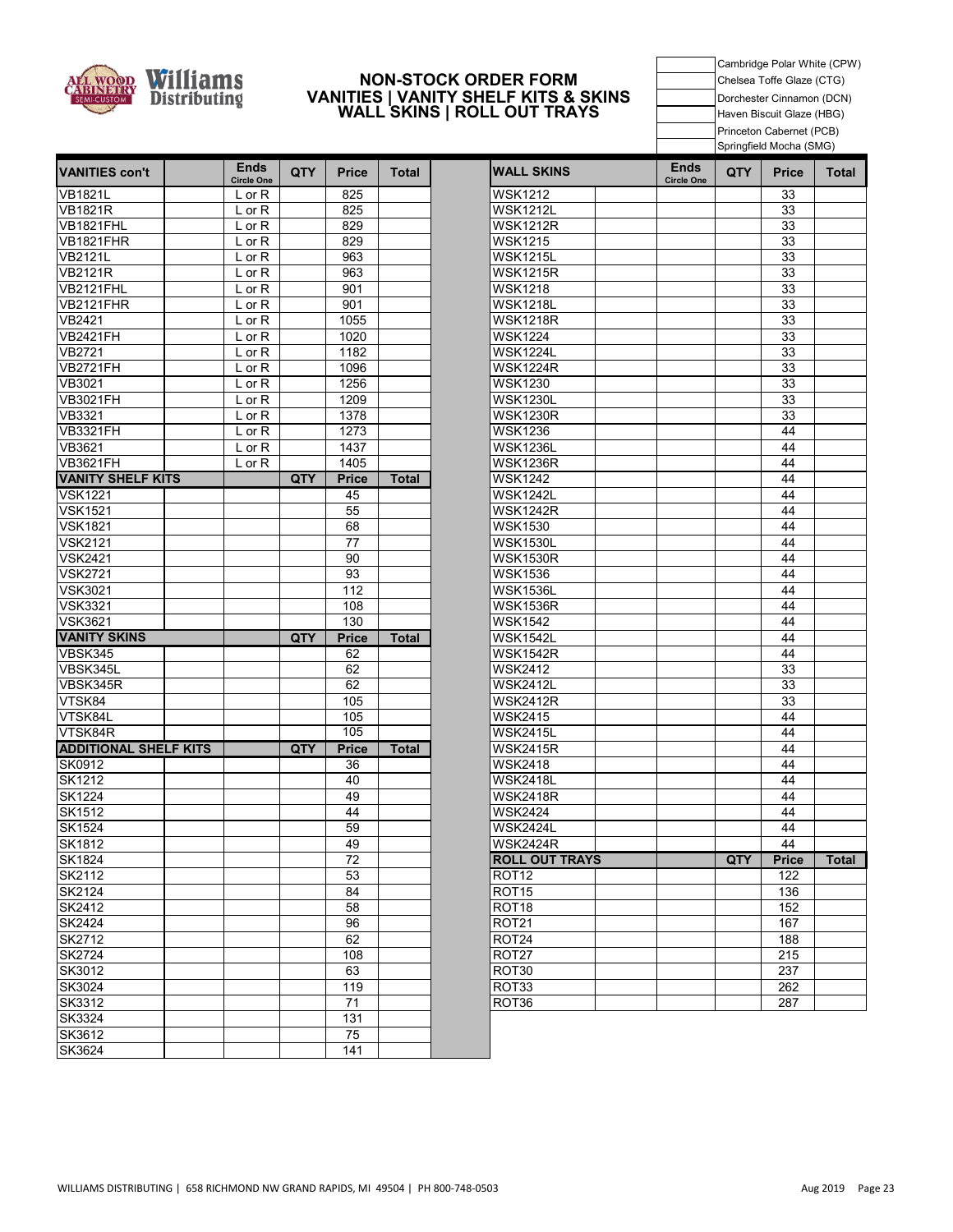

#### **NON-STOCK ORDER FORM ACCESSORIES | NET PRICED ITEMS**

Cambridge Polar White (CPW) Chelsea Toffe Glaze (CTG) Dorchester Cinnamon (DCN) Haven Biscuit Glaze (HBG) Princeton Cabernet (PCB) Springfield Mocha (SMG)

| <b>FILLERS</b>                                           |  | <b>QTY</b> | <b>Price</b>    | <b>Total</b> | <b>PANELS/SHELVES con't</b> |                                   | QTY | Price                | Tota        |
|----------------------------------------------------------|--|------------|-----------------|--------------|-----------------------------|-----------------------------------|-----|----------------------|-------------|
| AF330                                                    |  |            | 99              |              | <b>BP1.5</b>                | CPW, DCN, PCB Only                |     | 232                  |             |
| AF342                                                    |  |            | 125             |              | BP1.5                       | CTG Only                          |     | 255                  |             |
| <b>FF330</b>                                             |  |            | 145             |              | BP1.5                       | <b>HBG Only</b>                   |     | 279                  |             |
| FF336                                                    |  |            | 131             |              | BP3                         | CPW, DCN, PCB Only                |     | 245                  |             |
| <b>FF342</b>                                             |  |            | 158             |              | BP <sub>3</sub>             | CTG Only                          |     | 270                  |             |
| <b>FS30</b>                                              |  |            | 77              |              | BP3                         | <b>HBG Only</b>                   |     | 296                  |             |
| <b>FS36</b>                                              |  |            | 92              |              | RP1.53096                   | CPW, DCN, PCB Only                |     | 856                  |             |
| <b>FS42</b>                                              |  |            | 99              |              | RP1.53096                   | CTG Only                          |     | 942                  |             |
| <b>FS84</b>                                              |  |            | 198             |              | RP1.53096                   | <b>HBG Only</b>                   |     | 1036                 |             |
| <b>FS90</b>                                              |  |            | 218             |              | RP1.584                     | CPW, DCN, PCB Only                |     | 438                  |             |
| <b>FS96</b>                                              |  |            | 227             |              | RP1.584                     | CTG Only                          |     | 482                  |             |
| FS630                                                    |  |            | 145             |              | RP1.584                     | <b>HBG Only</b>                   |     | 530                  |             |
| <b>FS636</b>                                             |  |            | 175             |              | RP1.590                     | CPW, DCN, PCB Only                |     | 478                  |             |
| FS642                                                    |  |            | 190             |              | RP1.590                     | CTG Only                          |     | 526                  |             |
| <b>FS696</b>                                             |  |            | 462             |              | RP1.590                     | <b>HBG Only</b>                   |     | 578                  |             |
| AFF330 Angle Fluted                                      |  |            | 146             |              | RP.1596                     | CPW, DCN, PCB Only                |     | 500                  |             |
| AFF342 Angle Fluted                                      |  |            | 192             |              | RP.1596                     | CTG Only                          |     | 550                  |             |
| FF79 Tall Fluted                                         |  |            | 292             |              | RP.1596                     | <b>HBG Only</b>                   |     | 606                  |             |
| FF85 Tall Fluted                                         |  |            | 308             |              | RP33096                     | CPW, DCN, PCB Only                |     | 907                  |             |
| FF91 Tall Fluted                                         |  |            | 328             |              | RP33096                     | CTG Only                          |     | 998                  |             |
| BFP03 3" Base Filler Pullout                             |  |            | 1500            |              | RP33096                     | <b>HBG Only</b>                   |     | 1097                 |             |
| BFFP03 3" Base Fluted Filler Pullout                     |  |            | 1301            |              | <b>RP384</b>                | CPW, DCN, PCB Only                |     | 464                  |             |
| BFP06 6" Base Filler Pullout                             |  |            | 1839            |              | RP384                       | CTG Only                          |     | 510                  |             |
| <b>MOLDINGS</b>                                          |  | QTY        | <b>Price</b>    | <b>Total</b> | RP384                       | <b>HBG Only</b>                   |     | 561                  |             |
| MTK8                                                     |  |            | 75              |              | RP390                       | CPW, DCN, PCB Only                |     | 506                  |             |
| <b>TKS84</b>                                             |  |            | 105             |              | RP390                       | CTG Only                          |     | 557                  |             |
| <b>TSK90</b>                                             |  |            | 105             |              | RP390                       | <b>HBG Only</b>                   |     | 612                  |             |
| TSK96                                                    |  |            | 105             |              | RP396                       | CPW, DCN, PCB Only                |     | 530                  |             |
| <b>TMMS8 Top Mold Mount Strip</b>                        |  |            | 59              |              | RP396                       | CTG Only                          |     | 583                  |             |
| <b>BM8</b> Batten Molding                                |  |            | 102             |              | RP396                       | <b>HBG Only</b>                   |     | 641                  |             |
| SPL Spindle                                              |  |            | 596             |              | MBEP30                      |                                   |     | 422                  |             |
| SSPL Split Spindle<br>RM8 Rope Molding                   |  |            | 314<br>103      |              | WFS48                       |                                   |     | 96<br>141            |             |
|                                                          |  |            |                 |              | <b>WFS4815</b>              |                                   |     |                      |             |
| SM8 Scribe                                               |  |            | 92<br>131       |              | <b>ACCESSORIES</b>          |                                   | QTY | <b>Price</b><br>7825 | Total       |
| DM8 Dentil Molding                                       |  |            | 182             |              | WRHC36S Range Hood          | WRHC36A Arched Valance Range Hood |     | 7825                 |             |
| <b>BLR8</b> Beaded Light Rail<br>CLR8 Classic Light Rail |  |            | 156             |              | SBTOTK24                    |                                   |     | 144                  |             |
| SCM8 Soffit Crown Molding                                |  |            | 126             |              | SBTOTK27                    |                                   |     | 152                  |             |
| CM8 Crown                                                |  |            | 190             |              | SBTOTK30                    |                                   |     | 160                  |             |
| CCM8 Classic Crown                                       |  |            | 259             |              | SBTOTK33                    |                                   |     | 271                  |             |
| ACM8 Angle Crown                                         |  |            | 317             |              | SBTOTK36                    |                                   |     | 277                  |             |
| ICM8 Inside Corner Molding                               |  |            | 111             |              | <b>SBL2730</b>              |                                   |     | 260                  |             |
| OSC8 Oustide Crown                                       |  |            | $\frac{1}{114}$ |              | <b>SBL3336</b>              |                                   |     | 289                  |             |
| QR8 Quarter Round                                        |  |            |                 |              | <b>VSBL2124</b>             |                                   |     |                      |             |
|                                                          |  |            | 108<br>251      |              | <b>VSBL2730</b>             |                                   |     | 234<br>260           |             |
| FBM8 Furniture Base Molding<br><b>PANELS/SHELVES</b>     |  | QTY        | <b>Price</b>    | <b>Total</b> | <b>VSBL3336</b>             |                                   |     | 289                  |             |
| MWEP30                                                   |  |            | 197             |              | <b>VALANCES</b>             |                                   | QTY | <b>Price</b>         | Total       |
| MWEP36                                                   |  |            | 236             |              | V <sub>A48</sub>            |                                   |     | 138                  |             |
| MWEP42                                                   |  |            | 255             |              | FV48 Furniture Valance      |                                   |     | 145                  |             |
| <b>BSK345</b>                                            |  |            | 62              |              | <b>MISC</b>                 |                                   | QTY | <b>Price</b>         | <b>Tota</b> |
| BSK345L                                                  |  |            | 62              |              | Touch Up Kit                |                                   |     | 84                   |             |
| BSK345R                                                  |  |            | 62              |              | <b>NET PRICED ITEMS</b>     |                                   | QTY | <b>Price</b>         | Total       |
| <b>ISK4848</b>                                           |  |            | 38              |              | Sample door                 |                                   |     | 20                   |             |
|                                                          |  |            |                 |              | Moulding Chain              |                                   |     | 25                   |             |

|                                     |                    | -pg        |              | .,           |
|-------------------------------------|--------------------|------------|--------------|--------------|
| <b>PANELS/SHELVES con't</b>         |                    | <b>QTY</b> | <b>Price</b> | <b>Total</b> |
| BP1.5                               | CPW, DCN, PCB Only |            | 232          |              |
| BP1.5                               | <b>CTG Only</b>    |            | 255          |              |
| BP1.5                               | <b>HBG Only</b>    |            | 279          |              |
| BP3                                 | CPW, DCN, PCB Only |            | 245          |              |
| BP <sub>3</sub>                     | CTG Only           |            | 270          |              |
| BP3                                 | <b>HBG Only</b>    |            | 296          |              |
| RP1.53096                           | CPW, DCN, PCB Only |            | 856          |              |
| RP1.53096                           | CTG Only           |            | 942          |              |
| RP1.53096                           | <b>HBG Only</b>    |            | 1036         |              |
| RP1.584                             | CPW, DCN, PCB Only |            | 438          |              |
| RP1.584                             | CTG Only           |            | 482          |              |
| RP1.584                             | <b>HBG Only</b>    |            | 530          |              |
| RP1.590                             | CPW, DCN, PCB Only |            | 478          |              |
| RP1.590                             | CTG Only           |            | 526          |              |
| RP1.590                             | <b>HBG Only</b>    |            | 578          |              |
| RP.1596                             | CPW, DCN, PCB Only |            | 500          |              |
| RP.1596                             | CTG Only           |            | 550          |              |
| RP.1596                             | <b>HBG Only</b>    |            | 606          |              |
| RP33096                             | CPW, DCN, PCB Only |            | 907          |              |
| RP33096                             | CTG Only           |            | 998          |              |
| RP33096                             | <b>HBG Only</b>    |            | 1097         |              |
| RP384                               | CPW, DCN, PCB Only |            | 464          |              |
| RP384                               | <b>CTG Only</b>    |            | 510          |              |
| RP384                               | <b>HBG Only</b>    |            | 561          |              |
| RP390                               | CPW, DCN, PCB Only |            | 506          |              |
| RP390                               | CTG Only           |            | 557          |              |
| RP390                               | <b>HBG Only</b>    |            | 612          |              |
| RP396                               | CPW, DCN, PCB Only |            | 530          |              |
| RP396                               | CTG Only           |            | 583          |              |
| RP396                               | <b>HBG Only</b>    |            | 641          |              |
| MBEP30                              |                    |            | 422          |              |
| WFS48                               |                    |            | 96           |              |
| WFS4815                             |                    |            | 141          |              |
| <b>ACCESSORIES</b>                  |                    | QTY .      | <b>Price</b> | <b>Total</b> |
| WRHC36A Arched Valance Range Hood   |                    |            | 7825         |              |
| <b>WRHC36S Range Hood</b>           |                    |            | 7825         |              |
| SBTOTK24                            |                    |            | 144          |              |
| SBTOTK27                            |                    |            | 152          |              |
| SBTOTK30                            |                    |            | 160          |              |
| SBTOTK33                            |                    |            | 271          |              |
| SBTOTK36                            |                    |            | 277          |              |
| <b>SBL2730</b>                      |                    |            | 260          |              |
| <b>SBL3336</b>                      |                    |            | 289          |              |
| <b>VSBL2124</b>                     |                    |            | 234          |              |
| VSBL2730                            |                    |            | 260          |              |
| <b>VSBL3336</b>                     |                    |            | 289          |              |
| <b>VALANCES</b>                     |                    | QTY        | <b>Price</b> | <b>Total</b> |
| <b>VA48</b>                         |                    |            | 138          |              |
| FV48 Furniture Valance              |                    |            | 145          |              |
| <b>MISC</b>                         |                    | QTY        | <b>Price</b> | <b>Total</b> |
| Touch Up Kit                        |                    |            | 84           |              |
| <b>NET PRICED ITEMS</b>             |                    | QTY        | <b>Price</b> | <b>Total</b> |
| Sample door                         |                    |            | 20           |              |
| <b>Moulding Chain</b>               |                    |            | 25           |              |
| <b>AWC Tri-Fold Brochure 15/pkg</b> |                    |            | 10           |              |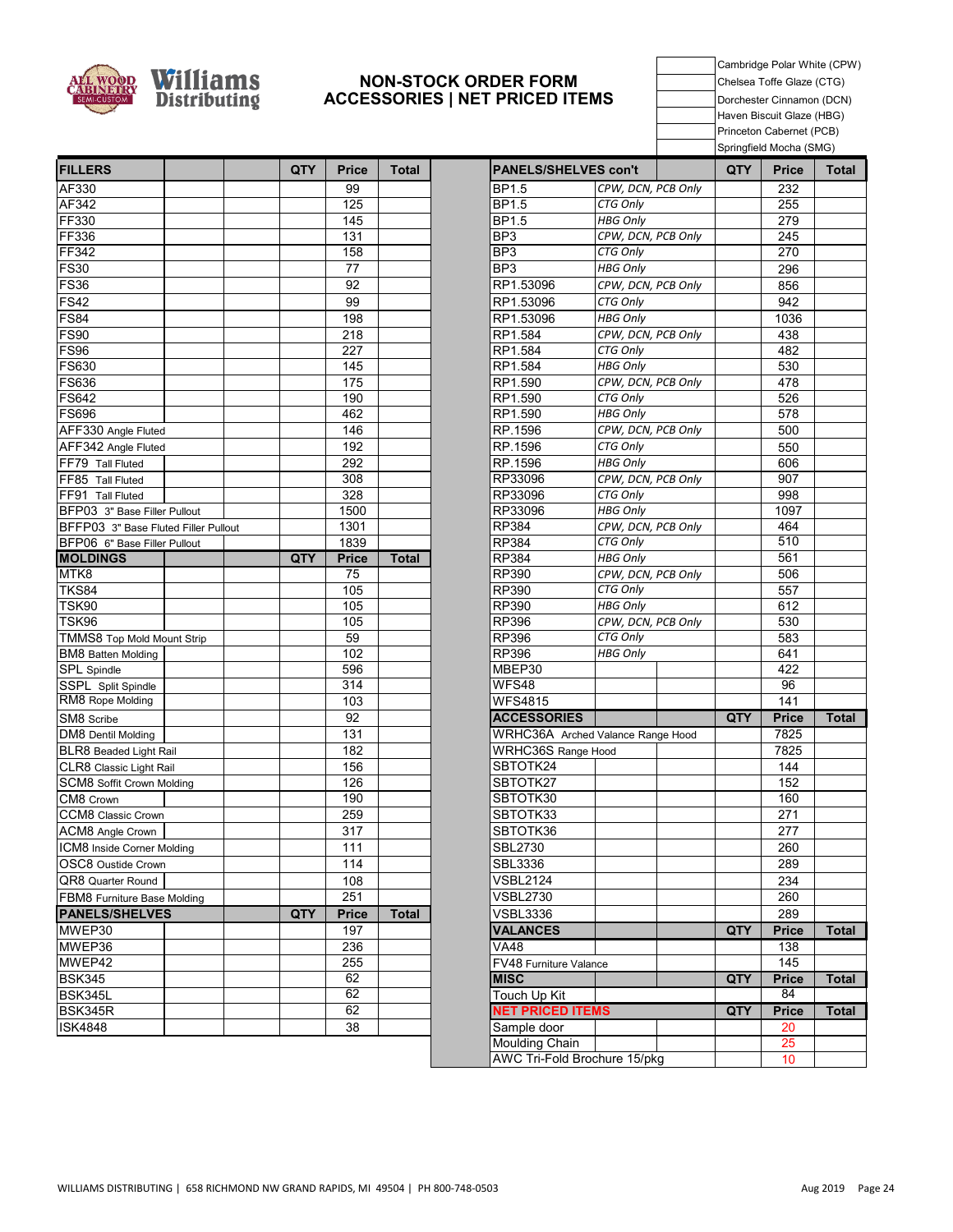

| <b>PRICING SUMMARY</b>                                                                     |  |  |  |  |  |  |  |
|--------------------------------------------------------------------------------------------|--|--|--|--|--|--|--|
| <b>TOTAL LIST</b>                                                                          |  |  |  |  |  |  |  |
| <b>CABINET DISCOUNT</b>                                                                    |  |  |  |  |  |  |  |
| <b>DISCOUNTED PRICE</b>                                                                    |  |  |  |  |  |  |  |
| <b>NET PRICED ITEMS</b>                                                                    |  |  |  |  |  |  |  |
| <b>SUB TOTAL</b>                                                                           |  |  |  |  |  |  |  |
| <b>FREIGHT WEIGHT</b>                                                                      |  |  |  |  |  |  |  |
| Please note: Items that require a universal multiplier may change your<br>pricing summary. |  |  |  |  |  |  |  |
|                                                                                            |  |  |  |  |  |  |  |

**NOTES / COMMENTS**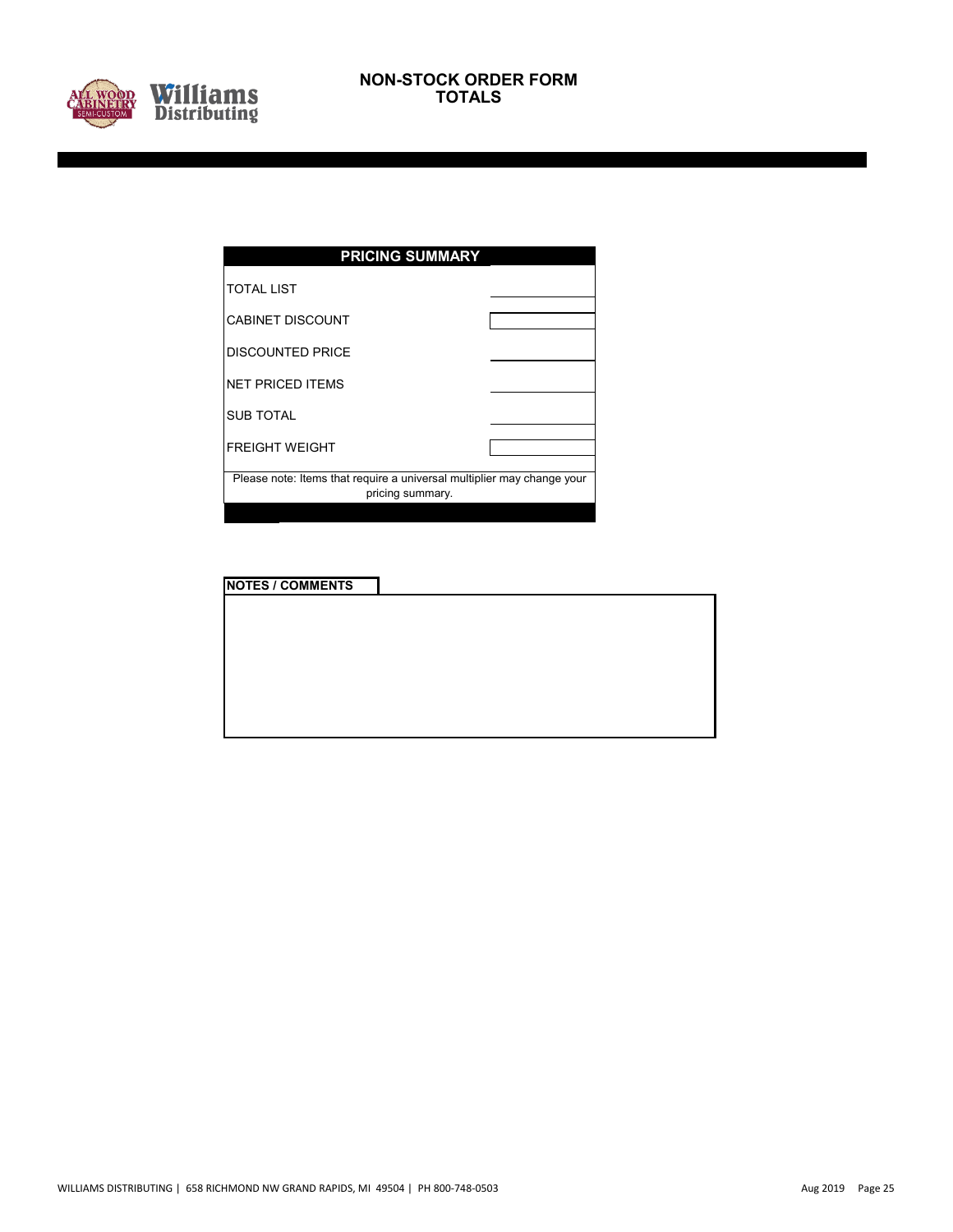

### **NON-STOCK ORGANIZATIONAL ITEMS**

FAX YOUR ORDER TO EMAIL YOUR ORDER TO:



[williamsorders@wmsdist.com](mailto:williamsorders@wmsdist.com)

| <b>Date</b>                       | <b>Account Name</b>                             |                                                                                       |            |              |              |
|-----------------------------------|-------------------------------------------------|---------------------------------------------------------------------------------------|------------|--------------|--------------|
| <b>Contact Person</b>             | Fax #                                           |                                                                                       |            |              |              |
| <b>Acknowledgement Preference</b> |                                                 |                                                                                       |            |              |              |
| PO#                               | <b>Shipping Address:</b>                        |                                                                                       |            |              |              |
| <b>Delivery Contact</b>           |                                                 | <b>Delivery Contact Ph#</b>                                                           |            |              |              |
| Please check all that apply:      | 2020 Attached (order must match)                | <b>Special Instructions</b>                                                           |            |              |              |
|                                   | Ship only when complete                         |                                                                                       |            |              |              |
|                                   | Ship what you have right away                   |                                                                                       |            |              |              |
|                                   | Call me when it is complete                     |                                                                                       |            |              |              |
|                                   |                                                 |                                                                                       |            |              |              |
| <b>Tilt-Out Trays</b>             |                                                 |                                                                                       | <b>QTY</b> | <b>Price</b> | <b>Total</b> |
| SBTOTK24                          | One tray included to attach to sink false front | Stainless steel construction                                                          |            | 144          |              |
| SBTOTK27                          | One trav included to attach to sink false front | Stainless steel construction                                                          |            | 152          |              |
| SBTOTK30                          | One tray included to attach to sink false front | Stainless steel construction                                                          |            | 160          |              |
| SBTOTK33                          | Two trays included to fit double false fronts   | Stainless steel construction                                                          |            | 271          |              |
| SBTOTK36                          | Two trays included to fit double false fronts   | Stainless steel construction                                                          |            | 277          |              |
| <b>Utensil Organizers</b>         |                                                 | Solid hardwood drawer insert: 1 full width<br>front compartment                       | QTY        | <b>Price</b> | <b>Total</b> |
| UTD <sub>15</sub>                 | Fits B15, BD15                                  | plus 2 additional compartments 16" deep                                               |            | 134          |              |
| UTD18                             | Fits B18, BD18, B36, BD36                       | plus 4 additional compartments 16" deep                                               |            | 134          |              |
| UTD21                             | Fits B21                                        | plus 5 additional compartments 16" deep                                               |            | 176          |              |
| UTD24                             | Fits B24, BD24                                  | plus 5 additional compartments 16" deep                                               |            | 176          |              |
| <b>Cutlery Trays</b>              |                                                 | Solid hardwood drawer insert; 1 full width<br>utensil compartment                     | QTY        | Price        | <b>Total</b> |
| CDT15                             | Fits B15, BD15                                  | plus 6 compartments 10" - 14" deep                                                    |            | 134          |              |
| CDT <sub>18</sub>                 | Fits B18, BD18, B36, BD36                       | plus 6 compartments 10" - 14" deep                                                    |            | 134          |              |
| CDT21                             | Fits B21                                        | plus 8 compartments 10" - 14" deep                                                    |            | 176          |              |
| CDT24                             | Fits B24, BD24                                  | plus 8 compartments 10" - 14" deep                                                    |            | 176          |              |
| <b>Chrome Tray Dividers</b>       |                                                 |                                                                                       | QTY        | <b>Price</b> | <b>Total</b> |
| TD12-CR                           | All Base Cabinets & W361824, W362424            | 12" Lazy Daisy Chrome Tray Divider                                                    |            | 58           |              |
| TD18-CR                           | All Base Cabinets & W362424                     | 18" Lazy Daisy Chrome Tray Divider                                                    |            | 62           |              |
| USTD-CR                           | Use in Base or Wall Cabinets                    | U-Shaped Tray Divider 3" - Chrome                                                     |            | 69           |              |
| <b>Knife Block Inserts</b>        |                                                 |                                                                                       | QTY        | <b>Price</b> | <b>Total</b> |
| <b>KBI15</b>                      | Fits B15, BD15                                  | 10 knife slots + utensil compartment                                                  |            | 234          |              |
| KBI18                             | Fits B18, BD18, B36, BD36                       | 13 knife slots + utensil compartment                                                  |            | 234          |              |
| <b>KBI21</b>                      | Fits B21                                        | 16 knife slots + utensil compartment                                                  |            | 234          |              |
| <b>Spice Drawer Inserts</b>       |                                                 | Solid hardwood drawer insert; three 5" angled<br>high tiers, rear 4" deep compartment | QTY        | <b>Price</b> | <b>Total</b> |
| S <sub>D115</sub>                 | Sized to fit in 15" wide drawer                 |                                                                                       |            | 215          |              |
| <b>SDI18</b>                      | Sized to fit in 18" wide drawer                 |                                                                                       |            | 215          |              |
| SDI21                             | Sized to fit in 21" wide drawer                 | Not for use in custom-depth cabinets                                                  |            | 237          |              |
| <b>SDI24</b>                      | Sized to fit in 24" wide drawer                 |                                                                                       |            | 237          |              |
| SDI <sub>27</sub>                 | Sized to fit in 27" wide drawer                 |                                                                                       |            | 237          |              |

| <b>PRICING SUMMARY</b> | <b>TOTAL LIST</b>             |  |
|------------------------|-------------------------------|--|
|                        | <b>Insert Discount in Box</b> |  |
|                        | <b>YOUR PRICE</b>             |  |
|                        |                               |  |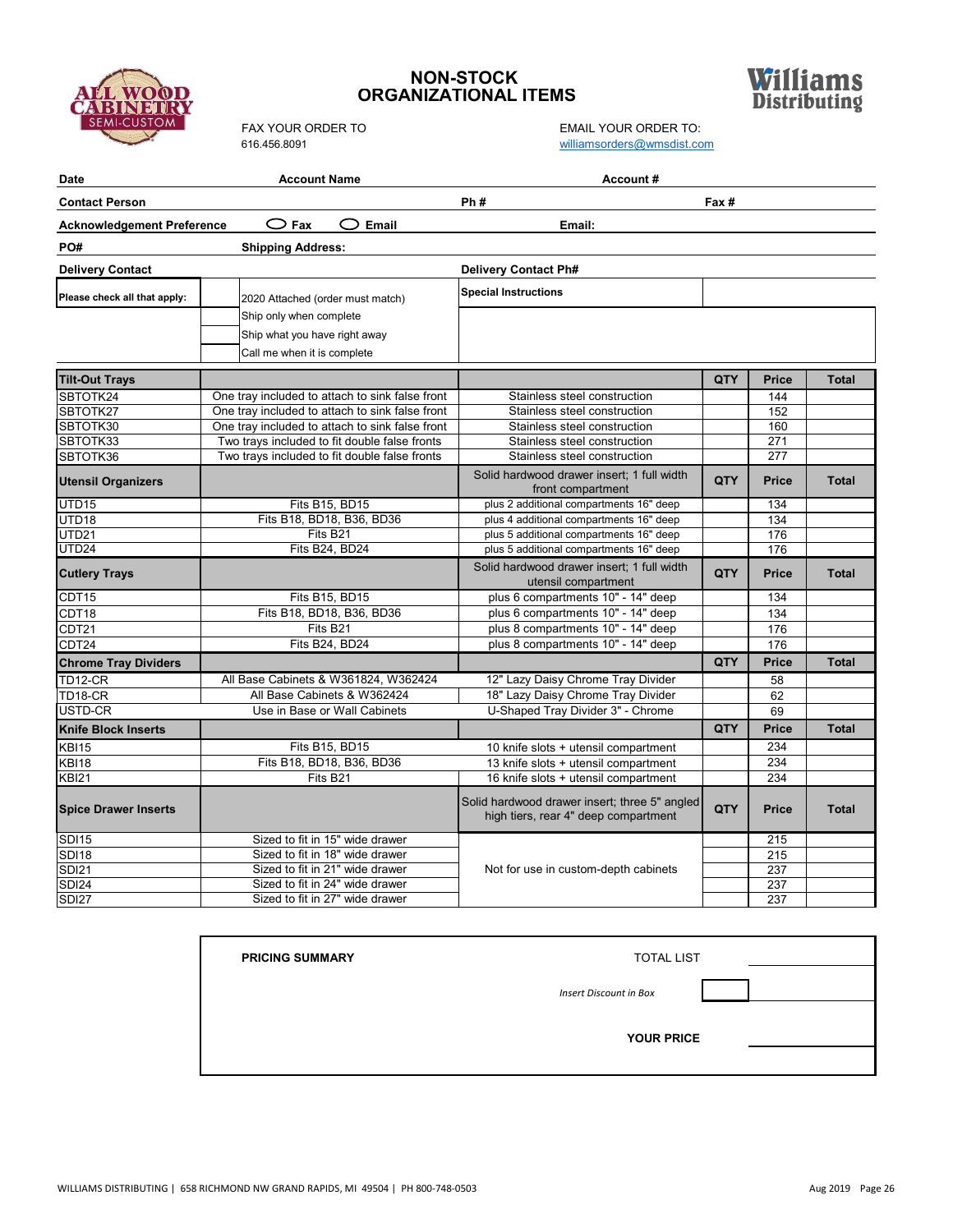

# **CUSTOM MODIFICATIONS**



FAX YOUR ORDER TO<br>
616.456.8091<br>
Williamsorders@wmsdist.co [williamsorders@wmsdist.com](mailto:williamsorders@wmsdist.com)

| <b>Date</b>                                            | <b>Account Name</b>                                                                                                 | Account#                                 |                   |  |  |  |  |
|--------------------------------------------------------|---------------------------------------------------------------------------------------------------------------------|------------------------------------------|-------------------|--|--|--|--|
| <b>Contact Person</b>                                  | Ph#                                                                                                                 | Fax#                                     |                   |  |  |  |  |
| <b>Acknowledgement Preference</b>                      | $\circ$ Fax $\circ$ Email                                                                                           | Email:                                   |                   |  |  |  |  |
| PO#                                                    |                                                                                                                     | <b>Shipping Address:</b>                 |                   |  |  |  |  |
| <b>Delivery Contact</b><br><b>Delivery Contact Ph#</b> |                                                                                                                     |                                          |                   |  |  |  |  |
| Please check all that<br>apply:                        | 2020 Attached (order must match)                                                                                    | <b>Notes</b>                             |                   |  |  |  |  |
|                                                        | Ship only when complete<br>Ship what you have right away<br>Call me when it is complete                             |                                          |                   |  |  |  |  |
|                                                        |                                                                                                                     | <b>CUSTOM DEPTHS FOR ALL DOOR STYLES</b> |                   |  |  |  |  |
|                                                        |                                                                                                                     | <b>DESCRIPTION</b>                       |                   |  |  |  |  |
| <b>CABINET TYPE</b>                                    | MINIMUM - MAXIMUM DEPTH IN 1" DEPTH INCREMENTS                                                                      | <b>PRICING FORMULA</b>                   |                   |  |  |  |  |
| 12" Deep Wall                                          |                                                                                                                     | cabinet $+$ \$243                        |                   |  |  |  |  |
| 24" Deep Wall                                          |                                                                                                                     | cabinet $+$ \$243                        |                   |  |  |  |  |
| Standard Base*                                         | 9" to 23" (*9" to 14" will have no drawer and will have false drawer front; 15" to 23" will include working drawer) | cabinet $+$ \$364                        |                   |  |  |  |  |
| <b>Base Drawer</b>                                     |                                                                                                                     | cabinet $+$ \$364                        |                   |  |  |  |  |
| Tall Utility/Linen                                     |                                                                                                                     | 9" to 23"                                | cabinet $+$ \$604 |  |  |  |  |
|                                                        |                                                                                                                     |                                          |                   |  |  |  |  |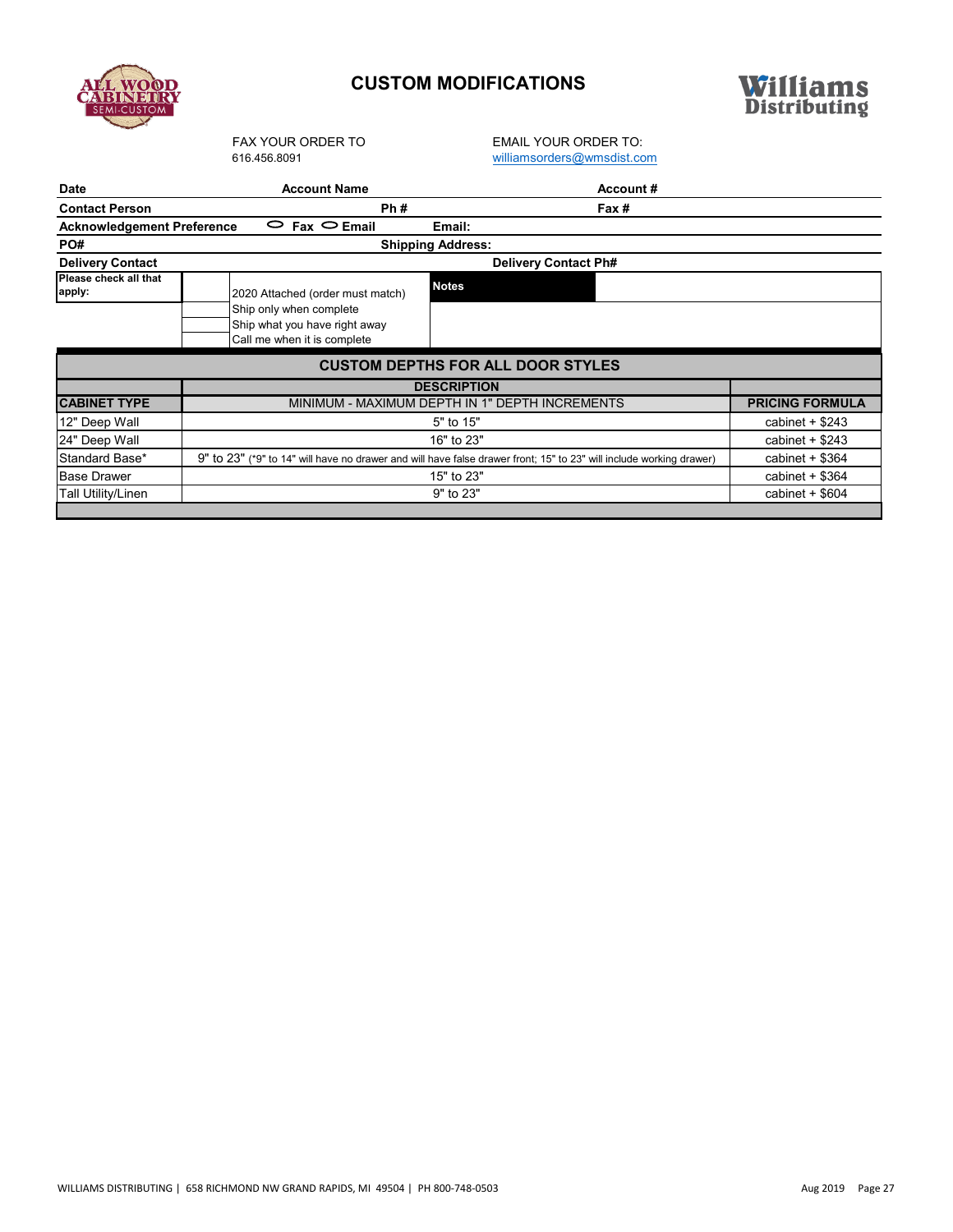

# **NON-STOCK ORDER FORM CABINET FRONTS ONLY (CFO)**



# FAX YOUR ORDER TO<br>
FAX YOUR ORDER TO:<br>
FALL YOUR ORDER TO:<br>
FALL YOUR ORDER TO:

|                                                                                    |              | 616.456.8091                        |                           |                                  |                          |                                                     | williamsorders@wmsdist.com |                             |                        |                                     |                              |
|------------------------------------------------------------------------------------|--------------|-------------------------------------|---------------------------|----------------------------------|--------------------------|-----------------------------------------------------|----------------------------|-----------------------------|------------------------|-------------------------------------|------------------------------|
| <b>Date</b>                                                                        |              |                                     | <b>Account Name</b>       |                                  |                          |                                                     | <b>Account #</b>           |                             |                        |                                     |                              |
| <b>Contact Person</b>                                                              |              |                                     |                           | Ph#                              |                          |                                                     | Fax#                       |                             |                        |                                     |                              |
| <b>Acknowledgement Preference</b>                                                  |              |                                     |                           | $CFax$ $OEmail$                  | Email:                   |                                                     |                            |                             |                        |                                     |                              |
| PO#                                                                                |              |                                     |                           |                                  | <b>Shipping Address:</b> |                                                     |                            |                             |                        |                                     |                              |
| <b>Delivery Contact</b>                                                            |              |                                     |                           |                                  |                          | <b>Delivery Contact Ph#</b>                         |                            |                             |                        |                                     |                              |
| Please check all that                                                              |              |                                     |                           |                                  |                          |                                                     |                            |                             |                        |                                     |                              |
| apply:                                                                             |              |                                     |                           | 2020 Attached (order must match) |                          | <b>DOOR STYLE CODES</b>                             |                            |                             |                        |                                     |                              |
|                                                                                    |              | Ship only when complete             |                           |                                  |                          | (HAW)-Hamilton Arctic White                         |                            |                             |                        |                                     | (LTG) Lancaster Toffee Glaze |
|                                                                                    |              |                                     |                           | Ship what you have right away    |                          | (FMG) Fulton Mocha                                  |                            |                             |                        | (RMG) Ridgeway Mocha                |                              |
|                                                                                    |              | Call me when it is complete         |                           |                                  |                          | (HCN) Hawthorne Cinnamon                            |                            |                             |                        |                                     | (CPW) Cambridge Polar White  |
| <b>Special Instructions</b>                                                        |              |                                     |                           |                                  |                          | (KCB) Kenyon Cabernet                               |                            |                             |                        |                                     | (CTG) Chelsea Toffe Glaze    |
|                                                                                    |              |                                     |                           |                                  |                          | (NPW) Nantucket Polar White                         |                            |                             |                        |                                     | (DCN) Dorchester Cinnamon    |
|                                                                                    |              |                                     |                           |                                  |                          | (TPG) Tiverton Pebble Gray                          |                            |                             |                        |                                     | (HBG) Haven Biscuit Glaze    |
|                                                                                    |              |                                     |                           |                                  |                          | (BPW) Brighton Polar White                          |                            |                             |                        | (PCB) Princeton Cabernet            |                              |
|                                                                                    |              |                                     |                           |                                  |                          | (LCB) Lexington Cabernet<br>(LCN) Langston Cinnamon |                            |                             |                        | (SMG) Springfield Mocha             |                              |
|                                                                                    |              |                                     |                           |                                  |                          |                                                     |                            |                             |                        |                                     |                              |
| • Most cabinets can be ordered as "Cabinet Fronts Only" (CFO)                      |              |                                     |                           |                                  |                          |                                                     |                            |                             |                        |                                     |                              |
| · Face frames, doors, hinges, and bumpers will be supplied and shipped loose       |              |                                     |                           |                                  |                          |                                                     |                            |                             |                        |                                     |                              |
| • Doors are pre-drilled for hinge installation                                     |              |                                     |                           |                                  |                          |                                                     |                            |                             |                        |                                     |                              |
| . Plastic corner blocks will be supplied for false front installation requirements |              |                                     |                           |                                  |                          |                                                     |                            |                             |                        |                                     |                              |
|                                                                                    |              |                                     |                           |                                  |                          |                                                     |                            |                             |                        |                                     |                              |
|                                                                                    |              |                                     |                           |                                  |                          |                                                     |                            |                             |                        |                                     |                              |
|                                                                                    |              |                                     |                           |                                  |                          |                                                     |                            |                             |                        |                                     |                              |
|                                                                                    |              |                                     |                           |                                  |                          |                                                     |                            |                             |                        |                                     |                              |
|                                                                                    | <b>HCN</b>   |                                     |                           |                                  |                          |                                                     | <b>HON</b>                 |                             |                        |                                     |                              |
| <b>Item Code</b>                                                                   |              | Irw <sub>G. Hope</sub><br>INPAT TRO | Ispanica Lab<br>ILITG MAN | <b>Cally Creating</b>            |                          | <b>Item Code</b>                                    |                            | IFING HON KCB<br>INATIVE TO | <b>SOT FOR THRIDGE</b> | <b>Call Kac Cream</b><br>ILITS RANG |                              |
| CFOB12                                                                             | 292          | 350<br>434                          | 385                       | 424                              |                          | <b>CFOW1536</b>                                     | 370                        | 444                         | 488                    | 537                                 |                              |
| CFOB <sub>15</sub><br>CFOB <sub>18</sub>                                           | 360<br>432   | 520                                 | 477<br>572                | 524<br>629                       |                          | <b>CFOW1542</b><br><b>CFOW1830</b>                  | 444<br>385                 | 533<br>464                  | 587<br>511             | 645<br>561                          |                              |
| CFOB21                                                                             | 503          | 606                                 | 666                       | 733                              |                          | <b>CFOW1836</b>                                     | 440                        | 529                         | 582                    | 640                                 |                              |
| CFOB24                                                                             | 577          | 694                                 | 763                       | 839                              |                          | <b>CFOW1842</b>                                     | 533                        | 639                         | 703                    | 772                                 |                              |
| CFOB27                                                                             | 651          | 782                                 | 859                       | 946                              |                          | CFOW2130                                            | 446                        | 536                         | 590                    | 649                                 |                              |
| CFOB30                                                                             | 724          | 870                                 | 957                       | 1054                             |                          | CFOW2136                                            | 511                        | 614                         | 675                    | 743                                 |                              |
| CFOB33                                                                             | 794          | 954                                 | 1049                      | 1154                             |                          | CFOW2142                                            | 620                        | 745                         | 819                    | 902                                 |                              |
| CFOB36                                                                             | 863          | 1038                                | 1142                      | 1256                             |                          | <b>CFOW2412</b>                                     | 208                        | 250                         | 274                    | 302                                 |                              |
| CFOBD12                                                                            | 452          | 544                                 | 598                       | 658                              |                          | CFOW2418                                            | 287                        | 346                         | 381                    | 418                                 |                              |
| CFOBD15                                                                            | 515          | 619                                 | 681                       | 749                              |                          | <b>CFOW2430</b>                                     | 511                        | 613                         | 674                    | 741                                 |                              |
| CFOBD18                                                                            | 578          | 696                                 | 765                       | 841                              |                          | <b>CFOW2436</b>                                     | 586                        | 704                         | 774                    | 851                                 |                              |
| CFOBD24<br>CFOBD30                                                                 | 712<br>863   | 856<br>1038                         | 941<br>1142               | 1035<br>1256                     |                          | <b>CFOW2442</b><br><b>CFOW2730</b>                  | 712<br>570                 | 855<br>685                  | 940<br>754             | 1034<br>829                         |                              |
| CFOBD36                                                                            | 1217         | 1461                                | 1608                      | 1768                             |                          | <b>CFOW2736</b>                                     | 656                        | 790                         | 869                    | 956                                 |                              |
| CFOBFS36                                                                           | 775          | 932                                 | 1025                      | 1128                             |                          | <b>CFOW2742</b>                                     | 800                        | 962                         | 1058                   | 1164                                |                              |
| CFOEZR33                                                                           | 555          | 667                                 | 734                       | 807                              |                          | CFOW3012                                            | 258                        | 310                         | 341                    | 375                                 |                              |
| CFOEZR36                                                                           | 674          | 809                                 | 890                       | 979                              |                          | CFOW3015                                            | 320                        | 385                         | 424                    | 466                                 |                              |
| CFOOC3384                                                                          | 1815         | 2181                                | 2399                      | 2639                             |                          | CFOW3018                                            | 382                        | 460                         | 506                    | 556                                 |                              |
| CFOOC3390                                                                          | 2048         | 2462                                | 2708                      | 2979                             |                          | CFOW3024                                            | 508                        | 609                         | 671                    | 738                                 |                              |
| CFOOC3396                                                                          | 2055         | 2471                                | 2718                      | 2990                             |                          | CFOW3030                                            | 640                        | 769                         | 846                    | 930                                 |                              |
| CFOU1884                                                                           | 1153         | 1387                                | 1525                      | 1678                             |                          | CFOW3036                                            | 732                        | 881                         | 968                    | 1066                                |                              |
| CFOU1890                                                                           | 1316         | 1583                                | 1741                      | 1915                             |                          | CFOW3042                                            | 887                        | 1066                        | 1172                   | 1289                                |                              |
| CFOU1896                                                                           | 1321         | 1588                                | 1747                      | 1922                             |                          | CFOW3315                                            | 350                        | 421                         | 463                    | 509                                 |                              |
| CFOU2484                                                                           | 1534         | 1845                                | 2029                      | 2232                             |                          | CFOW3330                                            | 697                        | 837                         | 921                    | 1013                                |                              |
| <b>CFOU2490</b><br>CFOU2496                                                        | 1757<br>1763 | 2112                                | 2324                      | 2555<br>2566                     |                          | CFOW3336<br>CFOW3342                                | 804<br>976                 | 966<br>1174                 | 1062<br>1291           | 1168<br>1420                        |                              |
| CFOW0930                                                                           | 194          | 2120<br>233                         | 2333<br>256               | 282                              |                          | CFOW3612                                            | 309                        | 372                         | 410                    | 450                                 |                              |
| CFOW0936                                                                           | 224          | 269                                 | 295                       | 326                              |                          | CFOW3615                                            | 382                        | 460                         | 506                    | 556                                 |                              |
| <b>CFOW0942</b>                                                                    | 272          | 328                                 | 361                       | 397                              |                          | CFOW3618                                            | 457                        | 550                         | 605                    | 665                                 |                              |
| <b>CFOW1230</b>                                                                    | 260          | 312                                 | 343                       | 377                              |                          | <b>CFOW3624</b>                                     | 609                        | 731                         | 805                    | 885                                 |                              |
| CFOW1236                                                                           | 297          | 357                                 | 392                       | 432                              |                          | CFOW3630                                            | 763                        | 916                         | 1008                   | 1109                                |                              |
| <b>CFOW1242</b>                                                                    | 358          | 429                                 | 472                       | 519                              |                          | CFOW3636                                            | 873                        | 1049                        | 1154                   | 1269                                |                              |

CFOW1530 | 323| 387| 425| 468| |CFOW3642 | 1066| 1281| 1409| 1550